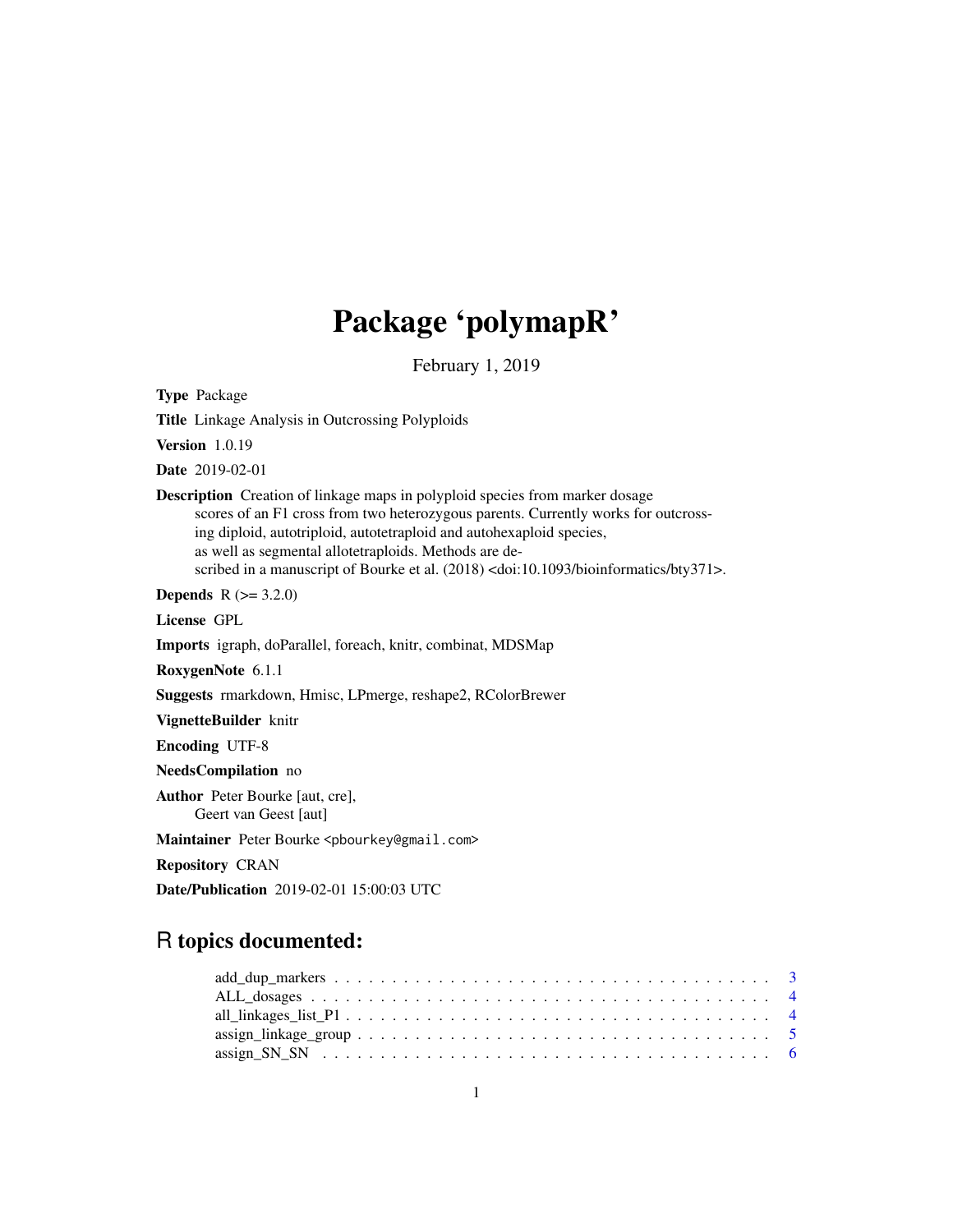| $\overline{7}$ |
|----------------|
| 8              |
| <b>10</b>      |
| 13             |
| 14             |
| 14             |
| 16             |
| 17             |
| 18             |
| 19             |
| 20             |
| 21             |
| 22             |
|                |
|                |
|                |
|                |
|                |
|                |
|                |
|                |
|                |
|                |
|                |
|                |
|                |
|                |
|                |
|                |
|                |
|                |
|                |
|                |
|                |
|                |
|                |
|                |
|                |
| 44             |
| 44             |
| 45             |
| 46             |
| 46             |
| 47             |
|                |
| 48             |
| 49             |
| 49             |
| 50             |
| 51             |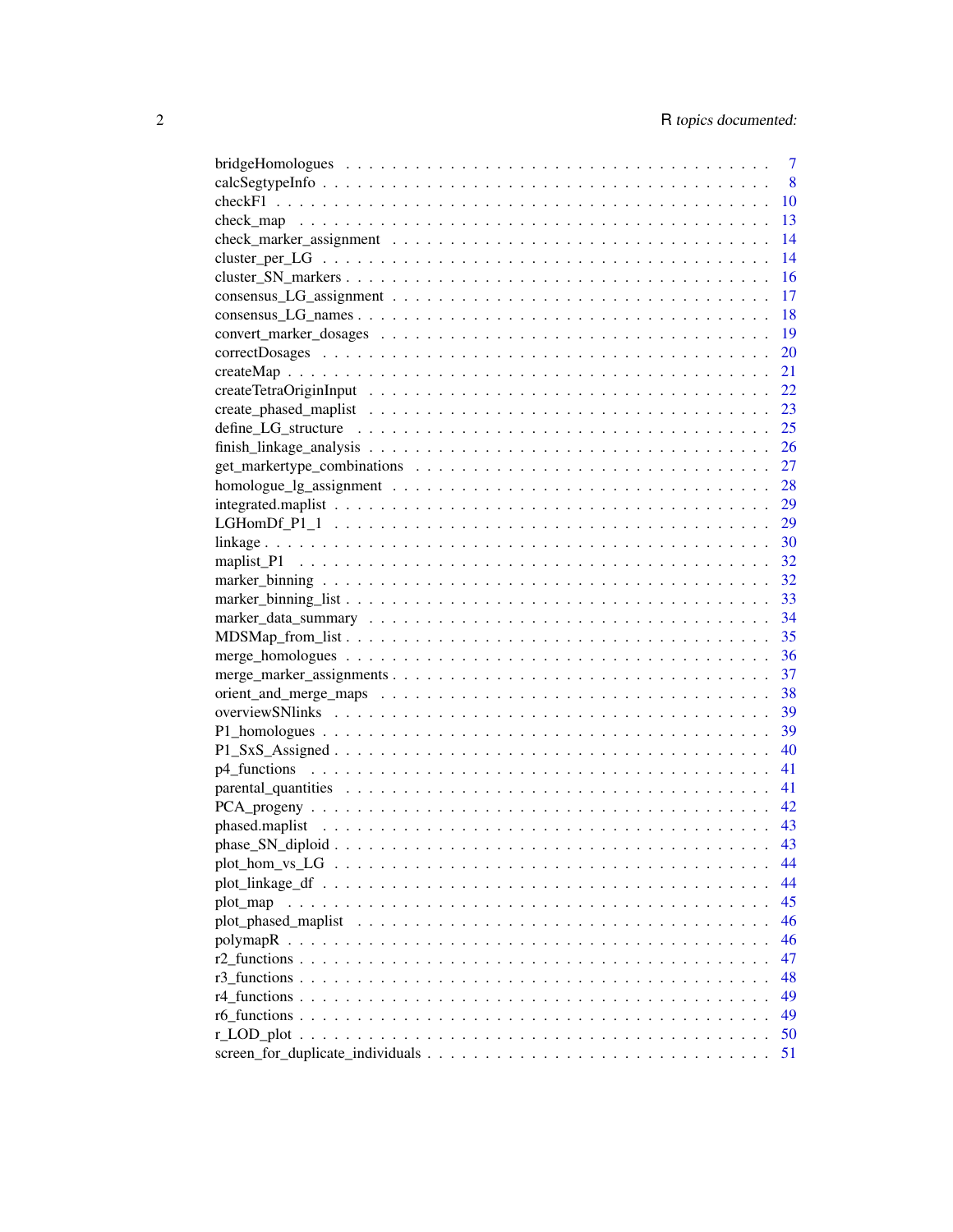<span id="page-2-0"></span>

| Index | 61 |
|-------|----|

add\_dup\_markers *Add back duplicate markers after mapping*

#### Description

Often there will be duplicate markers that can be put aside to speed up mapping. These may be added back to the maps afterwards.

# Usage

```
add_dup_markers(maplist, bin_list, marker_assignments = NULL)
```
#### Arguments

| maplist            | A list of maps. Output of MDSMap from list.                                                                    |
|--------------------|----------------------------------------------------------------------------------------------------------------|
| bin list           | A list of marker bins containing marker duplicates. One of the list outputs of<br>screen_for_duplicate_markers |
| marker assignments |                                                                                                                |

marker\_assignments

Optional argument to include the marker\_assignments (output of [check\\_marker\\_assignment](#page-13-1)). If included, marker assignment information will also be copied.

#### Value

A list with the following items:

- maplist: List of maps, now with duplicate markers added
- marker\_assignments: If required, marker assignment list with duplicate markers added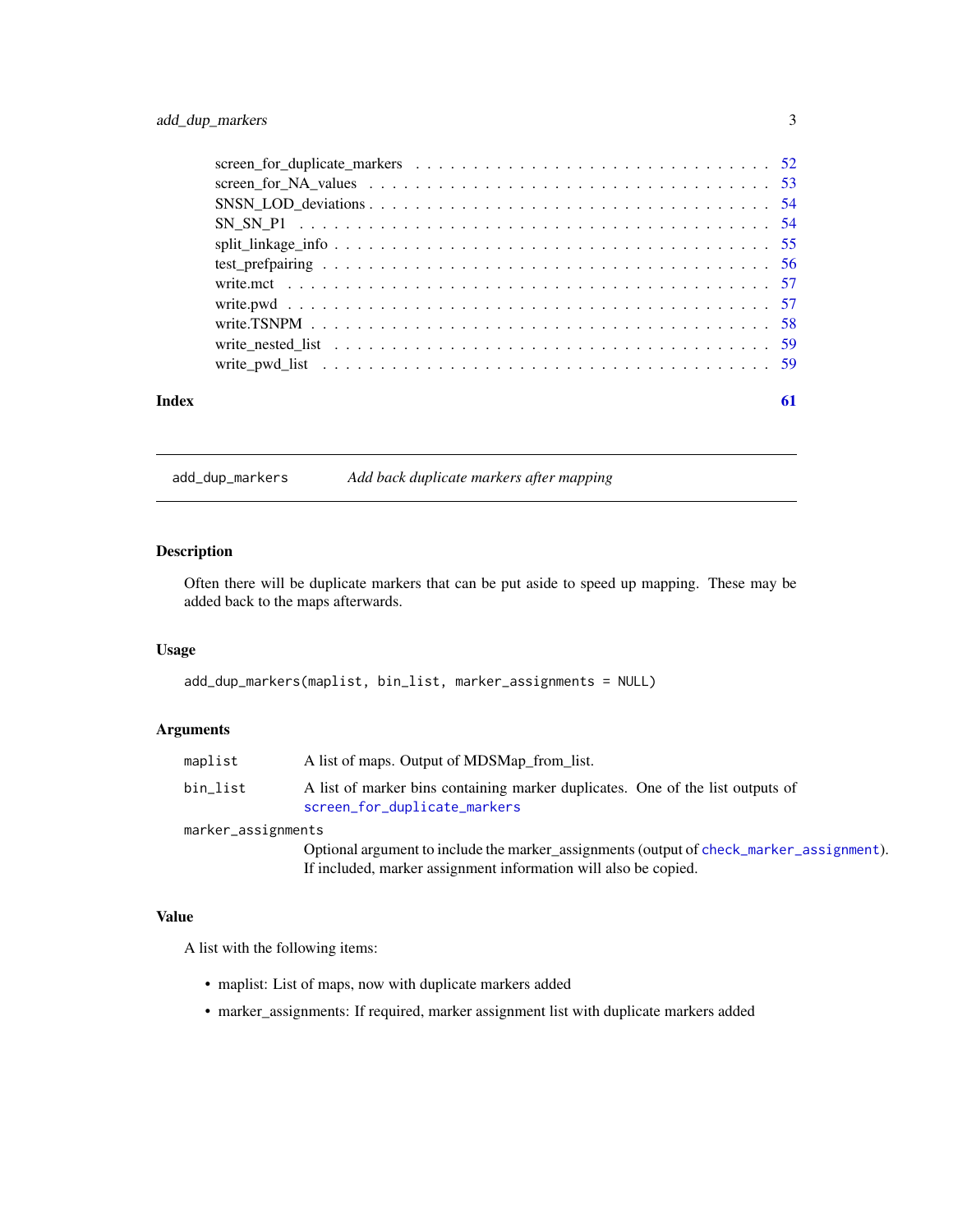<span id="page-3-0"></span>

# Description

A dosage matrix for a random pairing tetraploid with five linkage groups.

#### Usage

ALL\_dosages

segregating\_data

screened\_data

screened\_data2

screened\_data3

TRI\_dosages

# Format

A matrix

all\_linkages\_list\_P1 *A (nested) list of linkage data frames classified per linkage group and homologue*

# Description

A (nested) list of linkage data frames classified per linkage group and homologue

#### Usage

```
all_linkages_list_P1
```
all\_linkages\_list\_P1\_split

all\_linkages\_list\_P1\_subset

#### Format

An object of class list of length 5.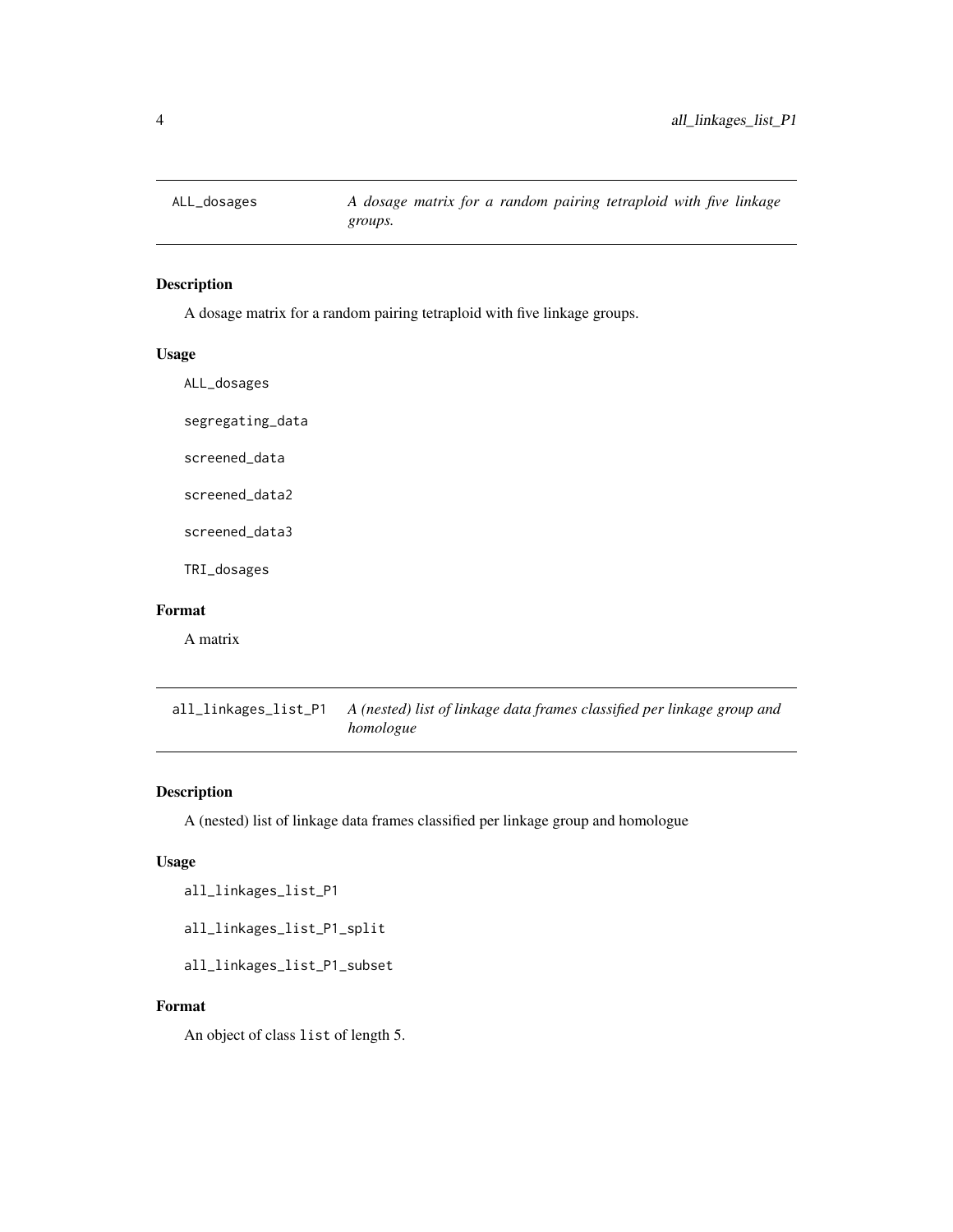<span id="page-4-1"></span><span id="page-4-0"></span>assign\_linkage\_group *Assign non-SN markers to a linkage group and homologue(s).*

#### Description

assign\_linkage\_group quantifies per marker number of linkages to a linkage group and evaluates to which linkage group (and homologue(s)) the marker belongs.

### Usage

```
assign_linkage_group(linkage_df, LG_hom_stack, SN_colname = "marker_a",
 unassigned_marker_name = "marker_b", phase_considered = "coupling",
 LG_number = 12, LOD_threshold = 3, ploidy = 4,
 assign_homologue = T, log = NULL)
```
# Arguments

| linkage_df             | A linkage data. frame as output of linkage.                                                                                |  |
|------------------------|----------------------------------------------------------------------------------------------------------------------------|--|
| LG_hom_stack           | A data. frame with markernames ("SxN_Marker"), linkage group ("LG") and<br>homologue ("homologue")                         |  |
| SN_colname             | The name of the column in linkage_df harbouring the 1.0 markers                                                            |  |
| unassigned_marker_name |                                                                                                                            |  |
|                        | The name of the column in linkage df harbouring the marker that are to be<br>assigned.                                     |  |
| phase_considered       |                                                                                                                            |  |
|                        | The phase that is used to assign the markers (deprecated)                                                                  |  |
| LG_number              | The number of chromosomes (linkage groups) in the species.                                                                 |  |
| LOD_threshold          | The LOD score at which a linkage to a linkage group is significant.                                                        |  |
| ploidy                 | The ploidy of the plant species.                                                                                           |  |
| assign_homologue       |                                                                                                                            |  |
|                        | Logical. Should markers be assigned to homologues? If FALSE markers will be<br>assigned to all homologues                  |  |
| log                    | Character string specifying the log filename to which standard output should be<br>written. If NULL log is send to stdout. |  |
|                        |                                                                                                                            |  |

#### Value

Output is a data.frame with at least the following columns:

| Assigned_LG   | The assigned linkage group                                                          |
|---------------|-------------------------------------------------------------------------------------|
| Assigend_hom1 | The homologue with most linkages                                                    |
|               | The columns LG1 - LGn and Hom1 - Homn give the number of hits per marker for that 1 |

The columns LG1 - LGn and Hom1 - Homn give the number of hits per marker for that linkage group/homologue. Assigned\_hom2 .. gives the nth homologue with most linkages.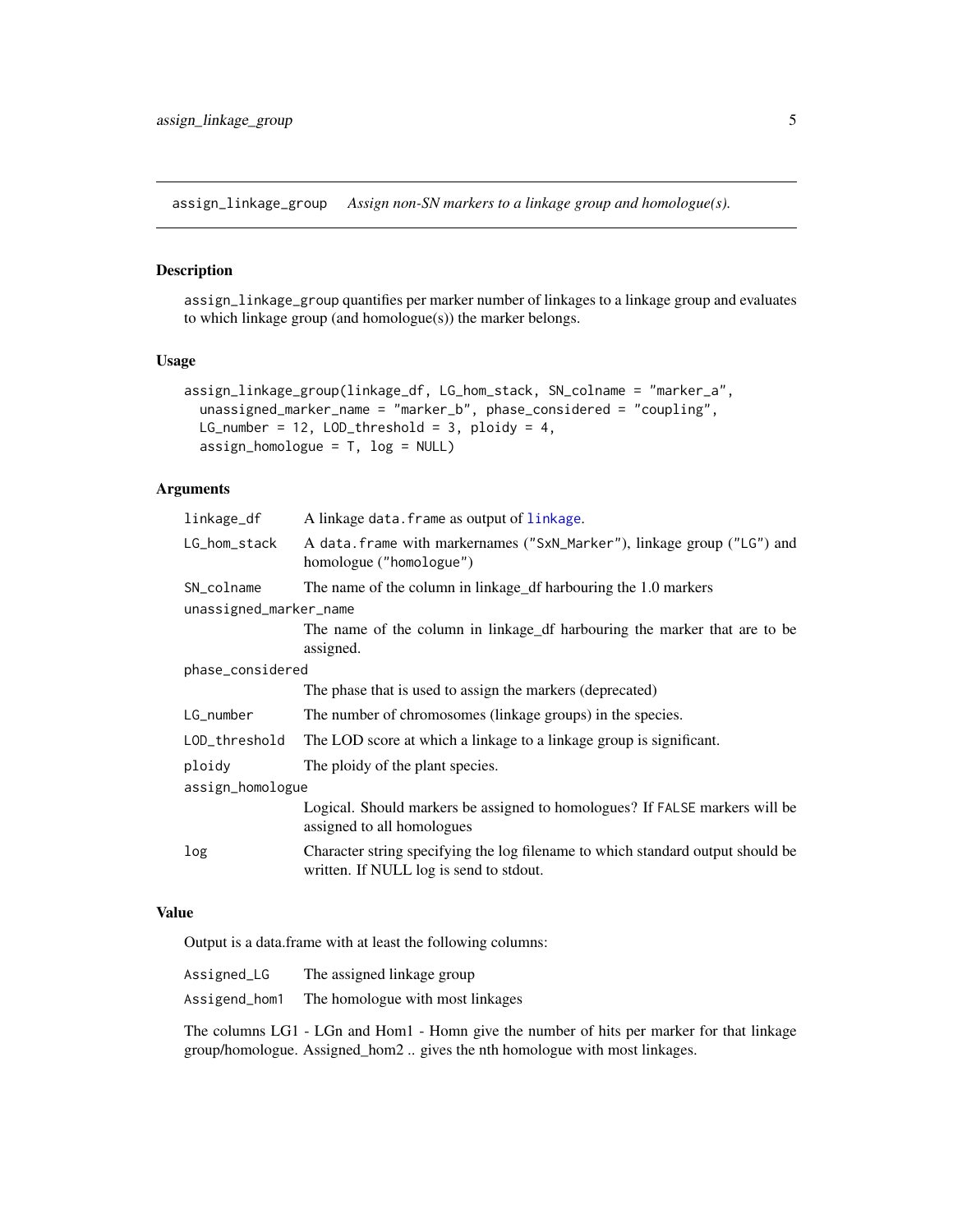# Examples

```
data("SN_DN_P1", "LGHomDf_P1_1")
assigned_df<-assign_linkage_group(linkage_df = SN_DN_P1,
                    LG_hom_stack = LGHomDf_P1_1,
                    LG_number = 5
```

| assign_SN_SN | Assign (leftover) 1.0 markers |
|--------------|-------------------------------|
|              |                               |

#### Description

Some 1.0 markers might have had ambiguous linkages, or linkages with low LOD scores leaving them unlinked to a linkage group. assign\_SN\_SN finds 1.0 markers unlinked to a linkage group and tries to assign them.

#### Usage

```
assign_SN_SN(linkage_df, LG_hom_stack, LOD_threshold, ploidy, LG_number,
  log = NULL)
```
#### Arguments

| linkage_df    | A data frame as output of linkage with arguments markertype $1 = c(1,0)$ and<br>markertype2=NULL.                          |
|---------------|----------------------------------------------------------------------------------------------------------------------------|
| LG_hom_stack  | A data. frame with markernames ("SxN_Marker"), linkage group ("LG") and<br>homologue ("homologue")                         |
| LOD_threshold | A LOD score at which linkages between markers are significant.                                                             |
| ploidy        | Integer. The ploidy level of the plant species.                                                                            |
| LG_number     | Integer. Number of chromosomes (linkage groups)                                                                            |
| log           | Character string specifying the log filename to which standard output should be<br>written. If NULL log is send to stdout. |

#### Value

Returns a data. frame with the following columns:

| SxN Marker    | The markername             |
|---------------|----------------------------|
| Assigned_hom1 | The assigned homologue.    |
| Assigned_LG   | The assigned linkage group |

```
data("SN_SN_P1", "LGHomDf_P1_1")
SN_assigned<-assign_SN_SN(linkage_df = SN_SN_P1,
            LG_hom_stack = LGHomDf_P1_1,
            LOD_threshold= 4,
            ploidy=4,
            LG_number=5)
```
<span id="page-5-0"></span>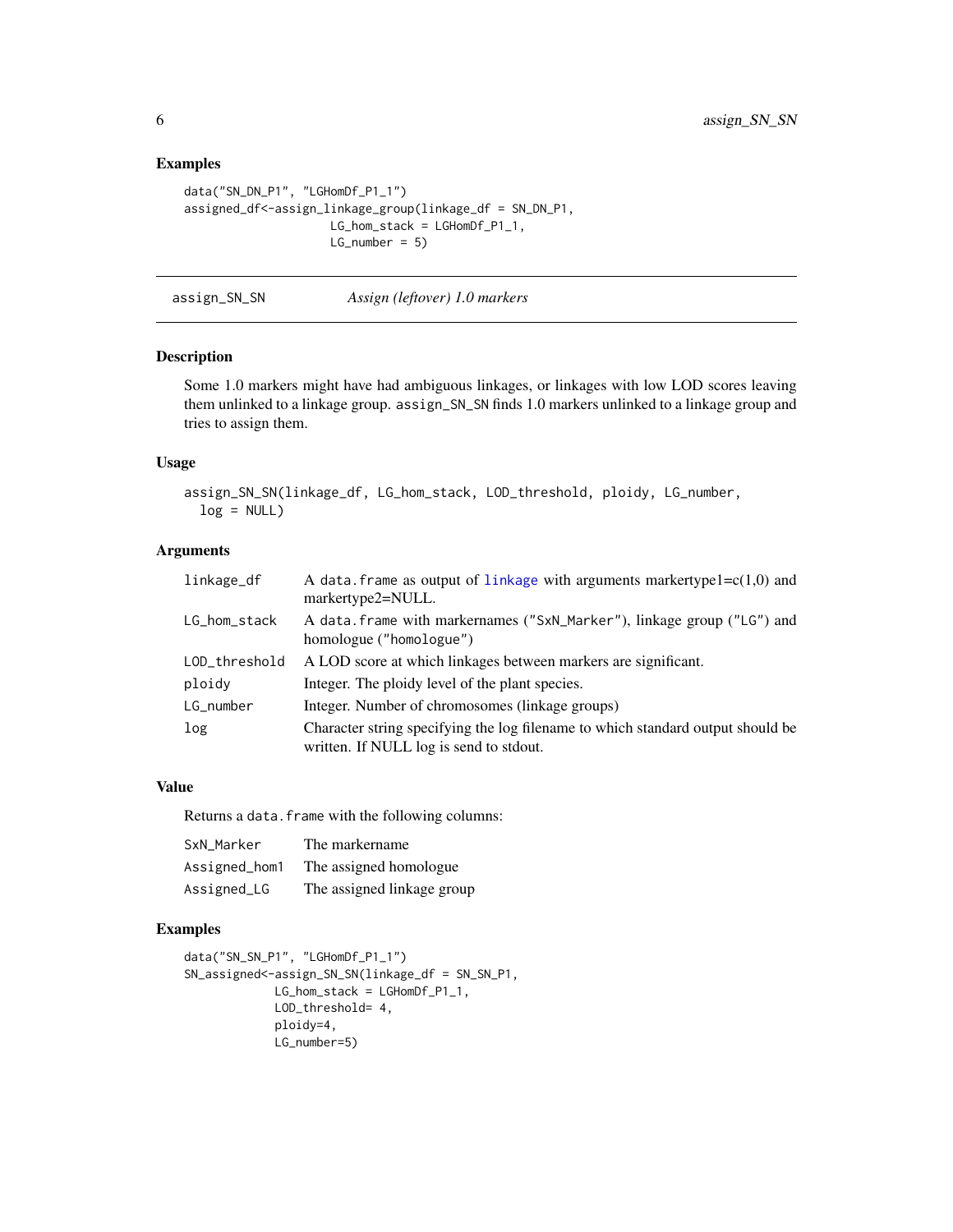# <span id="page-6-1"></span><span id="page-6-0"></span>Description

Clustering at high LOD scores results in marker clusters representing homologues. bridgeHomologues clusters these (pseudo)homologues to linkage groups using linkage information between 1.0 and bridge markers within a parent (e.g. 2.0 for a tetraploid). If parent-specific bridge markers (e.g. 2.0) cannot be used, biparental markers can also be used (e.g. 1.1, 1.2, 2.1, 2.2 and 1.3 markers). The linkage information between 1.0 and biparental markers can be combined.

#### Usage

```
bridgeHomologues(cluster_stack, cluster_stack2 = NULL, linkage_df,
  linkage_df2 = NULL, LOD_threshold = 5, automatic_clustering = TRUE,
 LG_number = 5, parentname = ", min_links = 1, min_bridges = 1,
  only_coupling = FALSE, log = NULL)
```

| cluster_stack        | A data. frame with a column "marker" specifying markernames, and a column<br>"cluster" specifying marker cluster                                                                                                                                                                             |  |
|----------------------|----------------------------------------------------------------------------------------------------------------------------------------------------------------------------------------------------------------------------------------------------------------------------------------------|--|
|                      | cluster_stack2 Optional. A cluster_stack for the other parent. Use this argument if cross-<br>parent markers are used (e.g. when using 1.1 markers).                                                                                                                                         |  |
| linkage_df           | A linkage data. frame as output of linkage between bridge (e.g. 1.0 and 2.0)<br>markers.                                                                                                                                                                                                     |  |
| linkage_df2          | Optional. A linkage_df specifying linkages between 1.0 and cross-parent<br>markers in the other parent. Use this argument if cross-parent markers are used<br>(e.g. when using $1.1$ , $2.1$ , $1.2$ and/or $2.2$ markers). The use of multiple types of<br>cross-parent markers is allowed. |  |
| LOD_threshold        | Integer. The LOD threshold specifying at which LOD score a link between 1.0<br>and bridge (e.g. 2.0) markers is used for clustering homologues.                                                                                                                                              |  |
| automatic_clustering |                                                                                                                                                                                                                                                                                              |  |
|                      | Logical. Should clustering be executed without user input?                                                                                                                                                                                                                                   |  |
| LG_number            | Integer. Expected number of chromosomes (linkage groups)                                                                                                                                                                                                                                     |  |
| parentname           | Name of the parent. Used in the main title of the plot.                                                                                                                                                                                                                                      |  |
| min_links            | The minimum number of cross-parent linkages for a marker to be considered.<br>Make this number higher if there are a lot of spurious links.                                                                                                                                                  |  |
| min_bridges          | The minimum number of linking markers to link two homologues together.                                                                                                                                                                                                                       |  |
| only_coupling        | Logical, should only coupling linkages be used in the process? By default FALSE                                                                                                                                                                                                              |  |
| log                  | Character string specifying the log filename to which standard output should be<br>written. If NULL log is send to stdout.                                                                                                                                                                   |  |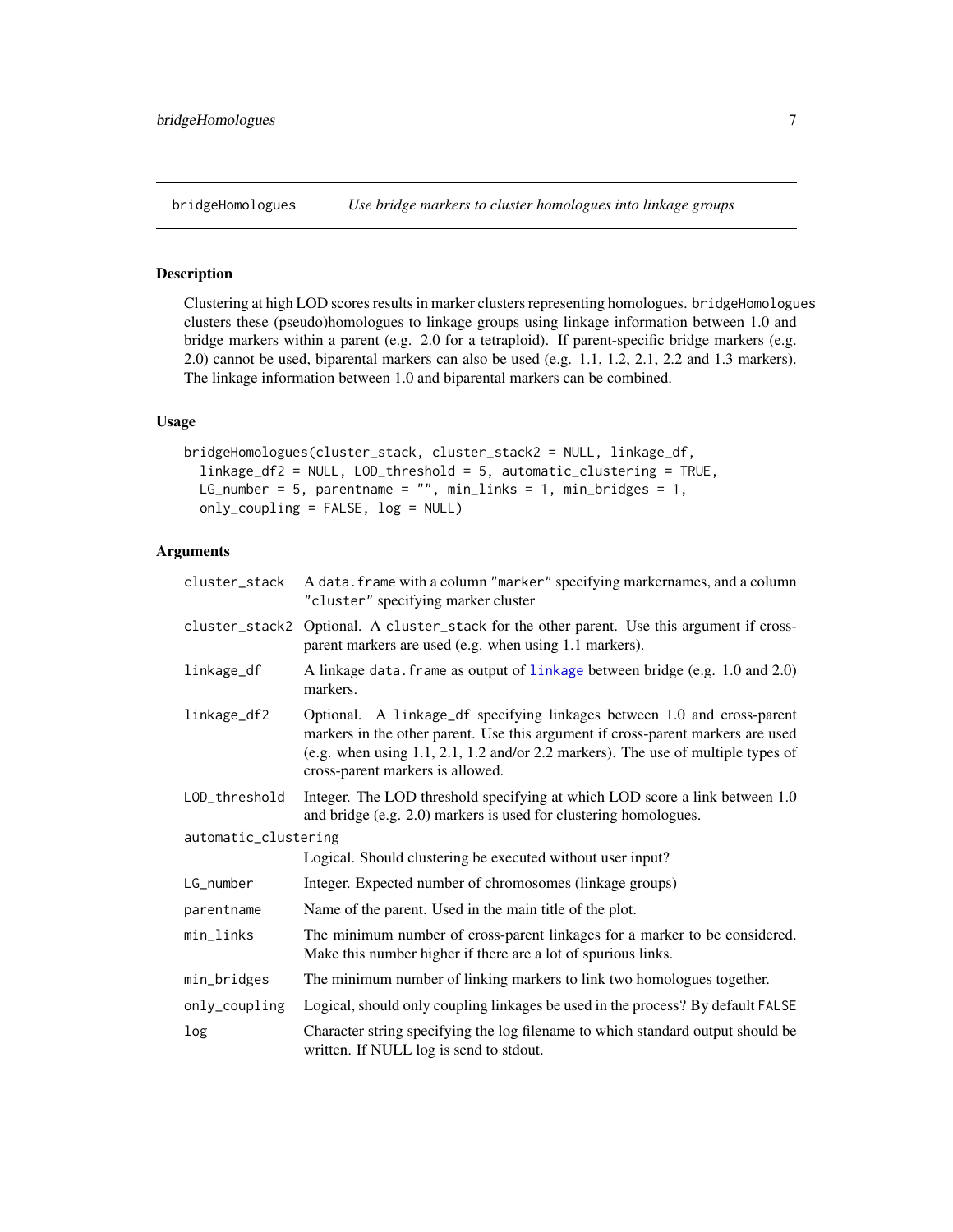<span id="page-7-0"></span>A data.frame with markers classified by homologue and linkage group.

#### Examples

```
data("P1_homologues", "P2_homologues", "SN_DN_P1", "SN_SS_P1", "SN_SS_P2")
ChHomDf<-bridgeHomologues(cluster_stack = P1_homologues[["5"]],
                 linkage_df=SN_DN_P1,
                 LOD_threshold=4,
                 automatic_clustering=TRUE,
                 LG_number=5,
                 parentname="P1")
ChHomDf<-bridgeHomologues(cluster_stack = P1_homologues[["5"]],
                           cluster_stack2 = P2_homologues[["5"]],
                 linkage_df=SN_SS_P1,
                 linkage_df2=SN_SS_P2,
                 LOD_threshold=4,
                 automatic_clustering=TRUE,
                 LG_number=5,
                 parentname="P1")
```
calcSegtypeInfo *Build a list of segregation types*

#### Description

For each possible segregation type in an F1 progeny with given parental ploidy (and ploidy2, if parent2 has a different ploidy than parent1) information is given on the segregation ratios, parental dosages and whether the segregation is expected under polysomic, disomic and/or mixed inheritance.

#### Usage

calcSegtypeInfo(ploidy, ploidy2=NULL)

#### Arguments

| ploidy  | The ploidy of parent 1 (must be even, 2 (diploid) or larger).                             |
|---------|-------------------------------------------------------------------------------------------|
| ploidy2 | The ploidy of parent 2. If omitted (default=NULL) it is assumed to be equal to<br>ploidy. |

### Details

The names of the segregation types consist of a short sequence of digits (and sometimes letters), an underscore and a final number. This is interpreted as follows, for example segtype 121\_0: 121 means that there are three consecutive dosages in the F1 population with frequency ratios 1:2:1, and the 0 after the underscore means that the lowest of these dosages is nulliplex. So 121\_0 means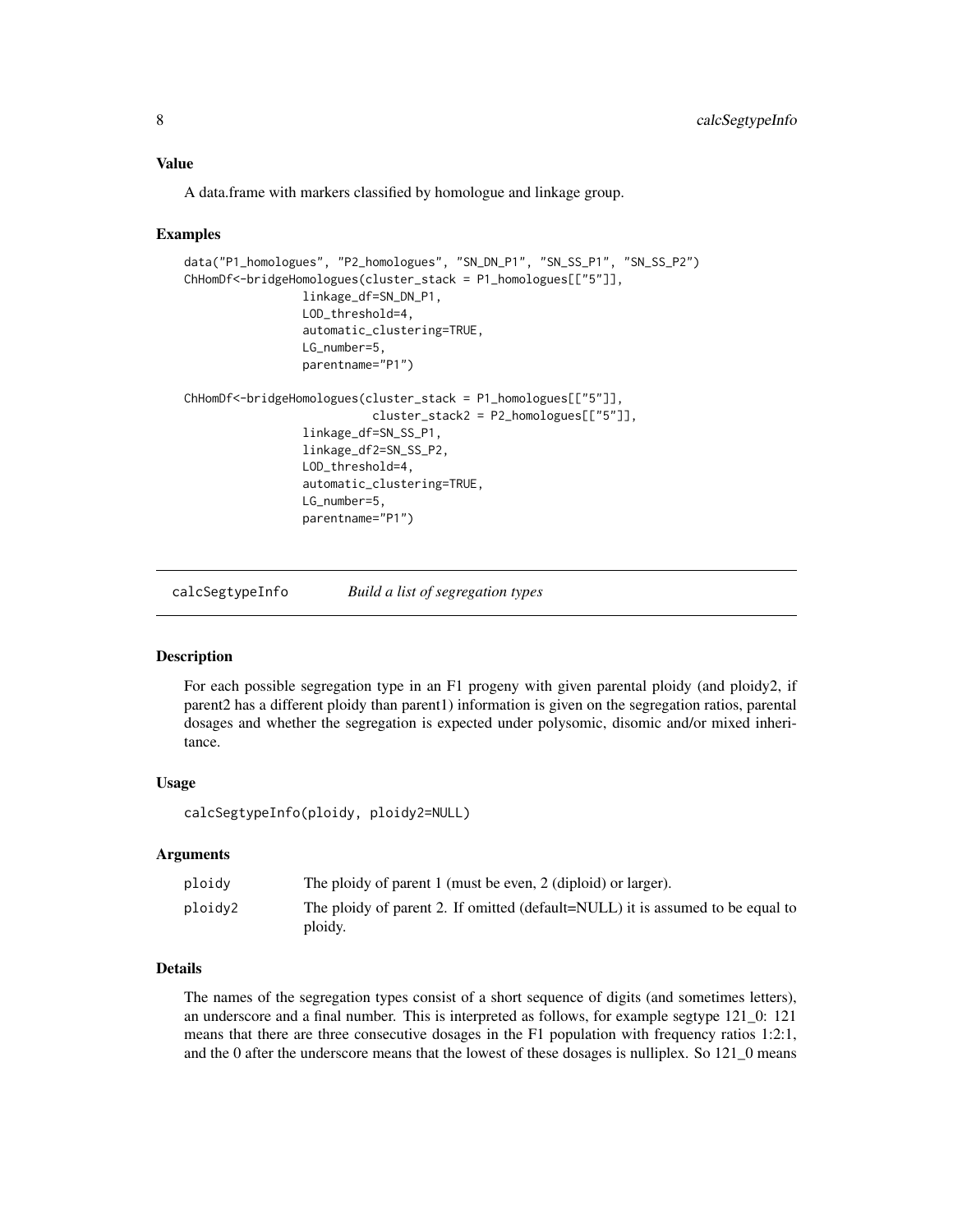#### calcSegtypeInfo 9

a segregation of 1 nulliplex : 2 simplex : 1 duplex. A monomorphic F1 (one single dosage) is indicated as e.g. 1\_4 (only one dosage, the 4 after the underscore means that this is monomorphic quadruplex). If UPPERCASE letters occur in the first part of the name these are interpreted as additional digits with values of  $A=10$  to  $Z=35$ , e.g. 18I81\_0 means a segregation of 1:8:18:8:1 (using the I as 18), with the lowest dosage being nulliplex.

With higher ploidy levels higher numbers (above 35) may be required. In that case each unique ratio number above 35 is assigned a lowercase letter. E.g. one segregation type in octaploids is 9bcb9 2: a 9:48:82:48:9 segregation where the lowest dosage is duplex.

Segregation types with more than 5 dosage classes are considered "complex" and get codes like c7e\_1 (again in octoploids): this means a complex type (the first c) with 7 dosage classes; the e means that this is the fifth type with 7 classes. Again the \_1 means that the lowest dosage is simplex. It is always possible (and for all segtype names with lowercase letters it is necessary) to look up the actual segregation ratios in the intratio item of the segtype. For octoploid segtype  $C7e_{1}$ this shows 0:1:18:69:104:69:18:1:0 (the two 0's mean that nulli- and octoplexes do not occur).

#### Value

A list with for each different segregation type (segtype) one item. The names of the items are the names of the segtypes. Each item is itself a list with components:

- freq: a vector of the ploidy+1 fractions of the dosages in the F1
- intratios: an integer vector with the ratios as the simplest integers
- expgeno: a vector with the dosages present in this segtype
- allfrq: the allele frequency of the dosage allele in the F1
- polysomic: boolean: does this segtype occur with polysomic inheritance?
- disomic: boolean: does this segtype occur with disomic inheritance?
- mixed: boolean: does this segtype occur with mixed inheritance (i.e. with polysomic inheritance in one parent and disomic inheritance in the other)?
- pardosage: integer matrix with 2 columns and as many rows as there are parental dosage combinations for this segtype; each row has one possible combination of dosages for parent 1 (1st column) and parent 2 (2nd column)
- parmode: logical matrix with 3 columns and the same number of rows as pardosage. The 3 columns are named polysomic, disomic and mixed and tell if this parental dosage combination will generate this segtype under polysomic, disomic and mixed inheritance

```
si4 <- calcSegtypeInfo(ploidy=4) # two 4x parents: a 4x F1 progeny
print(si4[["11_0"]])
```

```
si3 <- calcSegtypeInfo(ploidy=4, ploidy2=2) # a 4x and a diplo parent: a 3x progeny
print(si3[["11_0"]])
```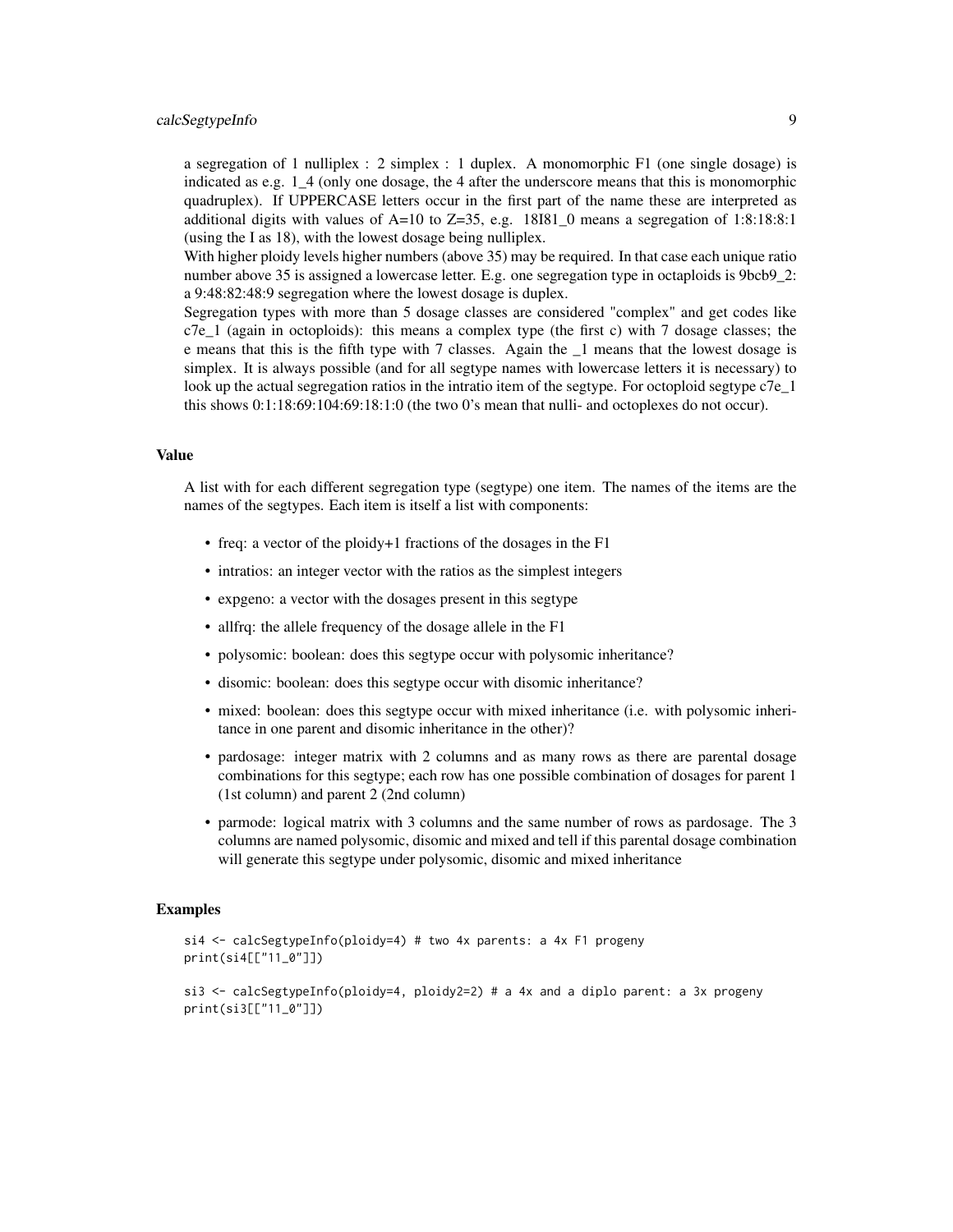<span id="page-9-0"></span>

# Description

For a given set of F1 and parental samples, this function finds the best-fitting segregation type. It can perform a dosage shift prior to selecting the segregation type.

# Usage

```
checkF1(dosage_matrix, parent1, parent2, F1, ancestors=character(0),
polysomic, disomic, mixed, ploidy, ploidy2, outfile,
critweight=c(1.0, 0.4, 0.4),
Pvalue_threshold=0.0001, fracInvalid_threshold=0.05,
fracNA_threshold=0.25, shiftmarkers, parentsScoredWithF1=TRUE,
shiftParents=parentsScoredWithF1, showAll=FALSE, append_shf=FALSE)
```

| dosage_matrix  | An integer matrix with markers in rows and individuals in columns.                                                                                                                                                                                                               |
|----------------|----------------------------------------------------------------------------------------------------------------------------------------------------------------------------------------------------------------------------------------------------------------------------------|
| parent1        | character vector with the sample names of parent 1                                                                                                                                                                                                                               |
| parent2        | character vector with the sample names of parent 2                                                                                                                                                                                                                               |
| F <sub>1</sub> | character vector with the sample names of the F1 individuals                                                                                                                                                                                                                     |
| ancestors      | character vector with the sample names of any other ancestors or other samples<br>of interest. The dosages of these samples will be shown in the output (shifted if<br>shiftParents TRUE) but they are not used in the selection of the segregation type.                        |
| polysomic      | if TRUE at least all polysomic segtypes are considered; if FALSE these are not<br>specifically selected (but if e.g. disomic is TRUE, any polysomic segtypes that<br>are also disomic will still be considered)                                                                  |
| disomic        | if TRUE at least all disomic segtypes are considered (see polysomic)                                                                                                                                                                                                             |
| mixed          | if TRUE at least all mixed segtypes are considered (see polysomic). A mixed<br>segtype occurs when inheritance in one parent is polysomic (random chromo-<br>some pairing) and in the other parent disomic (fully preferential chromosome<br>pairing)                            |
| ploidy         | The ploidy of parent 1 (must be even, 2 (diploid) or larger).                                                                                                                                                                                                                    |
| ploidy2        | The ploidy of parent 2. If omitted it is assumed to be equal to ploidy.                                                                                                                                                                                                          |
| outfile        | the file to write the output to; if NA a temporary file checkF1.tmp is created in<br>the current working directory and deleted at end                                                                                                                                            |
| critweight     | NA or a numeric vector containing the weights of three quality criteria; do not<br>need to sum to 1. If NA, the output will not contain a column qall_weights. Else<br>the weights specify how qall_weights will be calculated from quality parameters<br>$q1$ , $q2$ and $q3$ . |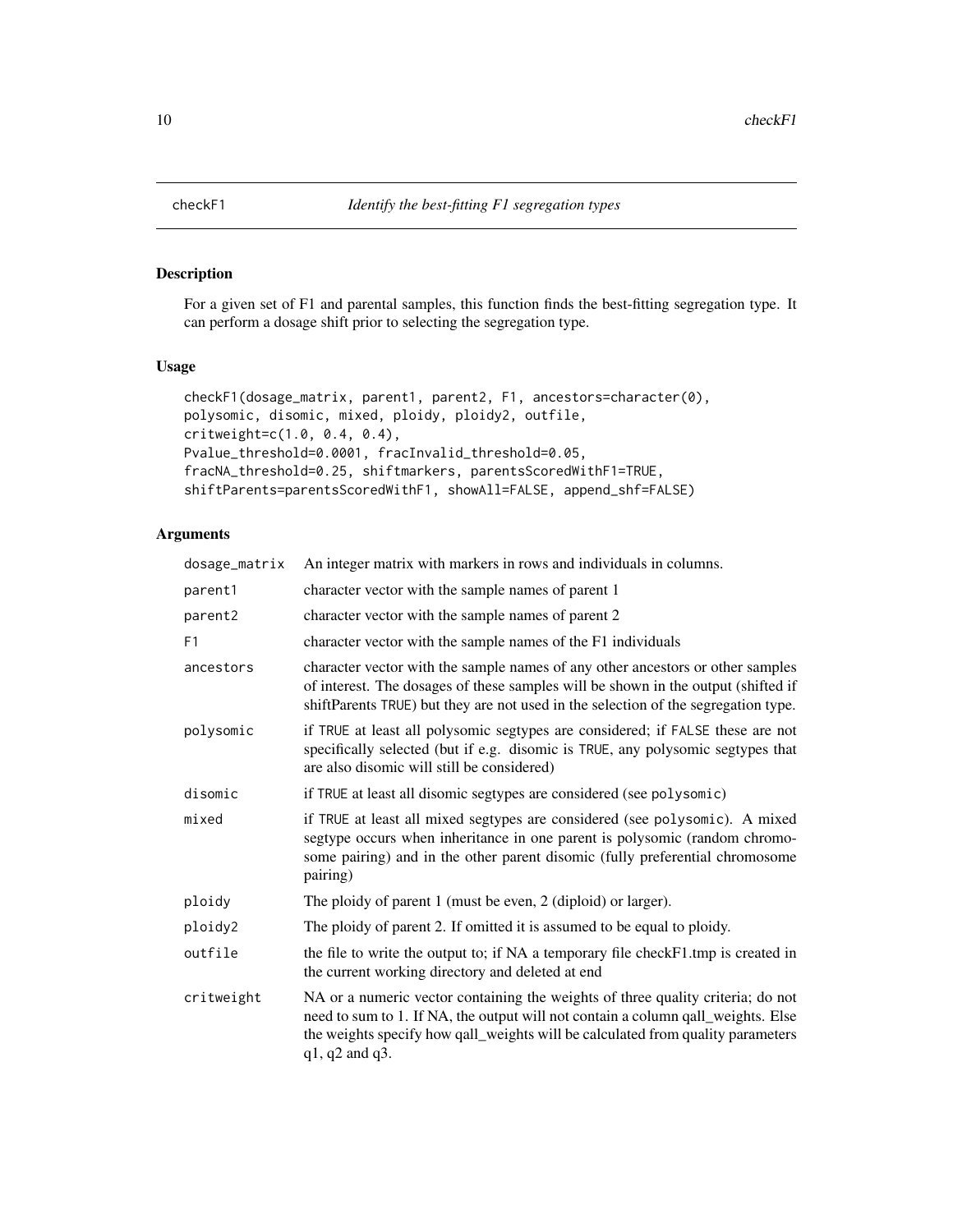#### $checkF1$  11

Pvalue\_threshold

a minimum threshold value for the Pvalue of the bestParentfit segtype (with a smaller Pvalue the q1 quality parameter will be set to 0)

#### fracInvalid\_threshold

a maximum threshold for the fracInvalid of the bestParentfit segtype (with a larger fraction of invalid dosages in the F1 the q1 quality parameter will be set to  $0)$ 

#### fracNA\_threshold

|                     | a maximum threshold for the fraction of unscored F1 samples (with a larger<br>fraction of unscored samples in the $F1$ the q3 quality parameter will be set to 0)                                                                                                                                                                                                                                                                                                                                                                                                                                                                                                                                                                                                                                                       |
|---------------------|-------------------------------------------------------------------------------------------------------------------------------------------------------------------------------------------------------------------------------------------------------------------------------------------------------------------------------------------------------------------------------------------------------------------------------------------------------------------------------------------------------------------------------------------------------------------------------------------------------------------------------------------------------------------------------------------------------------------------------------------------------------------------------------------------------------------------|
| shiftmarkers        | if specified, shiftmarkers must be a data frame with columns MarkerName and<br>shift; for the markernames that match exactly (upper/lowercase etc) those in<br>dosage_matrix, the dosages are increased by the amount specified in column<br>shift, e.g. if shift is -1, dosages 2ploidy are converted to 1(ploidy-1) and<br>dosage 0 is a combination of old dosages 0 and 1, for all samples. The segrega-<br>tion check is then performed with the shifted dosages. A shift=NA is allowed,<br>these markers will not be shifted. The sets of markers in dosage_matrix and<br>shiftmarkers may be different, but markers may occur only once in shiftmarkers.<br>A column shift is added at the end of the returned data frame.<br>If parameter shiftParents is TRUE, the parental and ancestor scores are shifted as |
| parentsScoredWithF1 | the F1 scores, if FALSE they are not shifted.                                                                                                                                                                                                                                                                                                                                                                                                                                                                                                                                                                                                                                                                                                                                                                           |
|                     | TRUE if parents are scored in the same experiment and the same fitPoly run<br>as the F1, else FALSE. If TRUE, their fraction missing scores and conflicts tell<br>something about the quality of the scoring. If FALSE (e.g. when the F1 is triploid<br>and the parents are diploid and tetraploid) the quality of the F1 scores can be<br>independent of that of the parents                                                                                                                                                                                                                                                                                                                                                                                                                                           |
| shiftParents        | only used if parameter shiftmarkers is specified. If TRUE, apply the shifts also to<br>the parental and ancestor scores. By default TRUE if parentsScoredWithF1 is<br><b>TRUE</b>                                                                                                                                                                                                                                                                                                                                                                                                                                                                                                                                                                                                                                       |
| showAll             | (default FALSE) if TRUE, for each segtype 3 columns are added to the returned<br>data frame with the frqInvalid, Pvalue and matchParents values for these segtype<br>(see the description of the return value)                                                                                                                                                                                                                                                                                                                                                                                                                                                                                                                                                                                                          |
| append_shf          | if TRUE and parameter shiftmarkers is specified, _shf is appended to all marker<br>names where shift is not 0. This is not required for any of the functions in this<br>package but may prevent duplicated marker names when using other software.                                                                                                                                                                                                                                                                                                                                                                                                                                                                                                                                                                      |

#### Details

For each marker is tested how well the different segregation types fit with the observed parental and F1 dosages. The results are summarized by columns bestParentfit (which is the best fitting segregation type, taking into account the F1 and parental dosages) and columns qall\_mult and/or qall weights (how good is the fit of the bestParentfit segtype:  $0=$ bad,  $1=$ good).

Column bestfit in the results gives the segtype best fitting the F1 segregation without taking account of the parents. This bestfit segtype is used by function correctDosages, which tests for possible "shifts" in the marker models.

In case the parents are not scored together with the F1 (e.g. if the F1 is triploid and the parents are diploid and tetraploid) dosage\_matrix should be edited to contain the parental as well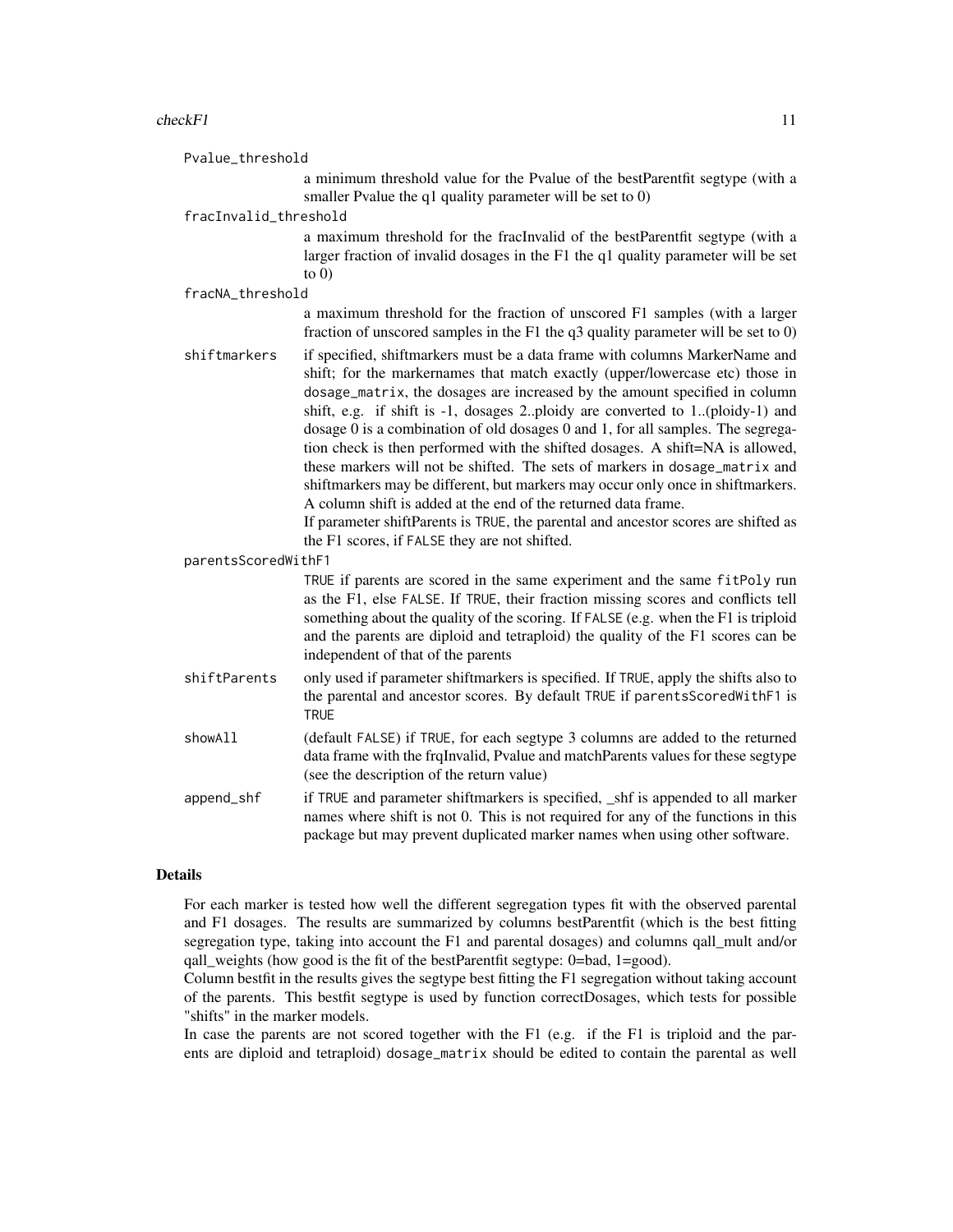as the F1 scores. In case the diploid and tetraploid parent are scored in the same run of function saveMarkerModels (from package fitPoly) the diploid is initially scored as nulliplex-duplexquadruplex (dosage  $0, 2$  or 4); that must be converted to the true diploid dosage scores  $(0, 1 \text{ or } 2)$ . Similar corrections are needed with other combinations, such as a diploid parent scored together with a hexaploid population etc.

#### Value

A data frame with one row per markers, with the following columns:

- m: the sequential number of the marker (as assigned by fitPoly)
- MarkerName: the name of the marker, with \_shf appended if the marker is shifted and append\_shf is TRUE
- parent1: consensus dosage score of the samples of parent 1
- parent2: consensus dosage score of the samples of parent 2
- F1\_0 ... F1\_<ploidy>: the number of F1 samples with dosage scores 0 ... <ploidy>
- F1\_NA: the number of F1 samples with a missing dosage score
- sample names of parents and ancestors: the dosage scores for those samples
- bestfit: the best fitting segtype, considering only the F1 samples
- frqInvalid\_bestfit: for the bestfit segtype, the frequency of F1 samples with a dosage score that is invalid (that should not occur). The frequency is calculated as the number of invalid samples divided by the number of non-NA samples
- Pvalue\_bestfit: the chisquare test P-value for the observed distribution of dosage scores vs the expected fractions. For segtypes where only one dosage is expected  $(1_0, 1_1)$  etc) the binomial probability of the number of invalid scores is given, assuming an error rate of seg\_invalidrate (hard-coded as 0.03)
- matchParent\_bestfit: indication how the bestfit segtype matches the consensus dosages of parent 1 and 2: "Unknown"=both parental dosages unknown; "No"=one or both parental dosages known and conflicting with the segtype; "OneOK"= only one parental dosage known, not conflicting with the segtype; "Yes"=both parental dosages known and combination matching with the segtype. This score is initially assigned based on only high-confidence parental consensus scores; if low-confidence dosages are confirmed by the F1, the matchParent for (only) the selected segtype is updated, as are the parental consensus scores.
- bestParentfit: the best fitting segtype that does not conflict with the parental consensus scores
- frqInvalid bestParentfit, Pvalue bestParentfit, matchParent bestParentfit: same as the corresponding columns for bestfit. Note that matchParent\_bestParentfit cannot be "No".
- q1 segtypefit: a value from 0 (bad) to 1 (good), a measure of the fit of the bestParentfit segtype based on Pvalue, invalidP and whether bestfit is equal to bestParentfit
- q2\_parents: a value from 0 (bad) to 1 (good), based either on the quality of the parental scores (the number of missing scores and of conflicting scores, if parentsScoredWithF1 is TRUE) or on matchParents (No=0, Unknown=0.65, OneOK=0.9, Yes=1, if parentsScoredWithF1 is FALSE)
- q3 fracscored: a value from 0 (bad) to 1 (good), based on the fraction of F1 samples that have a non-missing dosage score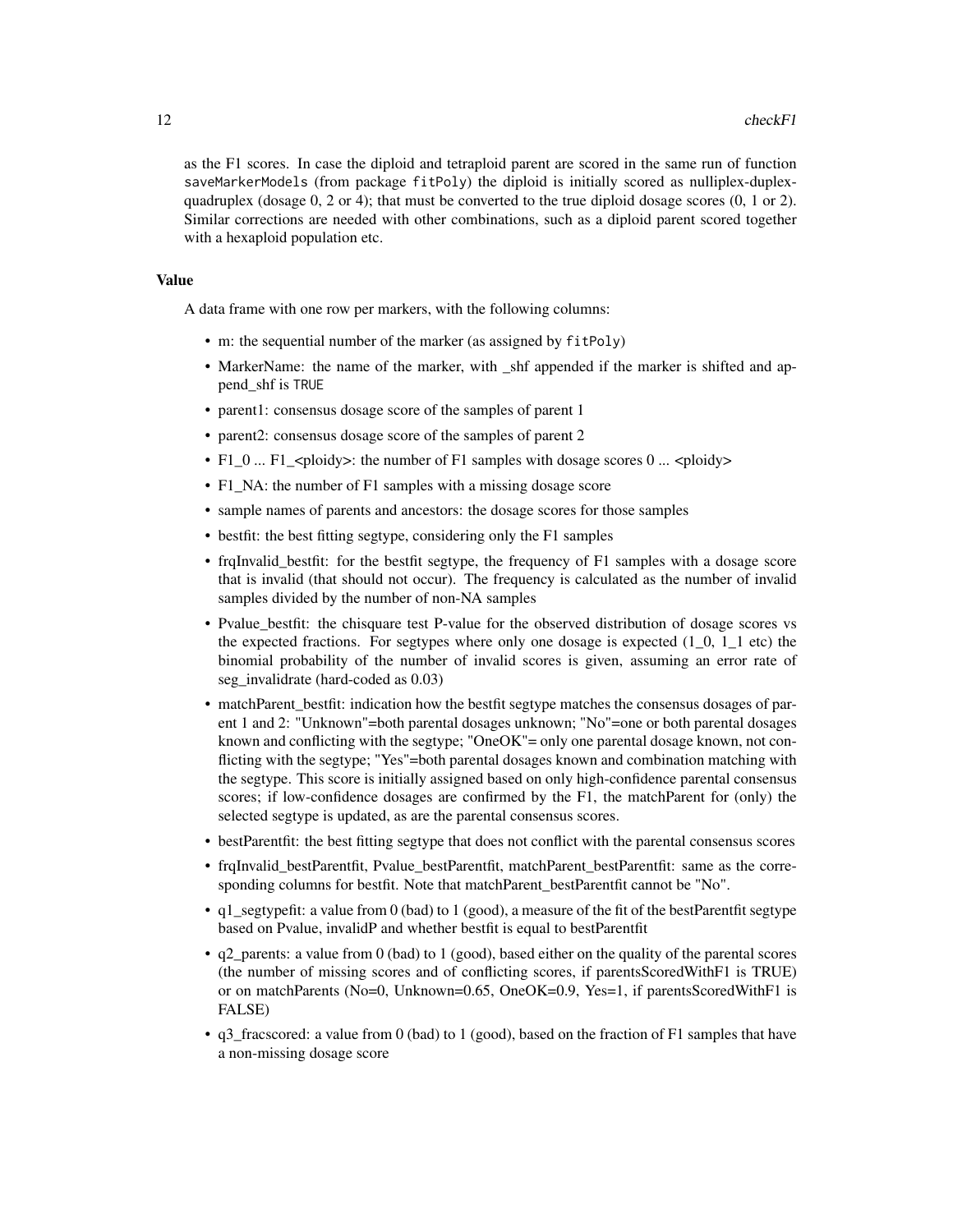- <span id="page-12-0"></span>• qall\_mult: a value from 0 (bad) to 1 (good), a summary quality score equal to the product  $q1*q2*q3$ . Equal to 0 if any of these is 0, hence sensitive to thresholds; a natural selection criterion would be to accept all markers with qall  $mult > 0$
- qall\_weights: a value from 0 (bad) to 1 (good), a weighted average of q1, q2 and q3, with weights as specified in parameter critweight. This column is present only if critweight is specified. In this case there is no "natural" threshold; a threshold for selection of markers must be obtained by inspecting XY-plots of markers over a range of qall\_weights values
- shift: if shiftmarkers is specified a column shift is added with for all markers the applied shift (for the unshifted markers the shift value is 0)

qall\_mult and/or qall\_weights can be used to compare the quality of the SNPs within one analysis and one F1 population but not between analyses or between different F1 populations. If parameter showAll is TRUE there are 3 additional columns for each segtype with names frqInvalid\_<segtype>, Pvalue\_<segtype> and matchParent\_<segtype>; see the corresponding columns for bestfit for an explanation. These extra columns are inserted directly before the bestfit column.

check\_map *Check the quality of a linkage map using heatplots*

# Description

Perform a series of checks on a linkage map and visualise the results using heatplots. Also shows the discrepency between the pairwise and multi-point r estimates, plotted against the LOD of the pairwise estimate.

#### Usage

```
check_map(linkage_list, maplist, mapfn = "haldane", lod.thresh = 5)
```
#### **Arguments**

| linkage_list | A named list with r and LOD of markers within linkage groups.                                                           |
|--------------|-------------------------------------------------------------------------------------------------------------------------|
| maplist      | A list of maps. In the first column marker names and in the second their position.                                      |
| mapfn        | The map function used in generating the maps, either one of "haldane" or "kosambi".<br>By default "haldane" is assumed. |
| lod.thresh   | Numeric. Threshold for the LOD values to be displayed in heatmap, by default<br>5 (set at 0 to display all values)      |

#### Examples

```
## Not run:
data("maplist_P1","all_linkages_list_P1")
check_map(linkage_list = all_linkages_list_P1, maplist = maplist_P1)
```
## End(Not run)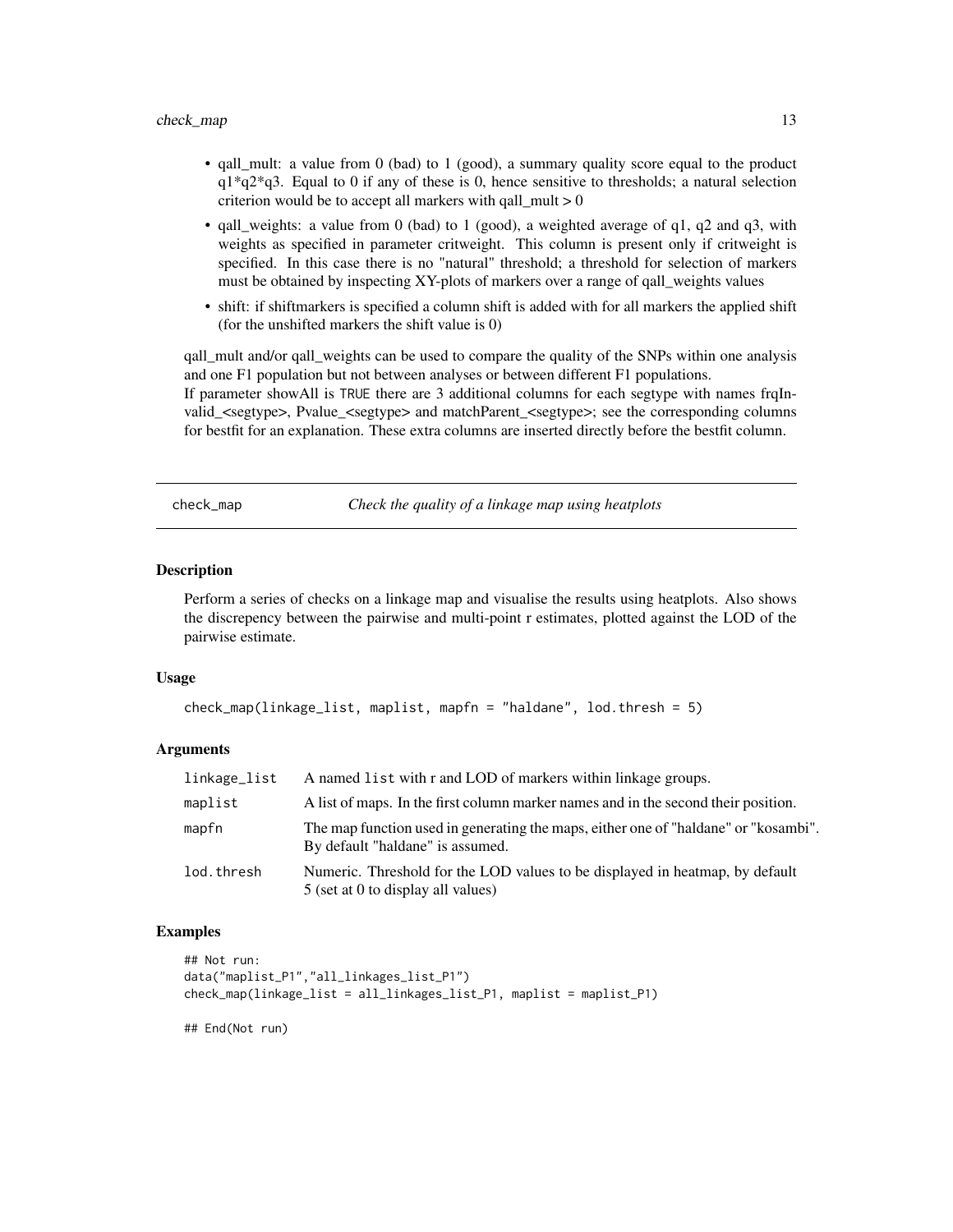```
check_marker_assignment
```
*Check for consistent marker assignment between both parents*

#### Description

Function to ensure there is consistent marker assignment to chromosomal linkage groups for biparental markers

#### Usage

```
check_marker_assignment(marker_assignment.P1, marker_assignment.P2,
  log = NULL, verbose = TRUE)
```
# Arguments

| marker_assignment.P1 |                                                                                   |  |
|----------------------|-----------------------------------------------------------------------------------|--|
|                      | A marker assignment matrix for parent 1 with markernames as rownames and at       |  |
|                      | least containing the column "Assigned_LG"; the output of homologue_lg_assignment. |  |
| marker_assignment.P2 |                                                                                   |  |
|                      | A marker assignment matrix for parent 2 with markernames as rownames and at       |  |
|                      | least containing the column "Assigned_LG"; the output of homologue_lg_assignment. |  |
| log                  | Character string specifying the log filename to which standard output should be   |  |
|                      | written. If NULL (by default) log is send to stdout.                              |  |
| verbose              | Should messages be send to stdout or log?                                         |  |
|                      |                                                                                   |  |

#### Value

Returns a list of matrices with corrected marker assignments.

#### Examples

```
data("marker_assignments_P1"); data("marker_assignments_P2")
check_marker_assignment(marker_assignments_P1,marker_assignments_P2)
```
cluster\_per\_LG *Cluster 1.0 markers into correct homologues per linkage group*

#### Description

Clustering at one LOD score for all markers does usually not result in correct classification of homologues. Usually there are more clusters of (pseudo)homologues than expected. This function lets you inspect every linkage group separately and allows for clustering at a different LOD threshold per LG.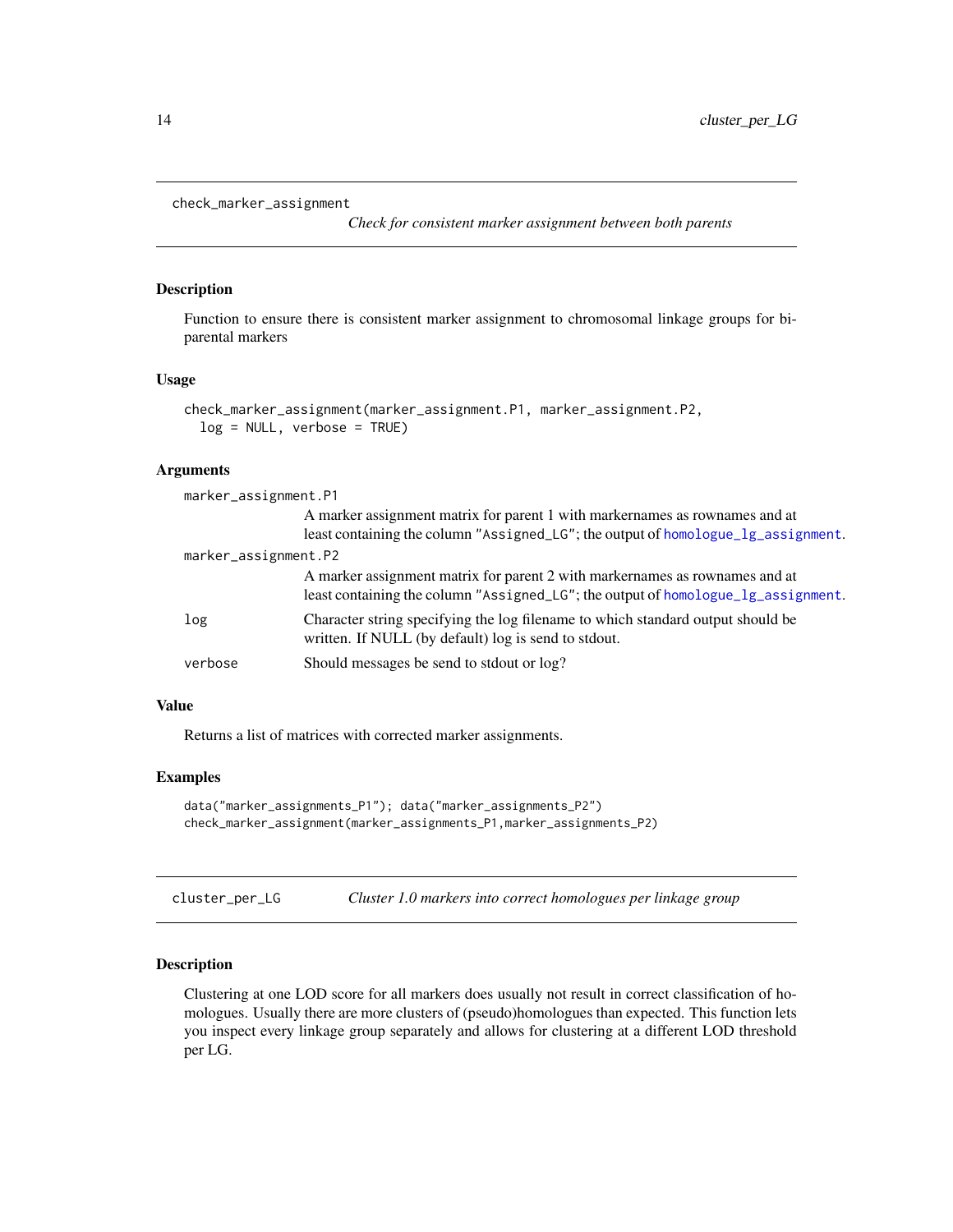# <span id="page-14-0"></span>Usage

```
cluster_per_LG(LG, linkage_df, LG_hom_stack, LOD_sequence,
 modify_LG_hom_stack = FALSE, nclust_out = NULL,
 network.layout = c("circular", "stacked", "n"), device = NULL,
  label.offset = 1, cex.lab = 0.7, log = NULL, ...)
```
#### Arguments

| LG                  | Integer. Linkage group to investigate.                                                                                                            |
|---------------------|---------------------------------------------------------------------------------------------------------------------------------------------------|
| linkage_df          | A data.frame as output of linkage with arguments markertype1 = $c(1, \theta)$<br>and markertype2=NULL.                                            |
| LG_hom_stack        | A data. frame with columns "SxN_Marker" providing 1.0 markernames and<br>"LG" and "homologue" providing linkage group and homologue respectively. |
| LOD_sequence        | A numeric or vector of numerics giving LOD threshold(s) at which clustering<br>should be performed.                                               |
| modify_LG_hom_stack |                                                                                                                                                   |
|                     | Logical. Should LG_hom_stack be modified and returned?                                                                                            |
| nclust_out          | Number of clusters in the output. If there are more clusters than this number<br>only the not not largest clusters are returned.                  |
|                     | network.layout Network layout: "circular" or "stacked". If "n" no network is plotted.                                                             |
| device              | Function of the graphics device to plot to (e.g. pdf, png, jpeg). The active<br>device is used when NULL                                          |
| label.offset        | Offset of labels. Only used if network. layout="circular".                                                                                        |
| cex.lab             | label character expansion. Only for network. layout="circular".                                                                                   |
| log                 | Character string specifying the log filename to which standard output should be<br>written. If NULL log is send to stdout.                        |
| $\ddots$            | Arguments passed to device.                                                                                                                       |
|                     |                                                                                                                                                   |

# Value

A modified LG\_hom\_stack data.frame if modify\_LG\_hom\_stack = TRUE

```
data("SN_SN_P2", "LGHomDf_P2_1")
#take only markers in coupling:
SN_SN_P2_coupl <- SN_SN_P2[SN_SN_P2$phase=="coupling",]
cluster_per_LG(LG = 2,
              linkage_df=SN_SN_P2_coupl,
               LG_hom_stack=LGHomDf_P2_1,
               LOD_sequence=seq(4,10,2),
               modify_LG_hom_stack=FALSE,
               nclust_out=4,
               network.layout="circular",
               device=NULL,
               label.offset=1.2,
               cex.lab=0.75)
```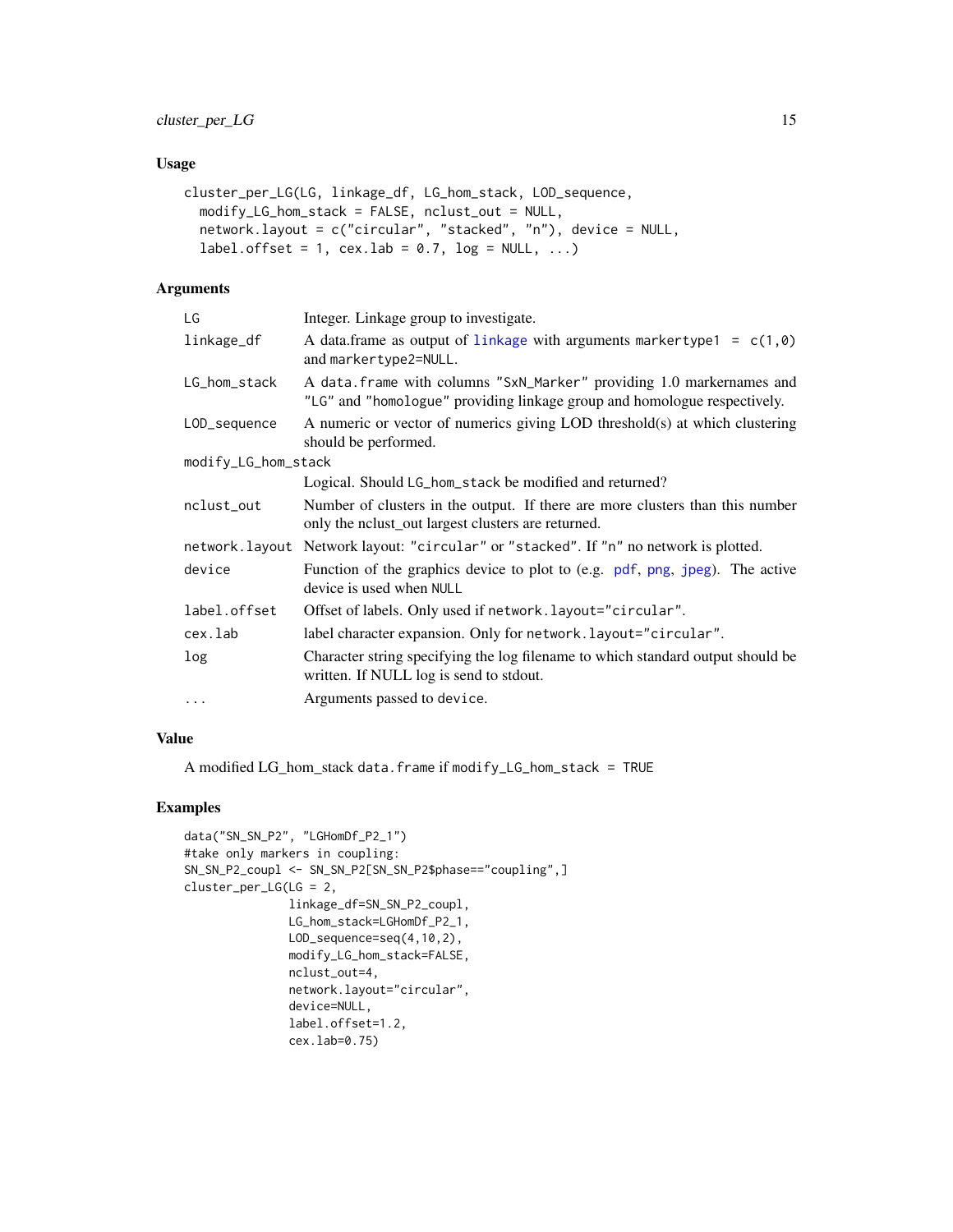<span id="page-15-0"></span>cluster\_SN\_markers *Cluster 1.0 markers*

# Description

cluster\_SN\_markers clusters simplex nulliplex at different LOD scores.

#### Usage

```
cluster_SN_markers(linkage_df, LOD_sequence = 7,
  independence\_LOD = FALSE, LG_number = 5, ploidy = 4,parentname = "", plot_network = F, min_clust_size = 1,
 plot_clust_size = TRUE, max_vertex_size = 5, min_vertex_size = 2,
 phase_considered = "All", log = NULL)
```

| linkage_df       | A linkage data.frame as output of linkage calculating linkage between 1.0<br>markers.                                                |
|------------------|--------------------------------------------------------------------------------------------------------------------------------------|
| LOD_sequence     | A numeric vector. Specifying a sequence of LOD thresholds at which clustering<br>is performed.                                       |
| independence_LOD |                                                                                                                                      |
|                  | Logical. Should the LOD of independence be used for clustering? (by default,<br>FALSE.)                                              |
| LG_number        | Expected number of chromosomes (linkage groups)                                                                                      |
| ploidy           | Ploidy level of the plant species                                                                                                    |
| parentname       | Name of parent                                                                                                                       |
| plot_network     | Logical. Should a network be plotted. Recommended FALSE with large number<br>of marker combinations.                                 |
|                  | min_clust_size Integer. The minimum cluster size to be plotted. This does not delete clusters.<br>All clusters are returned.         |
| plot_clust_size  |                                                                                                                                      |
|                  | Logical. Should exact cluster size be plotted as vertex labels?                                                                      |
| max_vertex_size  |                                                                                                                                      |
|                  | Integer. The maximum vertex size. Only used if plot_clust_size=FALSE.                                                                |
| min_vertex_size  |                                                                                                                                      |
|                  | Integer. The minimum vertex size. Only used if plot_clust_size=FALSE.                                                                |
| phase_considered |                                                                                                                                      |
|                  | Character string. By default all phases are used, but "coupling" or "repulsion"<br>are also allowed.                                 |
| log              | Character string specifying the log filename to which standard output should be<br>written. If NULL log is send to stdout (console). |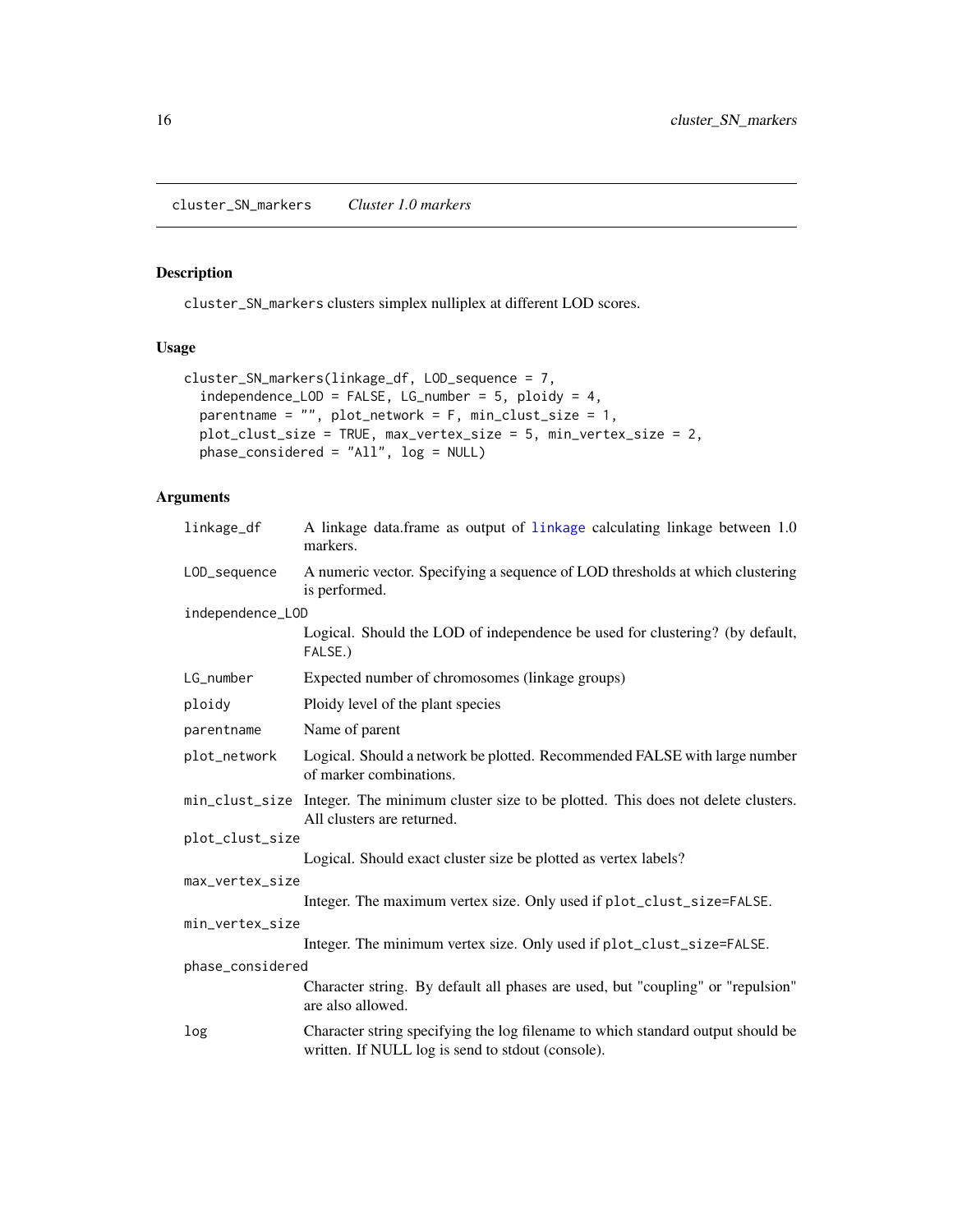<span id="page-16-0"></span>A list with cluster data.frames.

# Examples

```
data("SN_SN_P1")
cluster_list<-cluster_SN_markers(SN_SN_P1, LOD_sequence=c(4:10), parentname="P1")
```
consensus\_LG\_assignment

*Consensus LG assignment*

# Description

Assign markers to an LG based on consensus between two parents.

#### Usage

```
consensus_LG_assignment(P1_assigned, P2_assigned, LG_number = 5,
 ploidy = 4, consensus_file = NULL, log = NULL)
```
#### Arguments

| P1_assigned | A marker assignment file of the first parent. Should contain the number of link-<br>ages per LG per marker.                                           |
|-------------|-------------------------------------------------------------------------------------------------------------------------------------------------------|
| P2_assigned | A marker assignment file of the second parent. Should be the same markertype<br>as first parent and contain the number of linkages per LG per marker. |
| LG_number   | Number of linkage groups (chromosomes).                                                                                                               |
| ploidy      | Ploidy level of plant species.                                                                                                                        |
|             | consensus_file Filename of consensus output. No output is written if NULL.                                                                            |
| log         | Character string specifying the log filename to which standard output should be<br>written. If NULL log is send to stdout.                            |

#### Value

Returns a list containing the following components:

| P1_assigned | A (modified) marker assignment matrix of the first parent.  |
|-------------|-------------------------------------------------------------|
| P2_assigned | A (modified) marker assignment matrix of the second parent. |

```
data("P1_SxS_Assigned", "P2_SxS_Assigned_2")
SxS_Assigned_list <- consensus_LG_assignment(P1_SxS_Assigned, P2_SxS_Assigned_2, LG_number=5)
```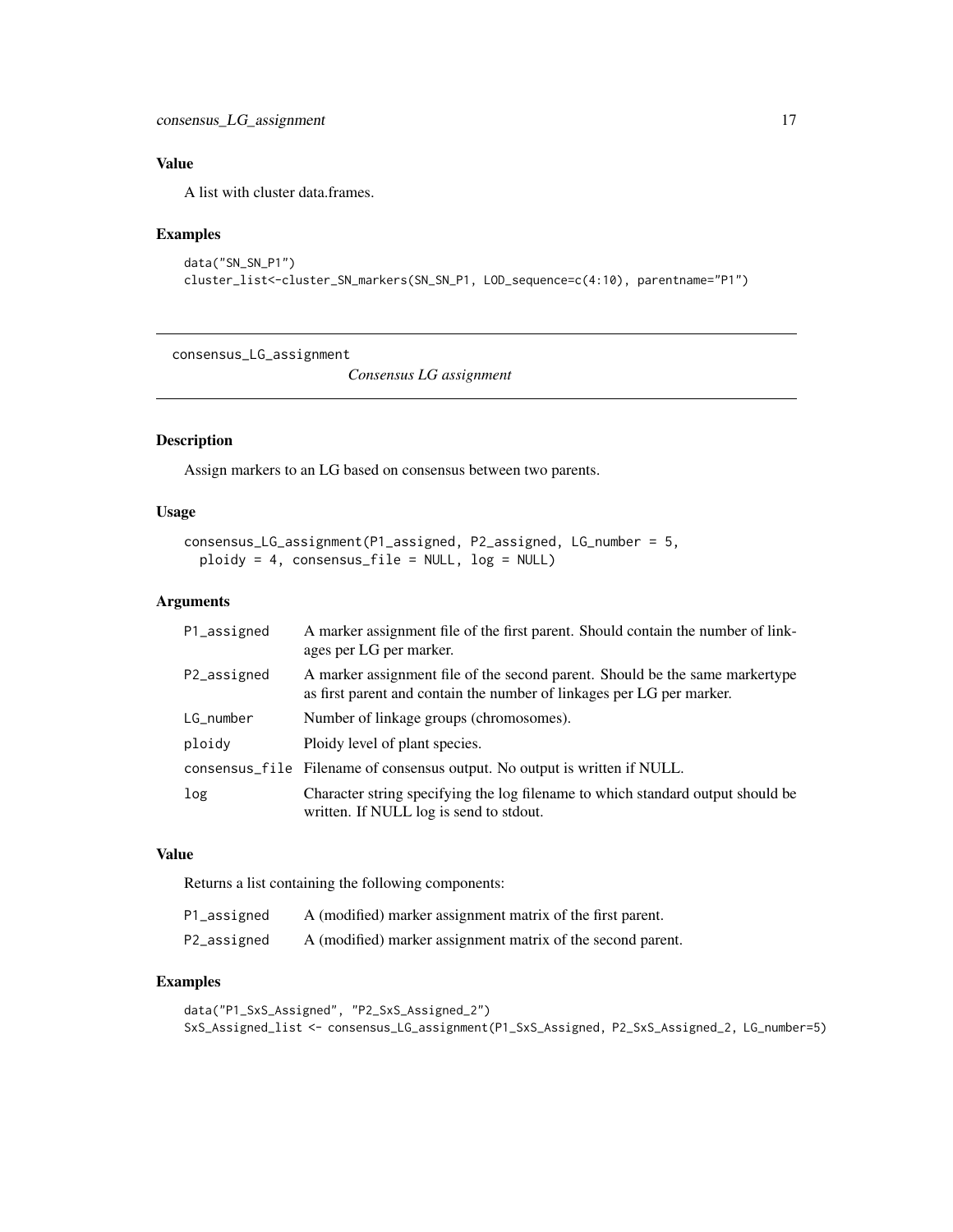<span id="page-17-0"></span>consensus\_LG\_names *Find consensus linkage group names*

#### Description

Chromosomes that should have same number, might have gotten different numbers between parents during clustering. consensus\_LG\_names uses markers present in both parents (usually 1.1 markers) to modify the linkage group numbers in one parent with the other as template

#### Usage

```
consensus_LG_names(modify_LG, template_SxS, modify_SxS, merge_LGs = TRUE,
  log = NULL)
```
# Arguments

| $modifv_LG$  | A data. frame with markernames, linkage group ("LG") and homologue ("homologue"),<br>in which the linkage group numbers will be modified                                                                                                                                       |
|--------------|--------------------------------------------------------------------------------------------------------------------------------------------------------------------------------------------------------------------------------------------------------------------------------|
| template_SxS | A file with assigned markers of which (at least) part is present in both parents of<br>the template parent.                                                                                                                                                                    |
| modify_SxS   | A file with assigned markers of which (at least) part is present in both parents of<br>the parent of which linkage group number are modified.                                                                                                                                  |
| merge_LGs    | Logical, by default TRUE. If FALSE, any discrepency in the number of linkage<br>groups will not be merged, but removed instead. This can be needed if the<br>number of chromosomes identified is not equal between parents, and the user<br>wishes to proceed with a core set. |
| log          | Character string specifying the log filename to which standard output should be<br>written. If NULL log is send to stdout.                                                                                                                                                     |

#### Value

A modified modified\_LG according to the template\_SxS linkage group numbering

```
data("LGHomDf_P2_2", "P1_SxS_Assigned", "P2_SxS_Assigned")
consensus_LGHomDf<-consensus_LG_names(LGHomDf_P2_2, P1_SxS_Assigned, P2_SxS_Assigned)
```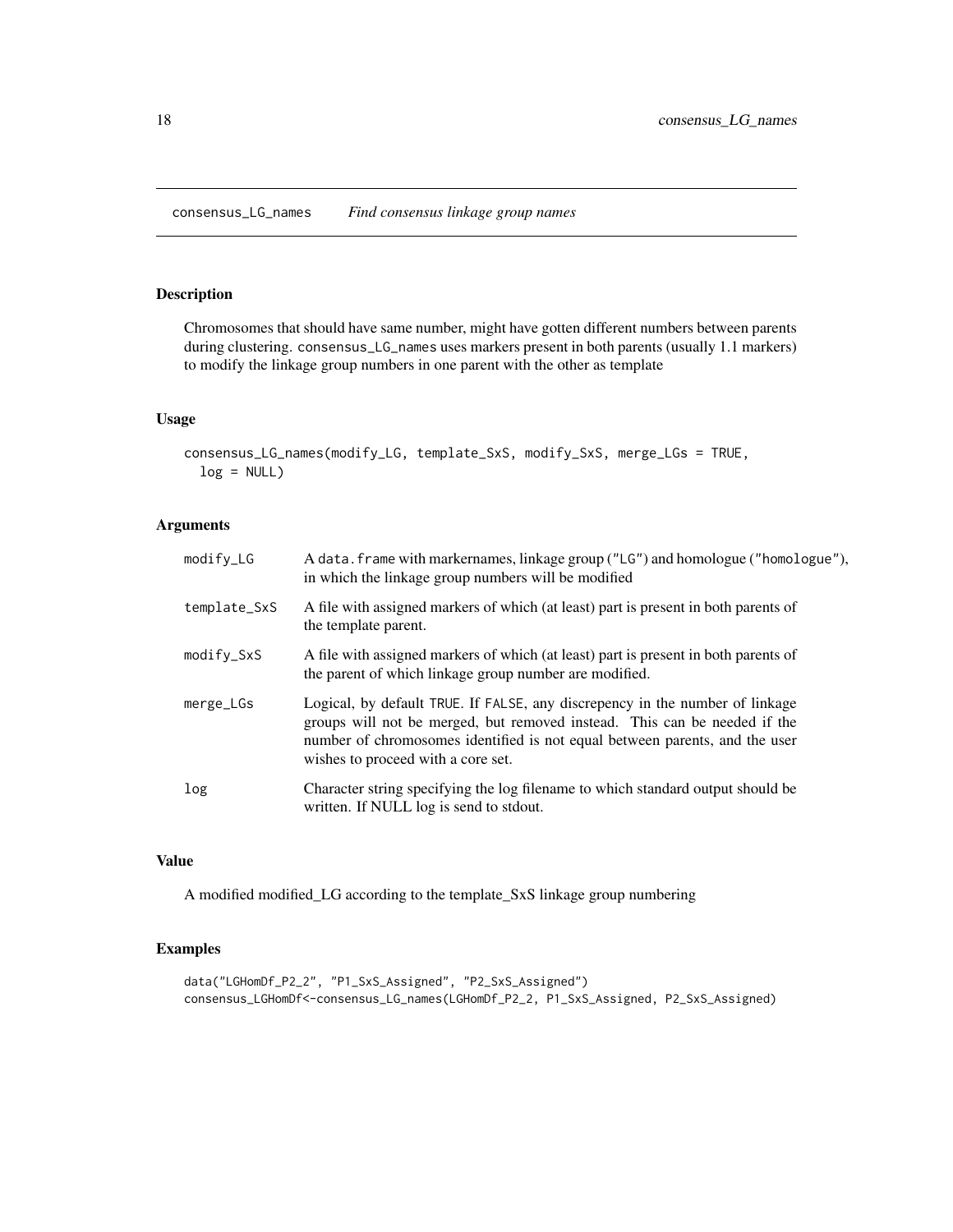<span id="page-18-1"></span><span id="page-18-0"></span>convert\_marker\_dosages

*Convert marker dosages to the basic types.*

# Description

Convert marker dosages to the basic types which hold the same information and for which linkage calculations can be performed.

#### Usage

```
convert_marker_dosages(dosage_matrix, outname, ploidy = 4,
 ploidy2 = NULL, parent1 = "P1", parent2 = "P2",marker_conversion_info = FALSE, log = NULL)
```
# Arguments

| dosage_matrix          | An integer matrix with markers in rows and individuals in columns.                                                         |  |
|------------------------|----------------------------------------------------------------------------------------------------------------------------|--|
| outname                | output filename (deprecated for now)                                                                                       |  |
| ploidy                 | ploidy level of the plant species. If parents have different ploidy level, ploidy of<br>parent1.                           |  |
| ploidy2                | ploidy level of the second parent. NULL if both parents have the same ploidy<br>level.                                     |  |
| parent1                | Character string specifying the first (usually maternal) parent name.                                                      |  |
| parent2                | Character string specifying the second (usually paternal) parent name.                                                     |  |
| marker_conversion_info |                                                                                                                            |  |
|                        | Logical. Should marker conversion information be returned?                                                                 |  |
| log                    | Character string specifying the log filename to which standard output should be<br>written. If NULL log is send to stdout. |  |

#### Value

A modified dosage matrix. If marker\_swap\_info = TRUE, this function returns a list.

```
data("ALL_dosages")
conv<-convert_marker_dosages(dosage_matrix=ALL_dosages)
```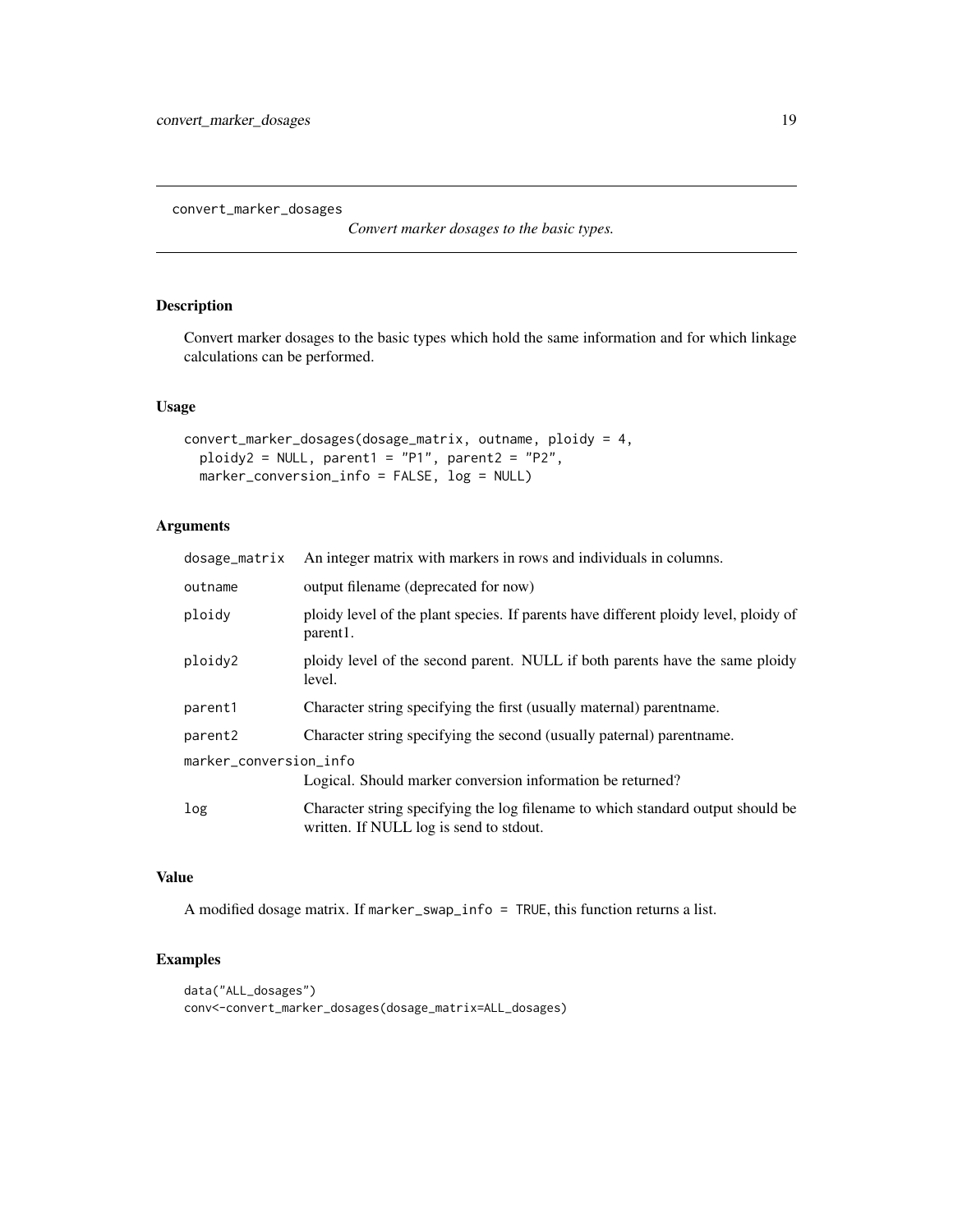# Description

fitPoly sometimes uses a "shifted" model to assign dosage scores (e.g. all samples are assigned a dosage one higher than the true dosage). This happens mostly when there are only few dosages present among the samples. This function checks if a shift of +/-1 is possible.

#### Usage

```
correctDosages(chk, dosage_matrix, parent1, parent2, ploidy,
polysomic=TRUE, disomic=FALSE, mixed=FALSE,
absent.threshold=0.04)
```
#### Arguments

| chk                 | data frame returned by function check F1 when called without shiftmarkers                                                                                                                                                                                                                                                         |
|---------------------|-----------------------------------------------------------------------------------------------------------------------------------------------------------------------------------------------------------------------------------------------------------------------------------------------------------------------------------|
| dosage_matrix       | An integer matrix with markers in rows and individuals in columns.                                                                                                                                                                                                                                                                |
| parent1             | character vector with names of the samples of parent 1                                                                                                                                                                                                                                                                            |
| parent <sub>2</sub> | character vector with names of the samples of parent 2                                                                                                                                                                                                                                                                            |
| ploidy              | ploidy of parents and F1 (correctDosages must not be used for F1 populations<br>where the parents have a different ploidy, or where the parental genotypes are not<br>scored together with the F1); same as used in the call to checkF1 that generated<br>data.frame chk                                                          |
| polysomic           | if TRUE at least all polysomic segtypes are considered; if FALSE these are not<br>specifically selected (but if e.g. disomic is TRUE, any polysomic segtypes that<br>are also disomic will still be considered); same as used in the call to checkF1<br>that generated data.frame chk                                             |
| disomic             | if TRUE at least all disomic segtypes are considered (see param polysomic);<br>same as used in the call to checkF1 that generated data.frame chk                                                                                                                                                                                  |
| mixed               | if TRUE at least all mixed segtypes are considered (see param polysomic). A<br>mixed segtype occurs when inheritance in one parent is polysomic (random<br>chromosome pairing) and in the other parent disomic (fully preferential chro-<br>mosome pairing); same as used in the call to checkF1 that generated data.frame<br>chk |
| absent.threshold    |                                                                                                                                                                                                                                                                                                                                   |
|                     | the threshold for the fraction of ALL samples that has the dosage that is assumed                                                                                                                                                                                                                                                 |

to be absent due to mis-fitting of fitPoly; should be at least the assumed error rate of the fitPoly scoring assuming the fitted model is correct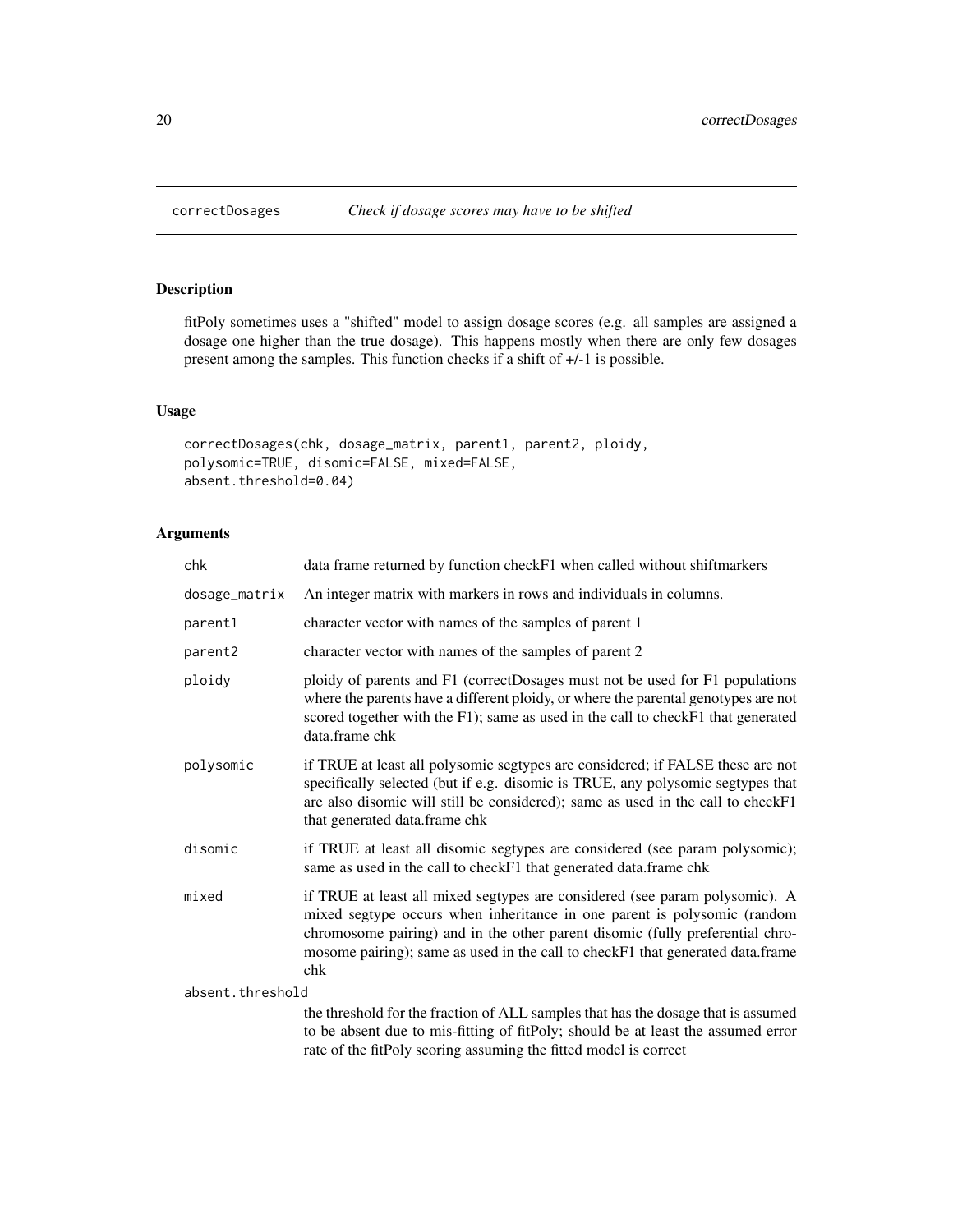#### <span id="page-20-0"></span> $\emph{createMap}$  21

#### Details

A shift of  $-1$  (or  $+1$ ) is proposed when (1) the fraction of all samples with dosage 0 (or ploidy) is below absent.threshold, (2) the bestfit (not bestParentfit!) segtype in chk has one empty dosage on the low (or high) side and more than one empty dosage at the high (or low) side, and (3) the shifted consensus parental dosages do not conflict with the shifted segregation type.

The returned data.frame (or a subset, e.g. based on the values in the fracNotOk and parNA columns) can serve as parameter shiftmarkers in a new call to checkF1.

Based on the quality scores assigned by checkF1 to the original and shifted versions of each marker the user can decide if either or both should be kept. A data.frame combining selected rows of the original and shifted versions of the checkF1 output (which may contain both a shifted and an unshifted version of some markers) can then be used as input to compareProbes or writeDosagefile.

#### Value

a data frame with columns

- markername
- segtype: the bestfit (not bestParentfit!) segtype from chk
- parent1, parent2: the consensus parental dosages; possibly low-confidence, so may be different from those reported in chk
- shift:  $-1$ , 0 or 1: the amount by which this marker should be shifted

The next fields are only calculated if shift is not 0:

- fracNotOk: the fraction of ALL samples that are in the dosage (0 or ploidy) that should be empty if the marker is indeed shifted.
- parNA: the number of parental dosages that is missing  $(0, 1 \text{ or } 2)$

createMap *Marker ordering function*

#### Description

Creates a linkage map from a .pwd file using the weighted regression algorithm employed by Join-Map

#### Usage

```
createMap(pwdDATA, parent_ID = "P1", chm_num, h_num,
   mapFun = c("haldane", "kosambi"), jumpThresh = 5, max_rf = 0.4,
  min\_LOD = 1, right <math>F = 1</math>, <math>right <math>F = 1</math>, <math>right <math>F = 1</math>, <math>right <math>F = 2</math>, <math>over = 3</math>, <math>round3 = TRUE</math>,printMAPS = FALSE, log = NULL)
```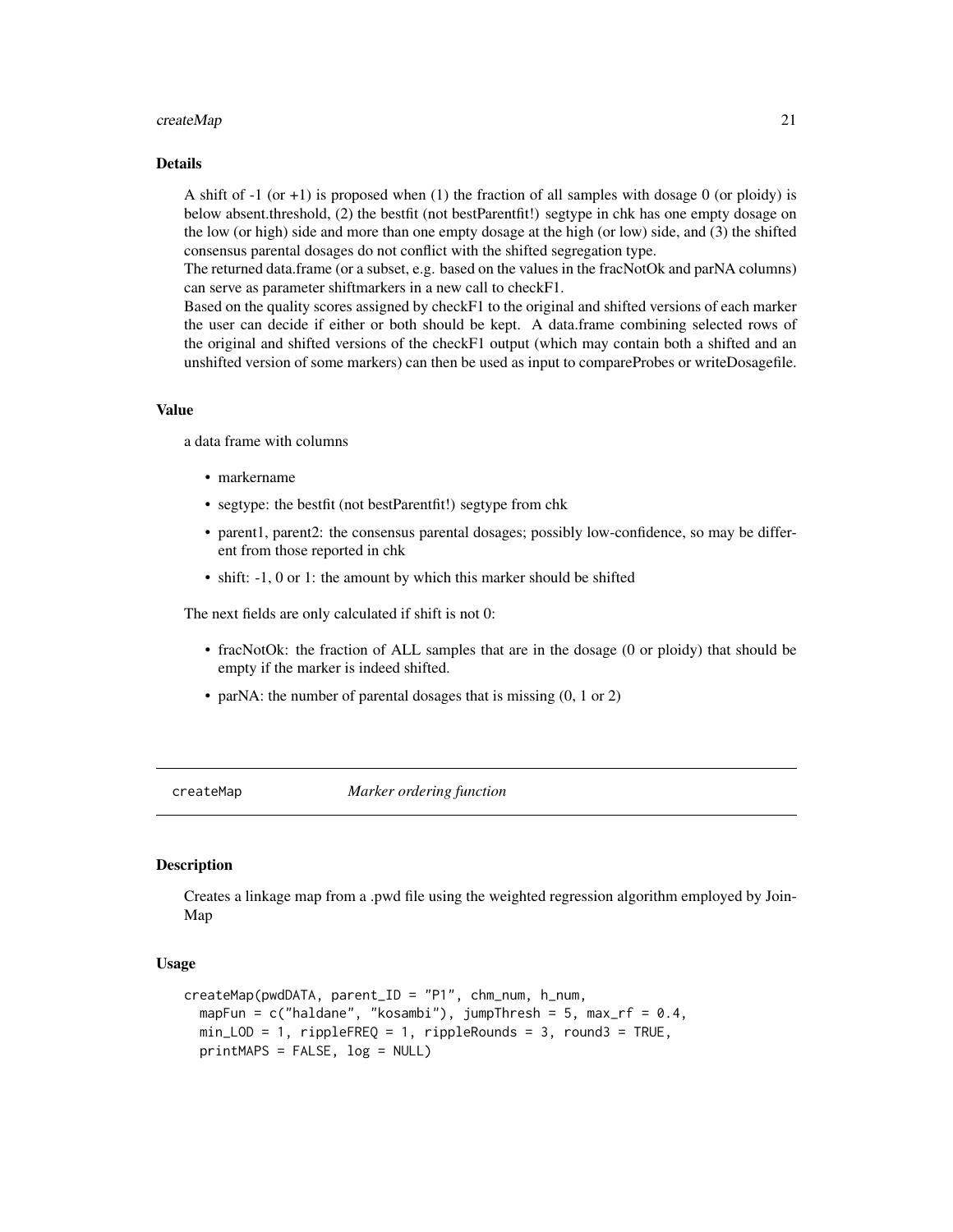# Arguments

| pwdDATA      | pwd data. frame giving pairwise r and LOD estimates.                                                                       |
|--------------|----------------------------------------------------------------------------------------------------------------------------|
| parent_ID    | Identifier of the parent for which the map belongs                                                                         |
| chm_num      | The number of the chromosome being mapped                                                                                  |
| h_num        | The number of the homologue being mapped                                                                                   |
| mapFun       | The mapping function to use. Currently Haldane and Kosambi are available.                                                  |
| jumpThresh   | The "Jump" threshold to use (normalised comparison of G2 values), with default<br>value 5 as employed by JoinMap.          |
| $max\_rf$    | The maximum recombination frequency to use in the mapping, default 0.4                                                     |
| min_LOD      | The minimum LOD to use in the mapping, default is 1                                                                        |
| rippleFREQ   | How often to ripple (every added marker? every 2 markers?)                                                                 |
| rippleRounds | The number of rounds of rippling to be attempted                                                                           |
| round3       | Option to stop mapping after two rounds. Default is TRUE, so 3 rounds.                                                     |
| printMAPS    | Allows the user to see maps developing, default is FALSE.                                                                  |
| log          | Character string specifying the log filename to which standard output should be<br>written. If NULL log is send to stdout. |

# Examples

```
## Not run:
data("all_linkages_list_P1_subset")
map_P1_LG2_hom3 <- createMap(pwdDATA=all_linkages_list_P1_subset[["LG2"]][["homologue3"]],
                             parent_ID = "P1",
                             chm_num=2,
                             h_num=3,
                             mapFun = "haldane",
                             jumpThresh = 5,
                             max\_rf = 0.4,
                             min\_LOD = 1,
                             rippleFREQ = 1,
                             rippleRounds = 3,
                             round3 = TRUE,
                             printMAPS = FALSE,
                             log = NULL)
```
## End(Not run)

#### createTetraOriginInput

*Create input files for TetraOrigin using an integrated linkage map list and marker dosage matrix*

<span id="page-21-0"></span>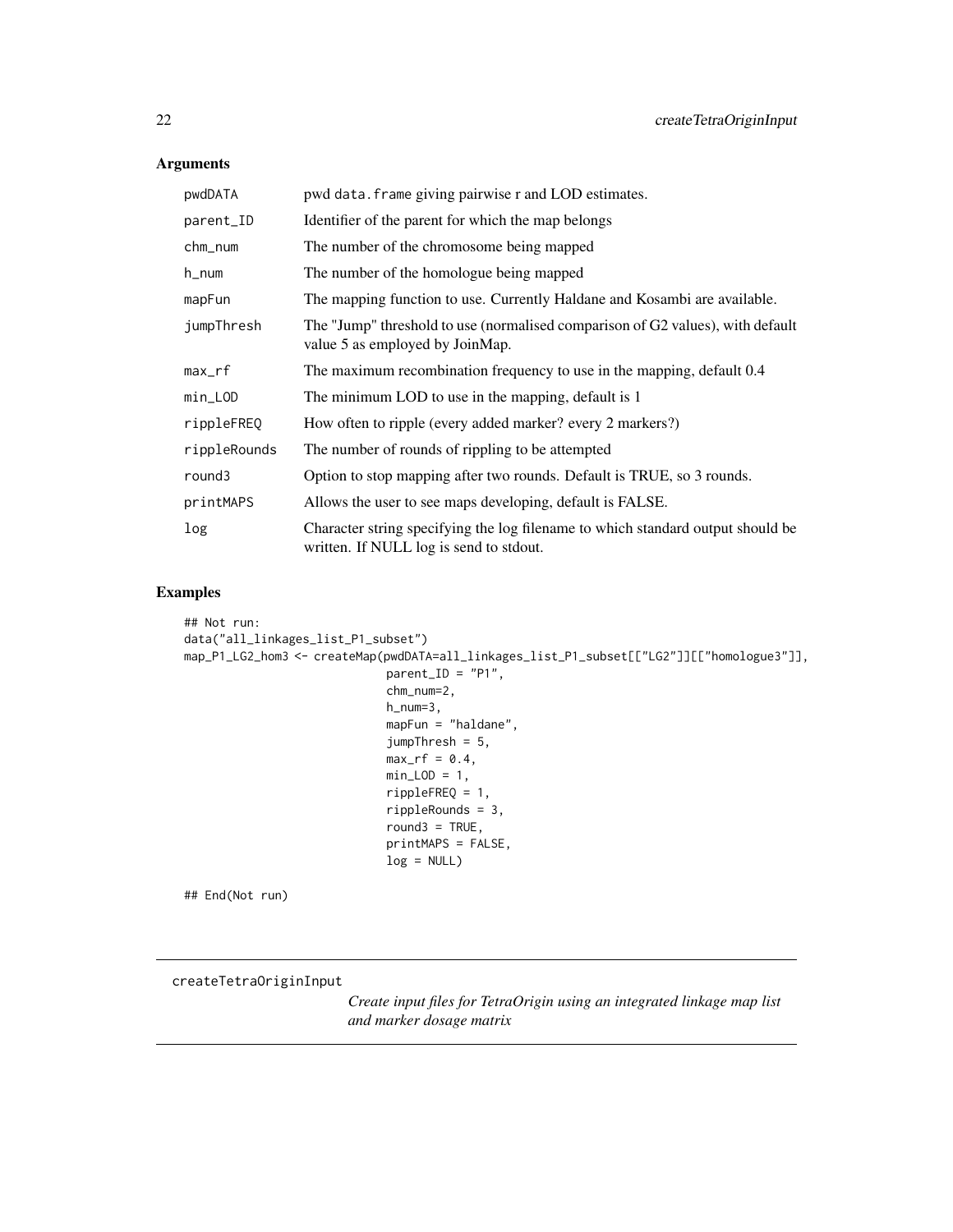#### <span id="page-22-0"></span>Description

createTetraOriginInput is a function for creating an input file for TetraOrigin, combining map positions with marker dosages.

#### Usage

```
createTetraOriginInput(maplist, dosage_matrix, bin_size = NULL,
 bounds = NULL, remove_markers = NULL, outdir = "TetraOrigin",
  output_stem = "TetraOrigin_input", plot_maps = TRUE, log = NULL)
```
# Arguments

| maplist        | A list of maps. In the first column marker names and in the second their position.                                                                                                                                                                                                                                                                                                                                                                                                                                                                                                |
|----------------|-----------------------------------------------------------------------------------------------------------------------------------------------------------------------------------------------------------------------------------------------------------------------------------------------------------------------------------------------------------------------------------------------------------------------------------------------------------------------------------------------------------------------------------------------------------------------------------|
| dosage_matrix  | An integer matrix with markers in rows and individuals in columns. Either pro-<br>vide the unconverted dosages (i.e. before using the convert_marker_dosages<br>function), or converted dosages (i.e. screened data), in matrix form. The analy-<br>sis and results are unaffected by this choice, but it may be simpler to understand<br>the results if converted dosages are used. Conversely, it may be advantageous<br>to use the original unconverted dosages if particular marker alleles are being<br>tracked for (e.g.) the development of selectable markers afterwards. |
| bin_size       | Numeric. Size (in cM) of the bins to include. If NULL (by default) then all<br>markers are used (no binning).                                                                                                                                                                                                                                                                                                                                                                                                                                                                     |
| bounds         | Numeric vector. If NULL (by default) then all positions are included, however<br>if specified then output is limited to a specific region, which is useful for later<br>fine-mapping work.                                                                                                                                                                                                                                                                                                                                                                                        |
| remove_markers | Optional vector of marker names to remove from the maps. Default is NULL.                                                                                                                                                                                                                                                                                                                                                                                                                                                                                                         |
| outdir         | Output directory to which input files for TetraOrigin are written.                                                                                                                                                                                                                                                                                                                                                                                                                                                                                                                |
| output_stem    | Character prefix to add to the .csv output filename.                                                                                                                                                                                                                                                                                                                                                                                                                                                                                                                              |
| plot_maps      | Logical. Plot the marker positions of the selected markers using plot_map.                                                                                                                                                                                                                                                                                                                                                                                                                                                                                                        |
| log            | Character string specifying the log filename to which standard output should be<br>written. If NULL log is send to stdout.                                                                                                                                                                                                                                                                                                                                                                                                                                                        |

#### Examples

```
data("integrated.maplist","ALL_dosages")
createTetraOriginInput(maplist=integrated.maplist,dosage_matrix=ALL_dosages,bin_size=10)
```
<span id="page-22-1"></span>create\_phased\_maplist *Create a phased homologue map list using the original dosages*

#### Description

create\_phased\_maplist is a function for creating a phased maplist, using integrated map positions and original marker dosages.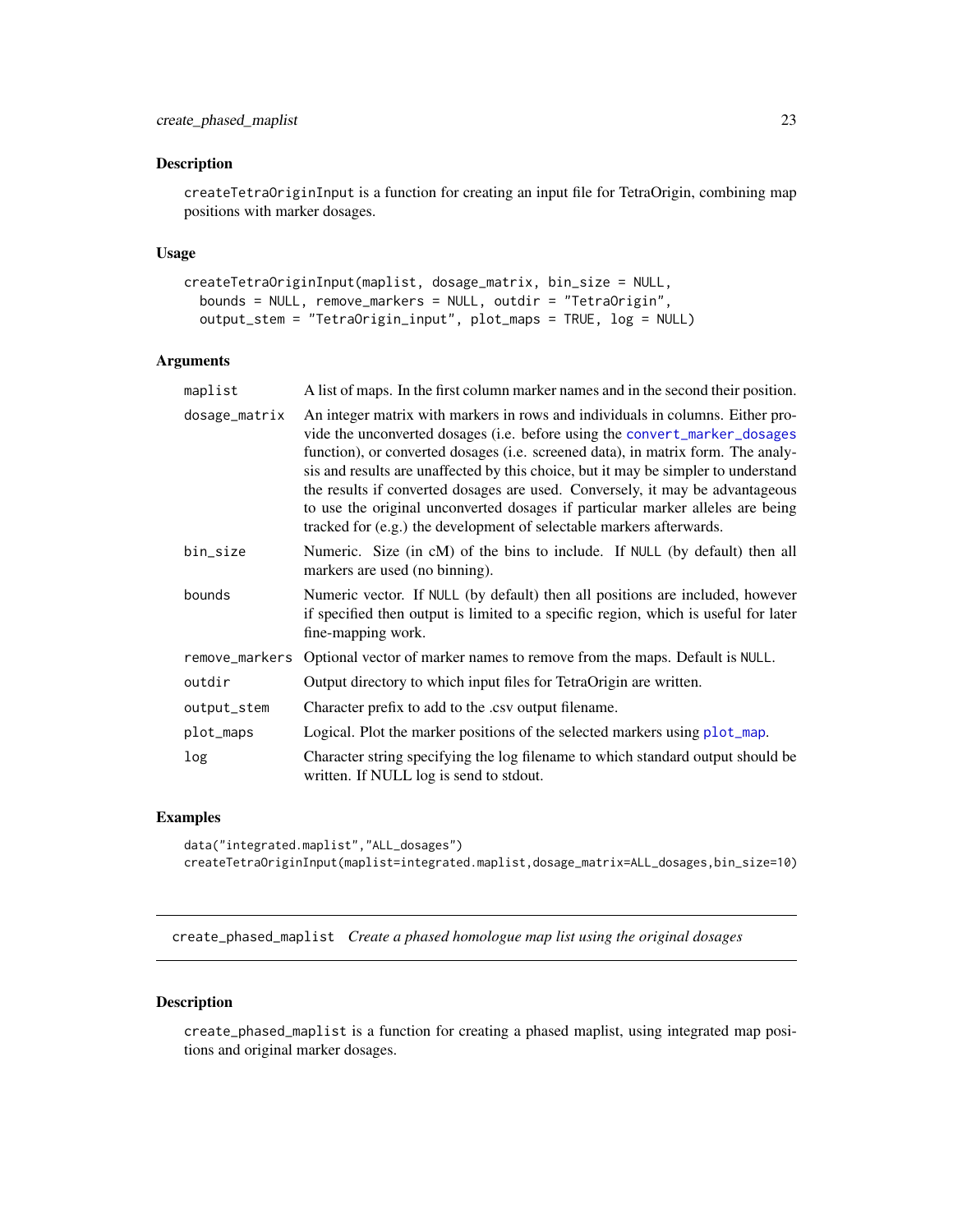# <span id="page-23-0"></span>Usage

```
create_phased_maplist(maplist, dosage_matrix.conv,
  dosage_matrix.orig = NULL, remove_markers = NULL, N_linkages = 2,
  lower_bound = 0.05, ploidy, ploidy2 = NULL, marker_assignment.1,
 marker_assignment.2, parent1 = "P1", parent2 = "P2",
 original_coding = FALSE, log = NULL, verbose = TRUE)
```
# Arguments

| maplist                        | A list of maps. In the first column marker names and in the second their position.                                                                                                                                         |  |
|--------------------------------|----------------------------------------------------------------------------------------------------------------------------------------------------------------------------------------------------------------------------|--|
| dosage_matrix.conv             | Matrix of marker dosage scores with markers in rows and individuals in columns.<br>Note that dosages must be in converted form, i.e. after having run the convert_marker_dosages<br>function. Errors may result otherwise. |  |
| dosage_matrix.orig             |                                                                                                                                                                                                                            |  |
|                                | Optional, by default NULL. The unconverted dosages (i.e. raw dosage data before<br>using the convert_marker_dosages function). Required if original_coding<br>is TRUE.                                                     |  |
|                                | remove_markers Optional vector of marker names to remove from the maps. Default is NULL.                                                                                                                                   |  |
| N_linkages                     | Number of significant linkages (as defined in homologue_lg_assignment) re-<br>quired for high-confidence linkage group assignment.                                                                                         |  |
| lower_bound                    | Numeric. Lower bound for the rate at which homologue linkages (fraction of<br>total for that marker) are recognised.                                                                                                       |  |
| ploidy                         | Integer. Ploidy of the organism.                                                                                                                                                                                           |  |
| ploidy2<br>marker_assignment.1 | Optional integer, by default NULL. Ploidy of parent 2, if different from parent 1.                                                                                                                                         |  |
|                                | A marker assignment matrix for parent 1 with markernames as rownames and at<br>least containing the column "Assigned_LG".                                                                                                  |  |
| marker_assignment.2            |                                                                                                                                                                                                                            |  |
|                                | A marker assignment matrix for parent 2 with markernames as rownames and at<br>least containing the column "Assigned_LG".                                                                                                  |  |
| parent1                        | character vector with names of the samples of parent 1                                                                                                                                                                     |  |
| parent2<br>original_coding     | character vector with names of the samples of parent 2                                                                                                                                                                     |  |
|                                | Logical. Should the phased map use the unconverted dosage coding or not?                                                                                                                                                   |  |
| log                            | Character string specifying the log filename to which standard output should be<br>written. If NULL log is send to stdout.                                                                                                 |  |
| verbose                        | Logical, by default TRUE. Should unphased markers be recorded?                                                                                                                                                             |  |
|                                |                                                                                                                                                                                                                            |  |

```
data("integrated.maplist", "screened_data3", "marker_assignments_P1","marker_assignments_P2")
create_phased_maplist(integrated.maplist,
                     dosage_matrix.conv = screened_data3,
                     marker_assignment.1=marker_assignments_P1,
                     marker_assignment.2=marker_assignments_P2,
                     ploidy = 4)
```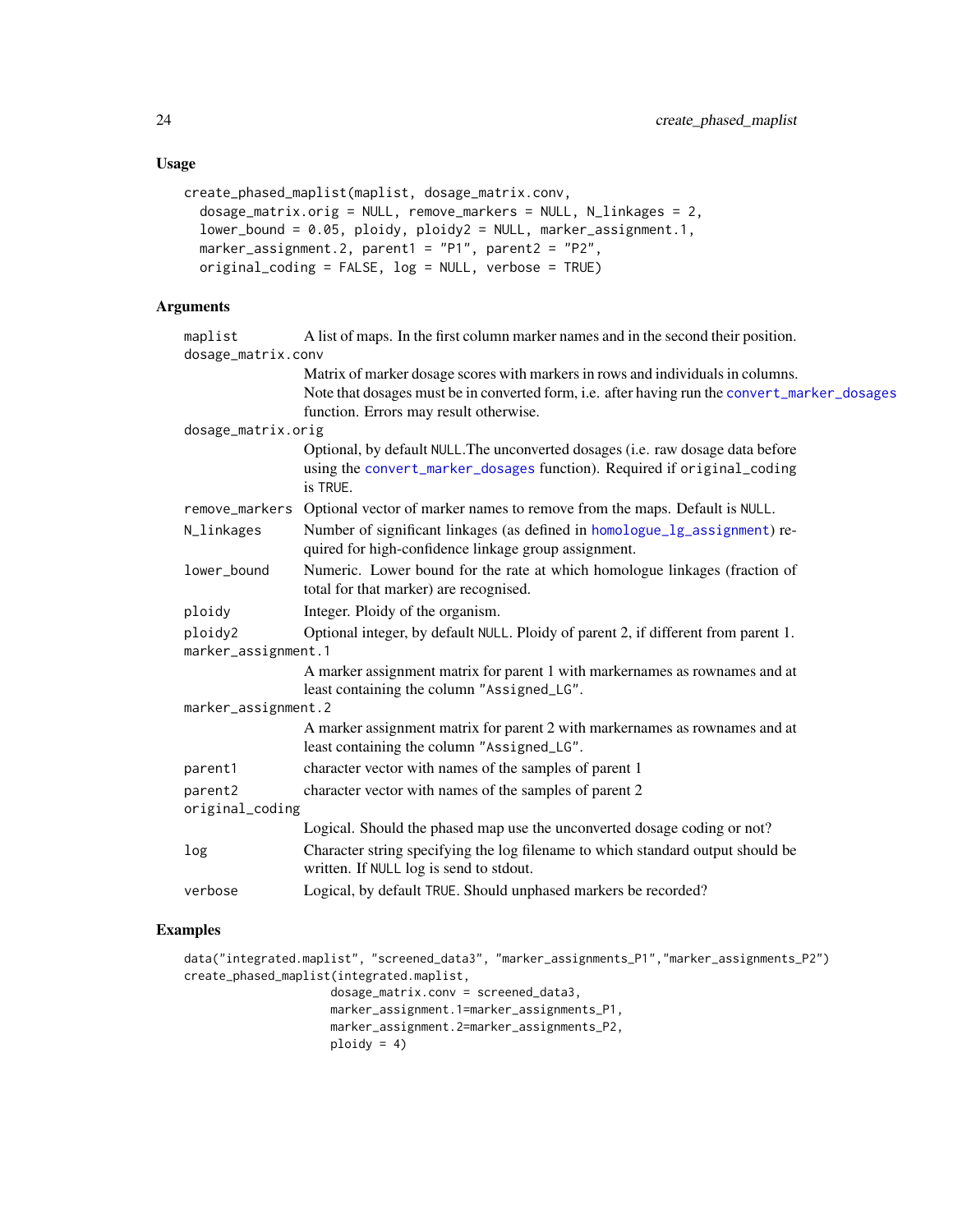<span id="page-24-1"></span><span id="page-24-0"></span>define\_LG\_structure *Generate linkage group and homologue structure of SxN markers*

#### Description

Function which organises the output of cluster\_SN\_markers into a data frame of numbered linkage groups and homologues. Only use this function if it is clear from the graphical output of cluster\_SN\_markers that there are LOD scores present which define both chromosomes (lower LOD) and homologues (higher LOD).

#### Usage

```
define_LG_structure(cluster_list, LOD_chm, LOD_hom, LG_number,
  log = NULL)
```
#### Arguments

| cluster_list      | A list of cluster stacks, the output of cluster_SN_markers.                                                                                            |
|-------------------|--------------------------------------------------------------------------------------------------------------------------------------------------------|
| $LOD_{c}$ chm     | Integer. The LOD threshold specifying at which LOD score the markers divide<br>into chromosomal groups                                                 |
| $LOD_{\perp}$ hom | Integer. The LOD threshold specifying at which LOD score the markers divide<br>into homologue groups                                                   |
| LG_number         | Integer. Expected number of chromosomes (linkage groups). Note that if this<br>number of clusters are not present at LOD chm, the function will abort. |
| log               | Character string specifying the log filename to which standard output should be<br>written. If NULL log is send to stdout.                             |

#### Value

A data.frame with markers classified by homologue and linkage group.

```
data("P1_homologues")
ChHomDf<-define_LG_structure(cluster_list=P1_homologues,LOD_chm=3.5,LOD_hom=5,LG_number=5)
```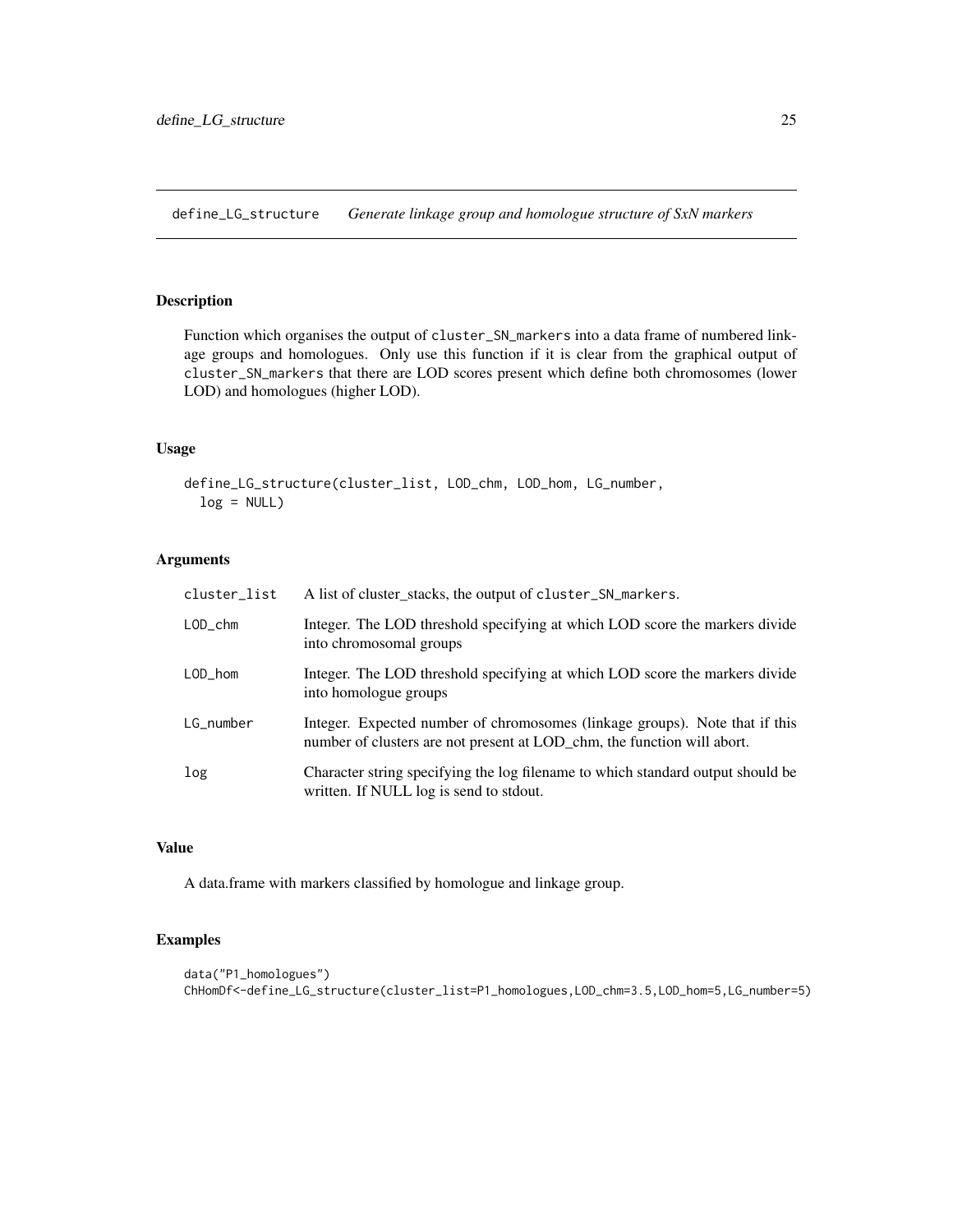```
finish_linkage_analysis
```
*Linkage analysis between all markertypes within LG.*

# Description

finish\_linkage\_analysis is a wrapper for [linkage](#page-29-1). Performs linkage calculations between all markertypes within a linkage group.

#### Usage

```
finish_linkage_analysis(marker_assignment, dosage_matrix,
 marker_combinations = NULL, target_parent = "P1",
 other_parent = "P2", convert_palindrome_markers = TRUE, ploidy = 4,
 ploidy2 = NULL, pairing = c("random", "preferential"),
 prefParse = c(0, 0), LG_number, verbose = TRUE, log = NULL, ...)
```

| marker_assignment          |                                                                                                                                                                                                                                                                                                                                                                           |
|----------------------------|---------------------------------------------------------------------------------------------------------------------------------------------------------------------------------------------------------------------------------------------------------------------------------------------------------------------------------------------------------------------------|
|                            | A marker assignment matrix with markernames as rownames and at least con-<br>taining the column "Assigned_LG".                                                                                                                                                                                                                                                            |
| dosage_matrix              | An integer matrix with markers in rows and individuals in columns.                                                                                                                                                                                                                                                                                                        |
| marker_combinations        |                                                                                                                                                                                                                                                                                                                                                                           |
|                            | A matrix with four columns specifying marker combinations to calculate link-<br>age. If NULL all combinations are used for which there are rf functions. Dosages<br>of markers should be in the same order as specified in the names of rf functions.<br>E.g. if using $1.0\_2.0$ and $1.0\_3.0$ types use: matrix( $c(1, 0, 2, 0, 1, 0, 3, 0)$ , byrow = TRUE, ncol = 4) |
| target_parent              | Character string specifying target parent.                                                                                                                                                                                                                                                                                                                                |
| other_parent               | Character string specifying other parent.                                                                                                                                                                                                                                                                                                                                 |
| convert_palindrome_markers |                                                                                                                                                                                                                                                                                                                                                                           |
|                            | Logical. Should markers that behave the same for both parents be converted to a<br>workable format for that parent? E.g.: should 3.1 markers be converted to 1.3?                                                                                                                                                                                                         |
| ploidy                     | Ploidy level of parent 1.                                                                                                                                                                                                                                                                                                                                                 |
| ploidy2                    | Integer, by default NULL. If parental ploidies differ, the ploidy of parent 2.                                                                                                                                                                                                                                                                                            |
| pairing                    | Type of pairing at meiosis, with options "random" or "preferential".                                                                                                                                                                                                                                                                                                      |
| prefPars                   | The estimates for preferential pairing parameters for parent 1 and 2, in range<br>$0 \le p \le 2/3$ . By default this is $c(0,0)$ (so, no preferential pairing). See the<br>function test_prefpairing and the vignette for more details.                                                                                                                                  |
| LG_number                  | Number of linkage groups (chromosomes).                                                                                                                                                                                                                                                                                                                                   |
| verbose                    | Should messages be send to stdout or log?                                                                                                                                                                                                                                                                                                                                 |
| log                        | Character string specifying the log filename to which standard output should be<br>written. If NULL log is send to stdout.                                                                                                                                                                                                                                                |
| $\cdots$                   | (Other) arguments passed to linkage                                                                                                                                                                                                                                                                                                                                       |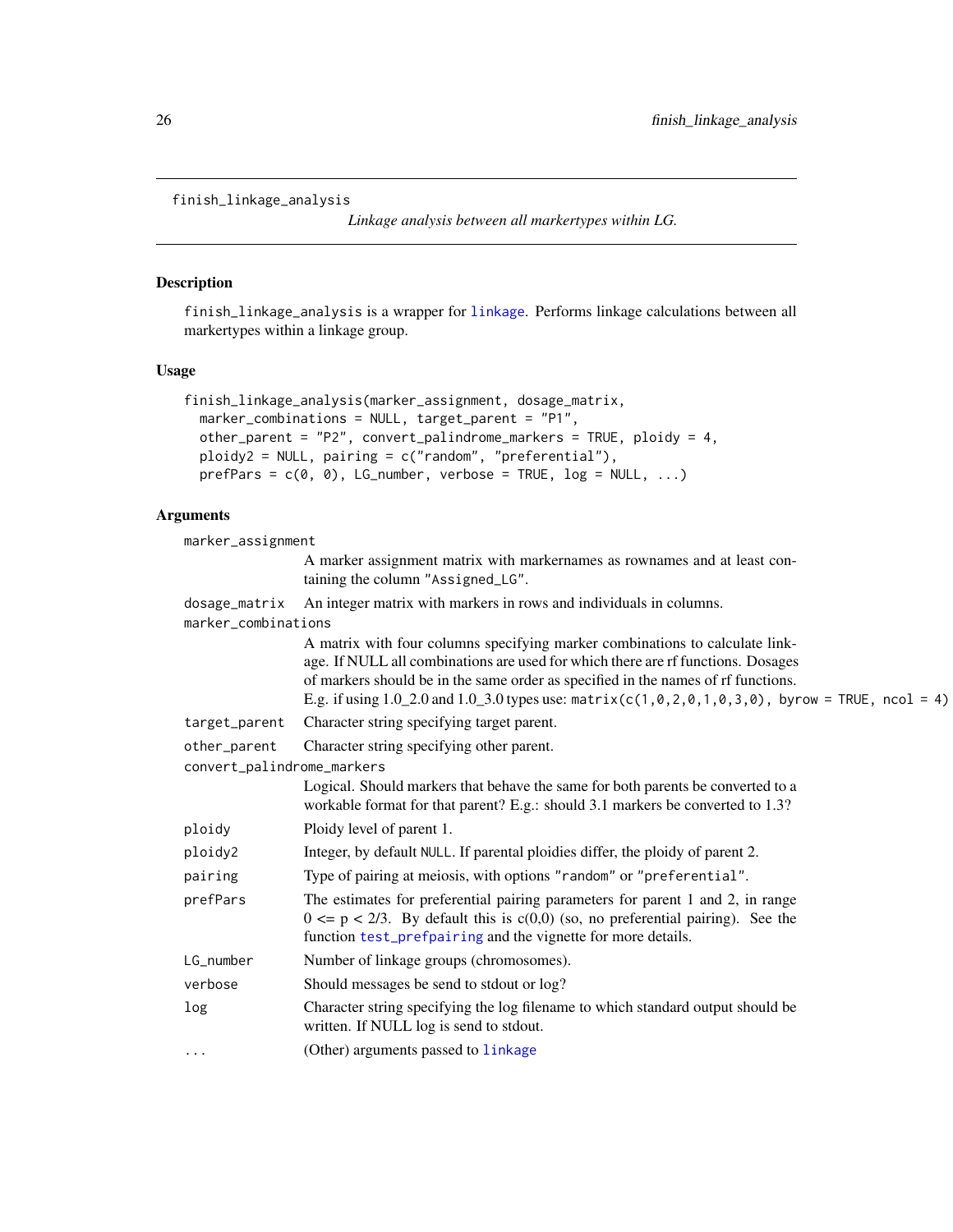<span id="page-26-0"></span>Returns a matrix with marker assignments. Number of linkages of 1.0 markers are artificial.

#### Examples

```
## Not run:
data("screened_data3", "marker_assignments_P1")
linkages_list_P1<-finish_linkage_analysis(marker_assignment=marker_assignments_P1,
                                              dosage_matrix=screened_data3,
                                               target_parent="P1",
                                               other_parent="P2",
                                               convert_palindrome_markers=FALSE,
                                               ploidy=4,
                                               pairing="random",
                                               LG_number=5)
```
## End(Not run)

get\_markertype\_combinations

*Visualize and get all markertype combinations for which there are functions in polymapR*

#### Description

Visualize and get all markertype combinations for which there are functions in polymapR

# Usage

```
get_markertype_combinations(ploidy, pairing,
 nonavailable_combinations = TRUE)
```
#### Arguments

ploidy Ploidy level pairing Type of pairing. Either "random" or "preferential". nonavailable\_combinations Logical. Should nonavailable combinations be plotted with grey lines?

#### Value

A matrix with two columns. Each row represents a function with the first and second markertype.

# Examples

get\_markertype\_combinations(4, "random")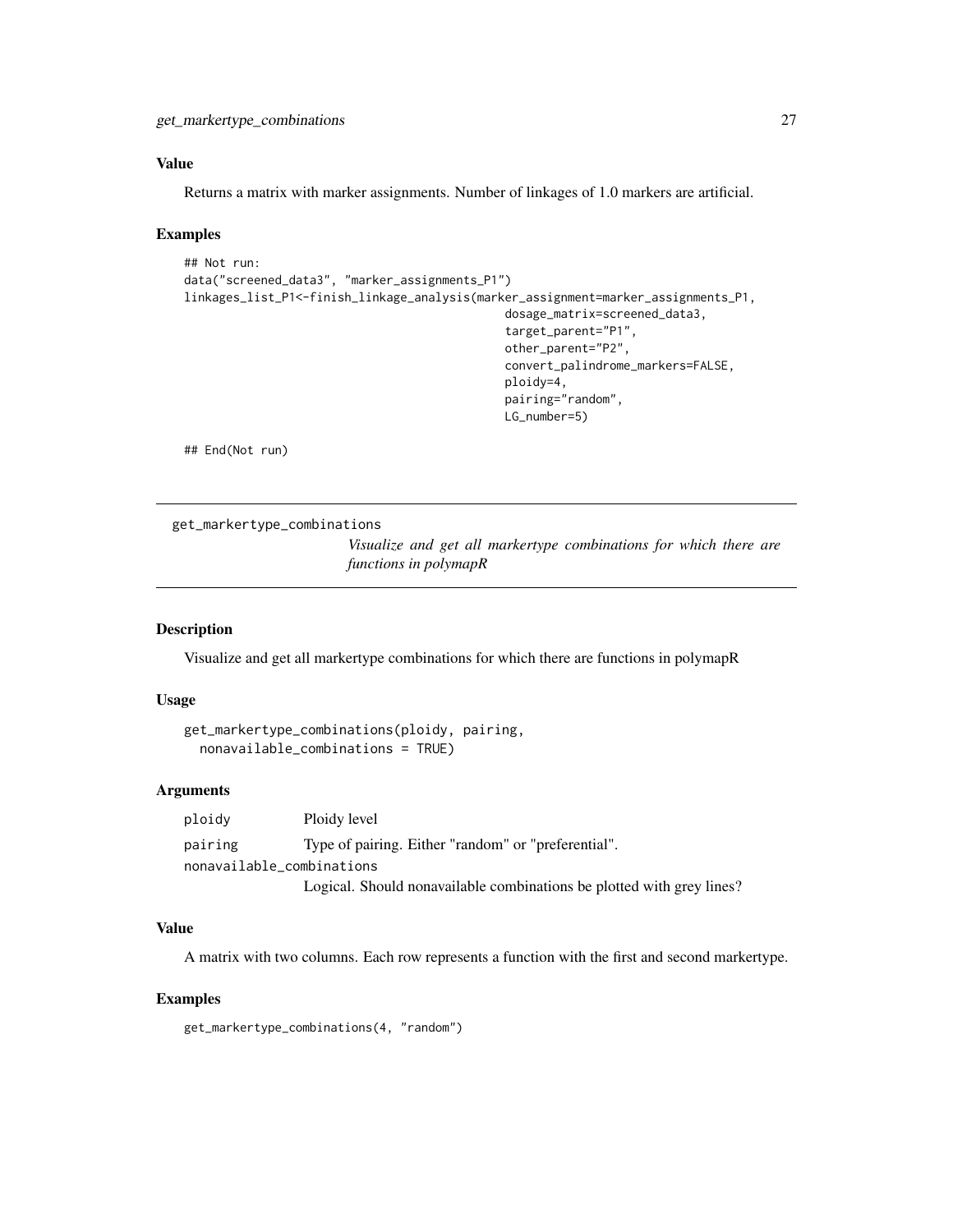```
homologue_lg_assignment
```
*Assign markers to linkage groups and homologues.*

#### Description

This is a wrapper combining [linkage](#page-29-1) and [assign\\_linkage\\_group](#page-4-1). It is used to assign all marker types to linkage groups by using linkage information with 1.0 markers. It allows for input of marker assignments for which this analysis has already been performed.

#### Usage

```
homologue_lg_assignment(dosage_matrix, assigned_list, assigned_markertypes,
  SN_functions = NULL, LG_hom_stack, target_parent = "P1",
  other_parent = "P2", convert_palindrome_markers = TRUE, ploidy,
 ploidy2 = NULL, pairing = "random", LG_number = 5,
 LOD_threshold = 3, write_intermediate_files = TRUE, log = NULL,
  ...)
```
# Arguments

| dosage_matrix              | A dosage matrix.                                                                                                                                                  |  |
|----------------------------|-------------------------------------------------------------------------------------------------------------------------------------------------------------------|--|
| assigned_list              | List of data. frames with marker assignments for which the assignment analy-<br>sis is already performed.                                                         |  |
| assigned_markertypes       |                                                                                                                                                                   |  |
|                            | List of integer vectors of length 2. Specifying the markertypes in the same order<br>as assigned_list.                                                            |  |
| SN_functions               | A vector of function names to be used. If NULL all remaining linkage functions<br>with SN markers are used.                                                       |  |
| LG_hom_stack               | A data. frame with markernames ("SxN_Marker"), linkage group ("LG") and<br>homologue ("homologue")                                                                |  |
| target_parent              | A character string specifying the target parent.                                                                                                                  |  |
| other_parent               | A character string specifying the other parent.                                                                                                                   |  |
| convert_palindrome_markers |                                                                                                                                                                   |  |
|                            | Logical. Should markers that behave the same for both parents be converted to a<br>workable format for that parent? E.g.: should 3.1 markers be converted to 1.3? |  |
| ploidy                     | Ploidy level of parent 1.                                                                                                                                         |  |
| ploidy2                    | Integer, by default NULL. If parental ploidies differ, the ploidy of parent 2.                                                                                    |  |
| pairing                    | Type of pairing. Either "random" or "preferential".                                                                                                               |  |
| LG_number                  | Expected number of chromosomes (linkage groups).                                                                                                                  |  |
| LOD_threshold              | LOD threshold at which a linkage is considered significant.                                                                                                       |  |
| write_intermediate_files   |                                                                                                                                                                   |  |
|                            | Logical Write intermediate linkage files to working directory?                                                                                                    |  |

Logical. Write intermediate linkage files to working directory?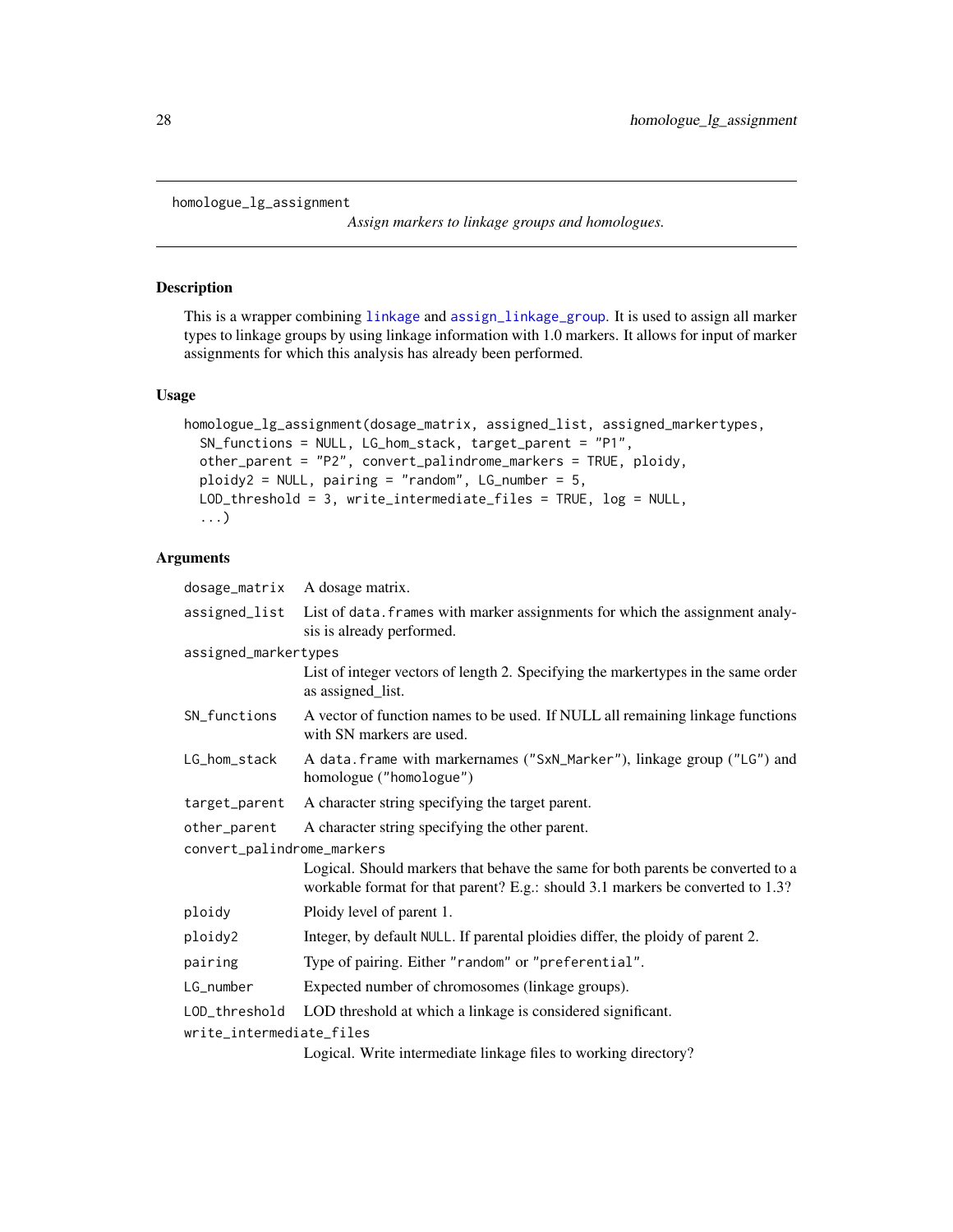# <span id="page-28-0"></span>integrated.maplist 29

| log                     | Character string specifying the log filename to which standard output should be<br>written. If NULL log is send to stdout. |
|-------------------------|----------------------------------------------------------------------------------------------------------------------------|
| $\cdot$ $\cdot$ $\cdot$ | Arguments passed to linkage                                                                                                |

#### Value

A data.frame specifying marker assignments to linkage group and homologue.

#### Examples

```
## Not run:
data("screened_data3", "P1_SxS_Assigned", "P1_DxN_Assigned", "LGHomDf_P1_1")
Assigned_markers<-homologue_lg_assignment(screened_data3,
                        assigned_list = list(P1_SxS_Assigned, P1_DxN_Assigned),
                        assigned_markertypes = list(c(1,1), c(2,0)),LG_hom_stack = LGHomDf_P1_1,ploidy=4,
                        write_intermediate_files=FALSE)
```
## End(Not run)

integrated.maplist *A nested list with integrated maps*

#### Description

A nested list with integrated maps

#### Usage

```
integrated.maplist
```
#### Format

An object of class list of length 5.

| LGHomDf_P1_1 | A data. frame specifying the assigned homologue and linkage group |
|--------------|-------------------------------------------------------------------|
|              | number per SxN marker                                             |

# Description

A data.frame specifying the assigned homologue and linkage group number per SxN marker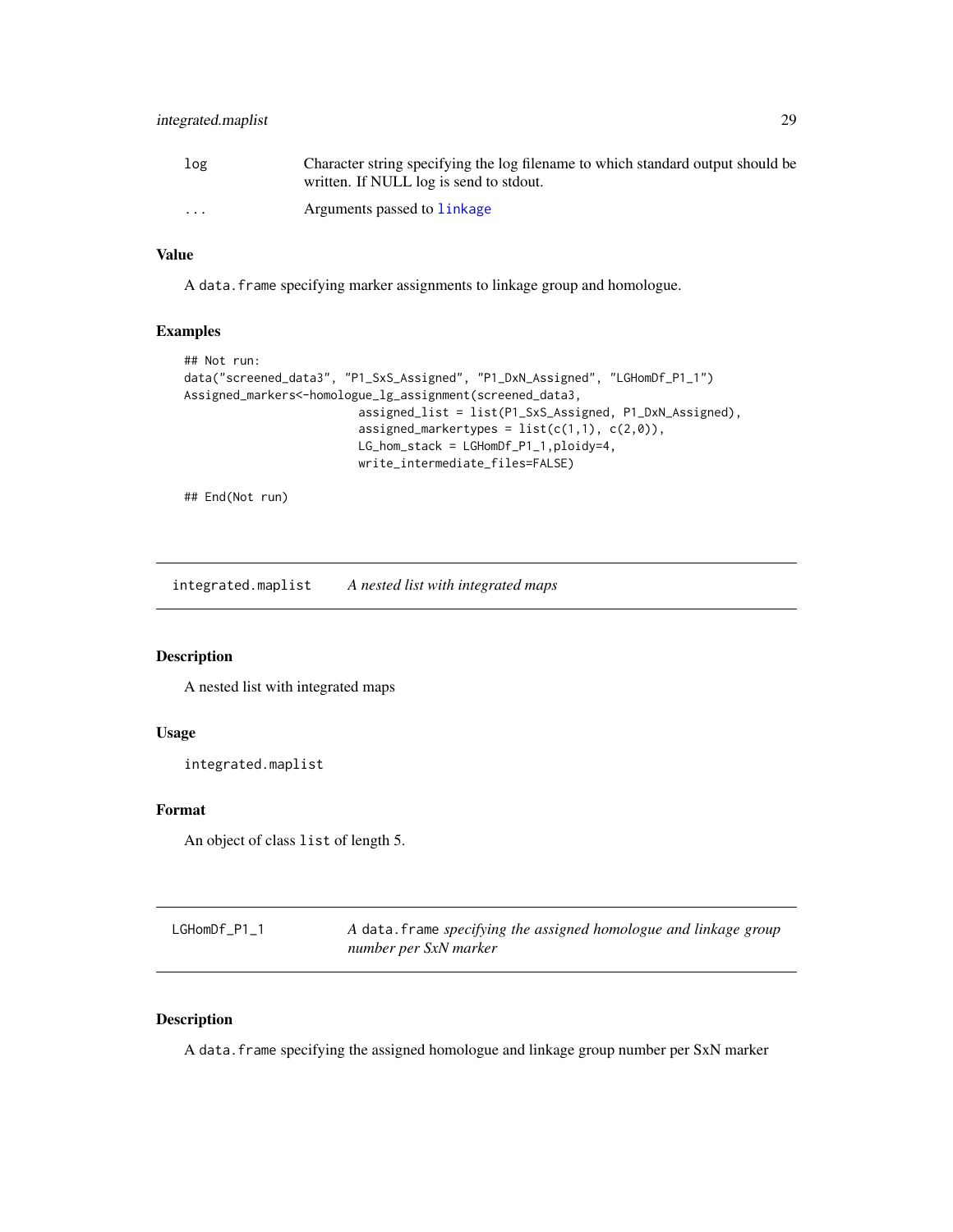#### 30 linkage beste beste beste beste beste beste beste beste beste beste beste beste beste beste beste beste bes

#### Usage

LGHomDf\_P1\_1

LGHomDf\_P2\_1

LGHomDf\_P2\_2

# Format

- SxN\_Marker. Markername of simplex nulliplex marker
- homologue. Assigned homologue number
- LG Assigned. linkage group number

#### <span id="page-29-1"></span>linkage *Calculate recombination frequency, LOD and phase*

#### Description

linkage is used to calculate recombination frequency, LOD and phase within one type of marker or between two types of markers.

#### Usage

```
linkage(dosage_matrix, markertype1 = c(1, 0), markertype2 = NULL,
  target_parent = "P1", other_parent = "P2", G2_test = FALSE,
 convert_palindrome_markers = TRUE, LOD_threshold = 0, ploidy = c(4),
  6), ploidy2 = NULL, pairing = c("random", "preferential"),
 prefParse = c(0, 0), combinations_per_iter = NULL, verbose = TRUE,
 full_output = FALSE, iter_RAM = 500, ncores = 1, log = NULL)
```

| dosage_matrix | An integer matrix with markers in rows and individuals in columns.                                                                                                                                                                                                                                   |
|---------------|------------------------------------------------------------------------------------------------------------------------------------------------------------------------------------------------------------------------------------------------------------------------------------------------------|
| markertype1   | A vector of length 2 specifying the first markertype to compare. The first ele-<br>ment specifies the dosage in target_parent, the second in other_parent.                                                                                                                                           |
| markertype2   | A vector of length 2 specifying the first markertype to compare. This argument<br>is optional. If not specified, the funciton will calculate linkage within the mark-<br>ertype as specified by markertype1. The first element specifies the dosage in<br>target_parent, the second in other_parent. |
| target_parent | Character string specifying the target parent as provided in the columnnames of<br>dosage_matrix                                                                                                                                                                                                     |
| other_parent  | Character string specifying the other parent as provided in the columnames of<br>dosage matrix                                                                                                                                                                                                       |
| G2 test       | Apply a G2 test (LOD of indepedence) in addition to the LOD of linkage.                                                                                                                                                                                                                              |
|               |                                                                                                                                                                                                                                                                                                      |

<span id="page-29-0"></span>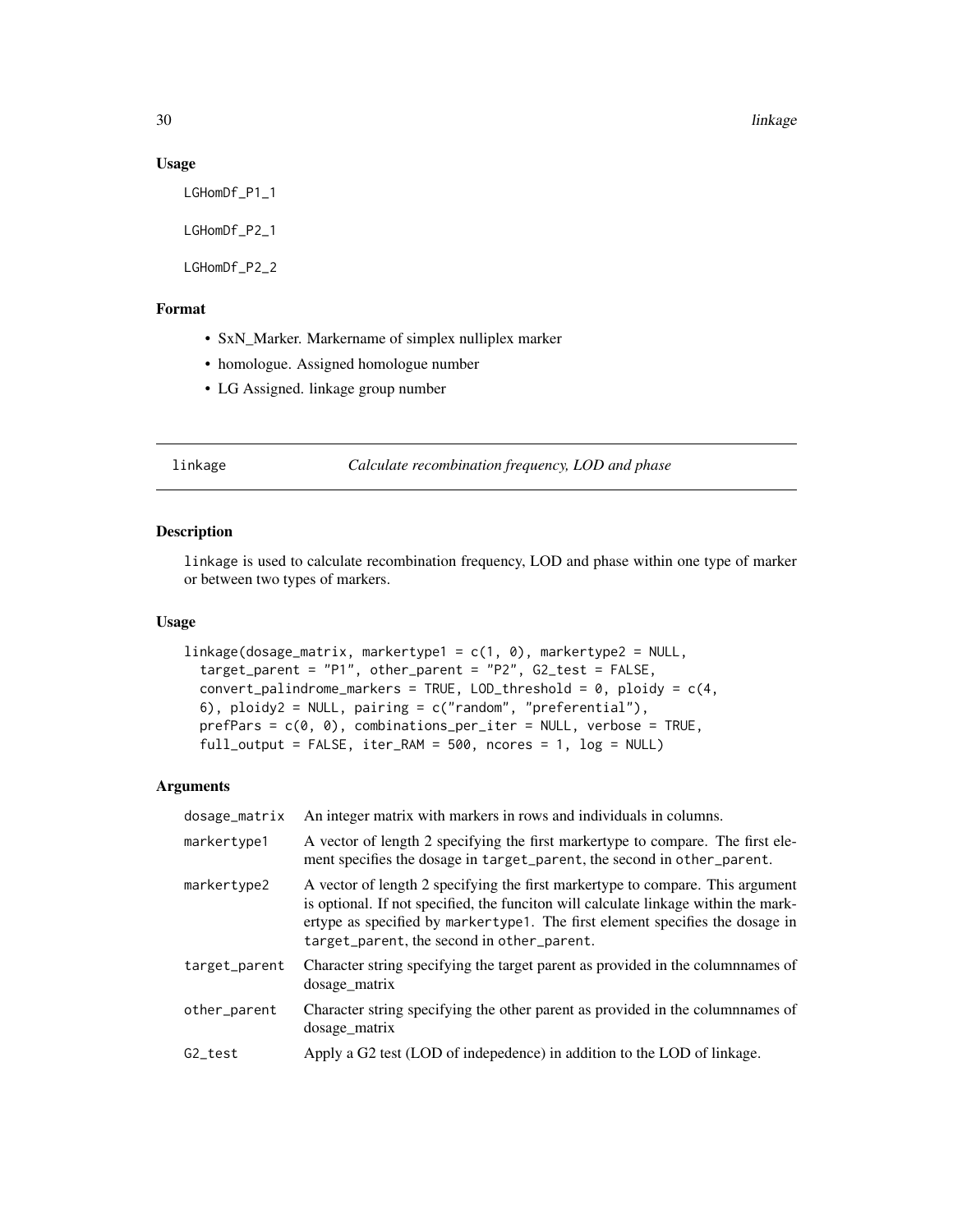#### <span id="page-30-0"></span>linkage 31 and 31 and 32 and 32 and 32 and 32 and 32 and 32 and 32 and 32 and 32 and 32 and 32 and 32 and 32 and 32 and 32 and 32 and 32 and 32 and 32 and 32 and 32 and 32 and 32 and 32 and 32 and 32 and 32 and 32 and 32 a

| convert_palindrome_markers |                                                                                                                                                                                                                                                                                      |  |
|----------------------------|--------------------------------------------------------------------------------------------------------------------------------------------------------------------------------------------------------------------------------------------------------------------------------------|--|
|                            | Logical. Should markers that behave the same for both parents be converted to a<br>workable format for that parent? E.g.: should 3.1 markers be converted to 1.3?<br>If unsure, set to TRUE.                                                                                         |  |
| LOD_threshold              | Minimum LOD score of linkages to report. Recommended to use for large num-<br>ber (> millions) of marker comparisons in order to reduce memory usage.                                                                                                                                |  |
| ploidy                     | Integer. The ploidy of parent 1.                                                                                                                                                                                                                                                     |  |
| ploidy2                    | Integer, by default NULL. If parental ploidies differ, the ploidy of parent 2.                                                                                                                                                                                                       |  |
| pairing                    | Type of pairing. "random" or "preferential".                                                                                                                                                                                                                                         |  |
| prefPars                   | The estimates for preferential pairing parameters for parent 1 and 2, in range<br>$0 \le p \le 2/3$ . By default this is $c(0,0)$ (so, no preferential pairing). See the<br>function test_prefpairing and the vignette for more details.                                             |  |
| combinations_per_iter      |                                                                                                                                                                                                                                                                                      |  |
|                            | Optional integer. Number of marker combinations per iteration.                                                                                                                                                                                                                       |  |
| verbose                    | Should messages be send to stdout?                                                                                                                                                                                                                                                   |  |
| full_output                | Logical, by default FALSE. If TRUE, the complete output over all phases and<br>showing marker combination counts is returned.                                                                                                                                                        |  |
| iter_RAM                   | A (very) conservative estimate of working memory in megabytes used per core.<br>It only takes the size frequency matrices into account. Actual usage is more,<br>espacially with large number of linkages that are reported. Reduce memory<br>usage by using a higher LOD_threshold. |  |
| ncores                     | Number of cores to use. Works both for Windows and UNIX (using doParallel).<br>Use parallel:: detectCores() to find out how many cores you have available.                                                                                                                           |  |
| log                        | Character string specifying the log filename to which standard output should be<br>written. If NULL log is send to stdout.                                                                                                                                                           |  |

# Value

Returns a data.frame with columns:

| marker_a | first marker of comparison. If markertype2 is specified, it has the type of mark-<br>ertype1. |
|----------|-----------------------------------------------------------------------------------------------|
| marker_b | second marker of comparison. It has the type of markertype2 if specified.                     |
| r        | (estimated) recombinations frequency                                                          |
| LOD      | (estimated) LOD score                                                                         |
| phase    | phase between markers                                                                         |

```
data("screened_data3")
SN_SN_P1 <- linkage(dosage_matrix = screened_data3,
                  markertype1 = c(1,0),
                  target_parent = "P1",
                  other_parent = "P2",
                  ploidy = 4,
```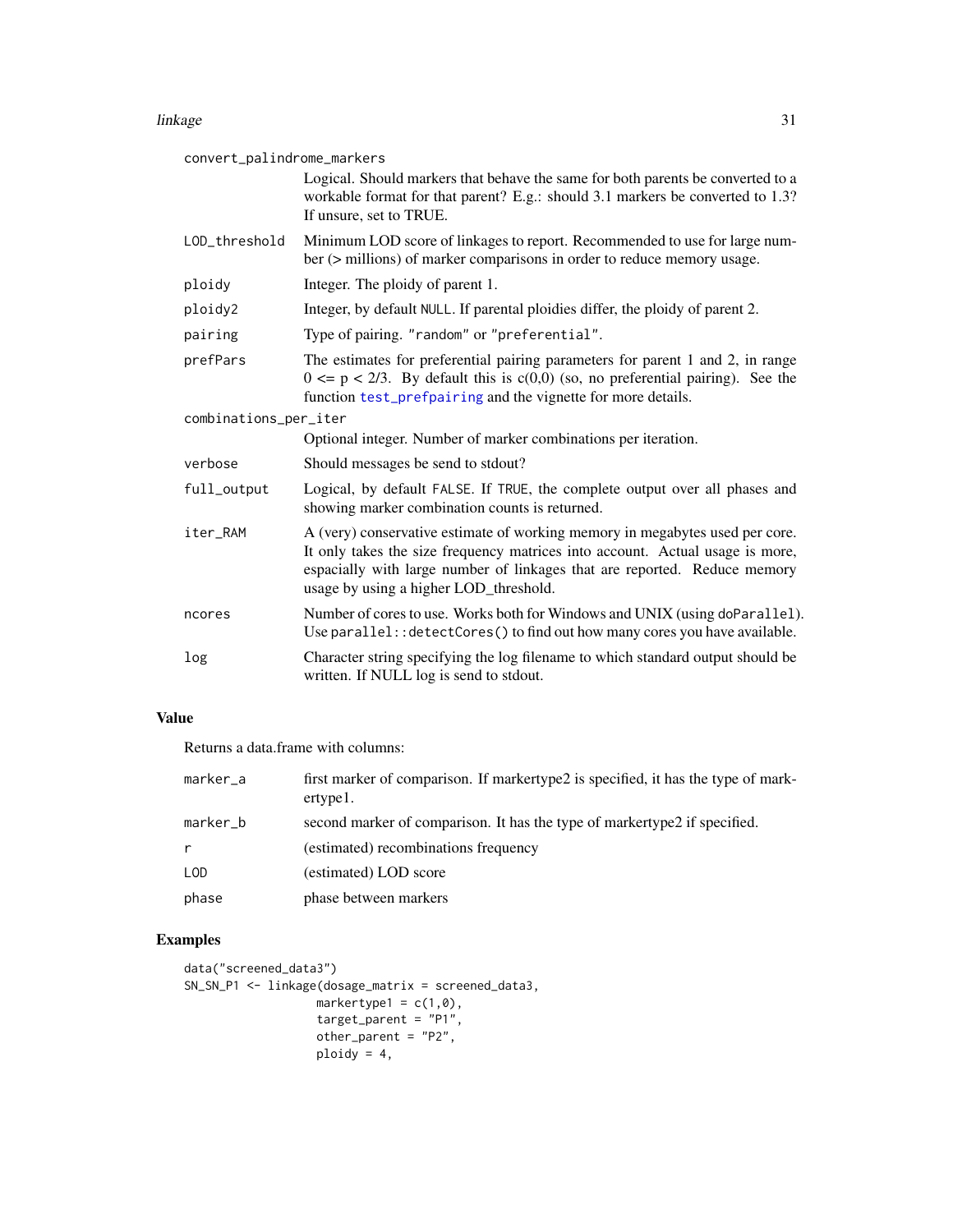```
pairing = "random",
ncores = 1
)
```
<span id="page-31-0"></span>maplist\_P1 *A list of maps of one parent*

#### Description

A list of maps of one parent

#### Usage

maplist\_P1

maplist\_P1\_subset

maplist\_P2\_subset

#### Format

An object of class list of length 5.

<span id="page-31-1"></span>marker\_binning *Perform binning of markers.*

# Description

marker\_binning allows for binning of very closely linked markers and choses one representative.

# Usage

```
marker_binning(dosage_matrix, linkage_df, r_thresh = NA,
  lod_thresh = NA, target_parent = "P1", other_parent = "P2",
 max\_marker\_nr = NULL, max\_iter = 10, log = NULL)
```

|            | dosage_matrix A dosage matrix.                                             |
|------------|----------------------------------------------------------------------------|
| linkage_df | A linkage data.frame.                                                      |
| r_thresh   | Numeric. Threshold at which markers are binned. Is calculated if NA.       |
| lod_thresh | Numeric. Threshold at which markers are binned. Is calculated if NA.       |
|            | target_parent A character string specifying the name of the target parent. |
|            | other_parent A character string specifying the name of the other parent.   |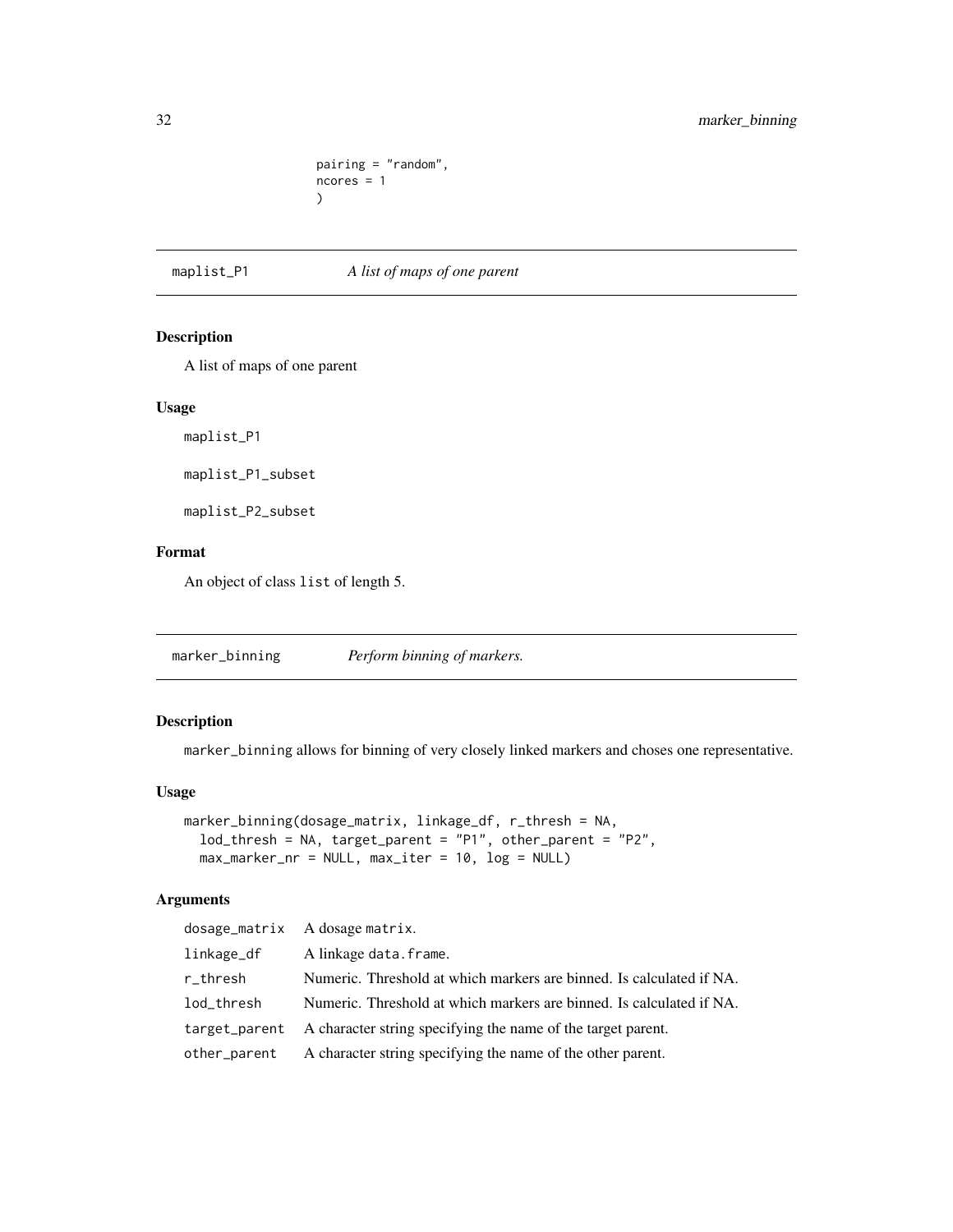<span id="page-32-0"></span>

|          | max_marker_nr The maximum number of markers per homologue. If specified, LOD threshold                                     |
|----------|----------------------------------------------------------------------------------------------------------------------------|
|          | is optimized based on this number.                                                                                         |
| max_iter | Maximum number of iterations to find optimum LOD threshold. Only used if<br>max_marker_nr is specified.                    |
| log      | Character string specifying the log filename to which standard output should be<br>written. If NULL log is send to stdout. |

A list with the following components:

| binned_df | A linkage data frame with binned markers removed.                 |
|-----------|-------------------------------------------------------------------|
| removed   | A data frame containing binned markers and their representatives. |
| left      | Integer. Number markers left.                                     |

# Examples

```
data("screened_data3", "all_linkages_list_P1_split")
binned_markers<-marker_binning(screened_data3, all_linkages_list_P1_split[["LG2"]][["homologue3"]])
```
marker\_binning\_list *Bin markers that are in a nested list*

# Description

This is a wrapper for [marker\\_binning](#page-31-1). It applies [marker\\_binning](#page-31-1) to a nested list as output of [split\\_linkage\\_info](#page-54-1)

# Usage

```
marker_binning_list(dosage_matrix, linkage_list, r_thresh = NA,
 lod_thresh = NA, return_removed_marker_info = FALSE, log = NULL,
  ...)
```

| dosage_matrix                                                                                                    | A dosage matrix                                                                                                                                                                                   |
|------------------------------------------------------------------------------------------------------------------|---------------------------------------------------------------------------------------------------------------------------------------------------------------------------------------------------|
| linkage_list                                                                                                     | A nested list with linkage group on the first level and homologue on the sec-<br>ond.                                                                                                             |
| r_thresh                                                                                                         | Numeric. Threshold at which markers are binned. Is calculated if NA.                                                                                                                              |
| Numeric. Threshold at which markers are binned. Is calculated if NA.<br>lod_thresh<br>return_removed_marker_info |                                                                                                                                                                                                   |
|                                                                                                                  | Logical. Should removed marker information be returned? If TRUE, output is<br>a list containing the linkage list with binned markers removed and a data frame<br>with removed marker information. |
| log                                                                                                              | Character string specifying the log filename to which standard output should be<br>written. If NULL log is send to stdout.                                                                        |
| $\cdot\cdot\cdot$                                                                                                | Arguments passed to marker_binning                                                                                                                                                                |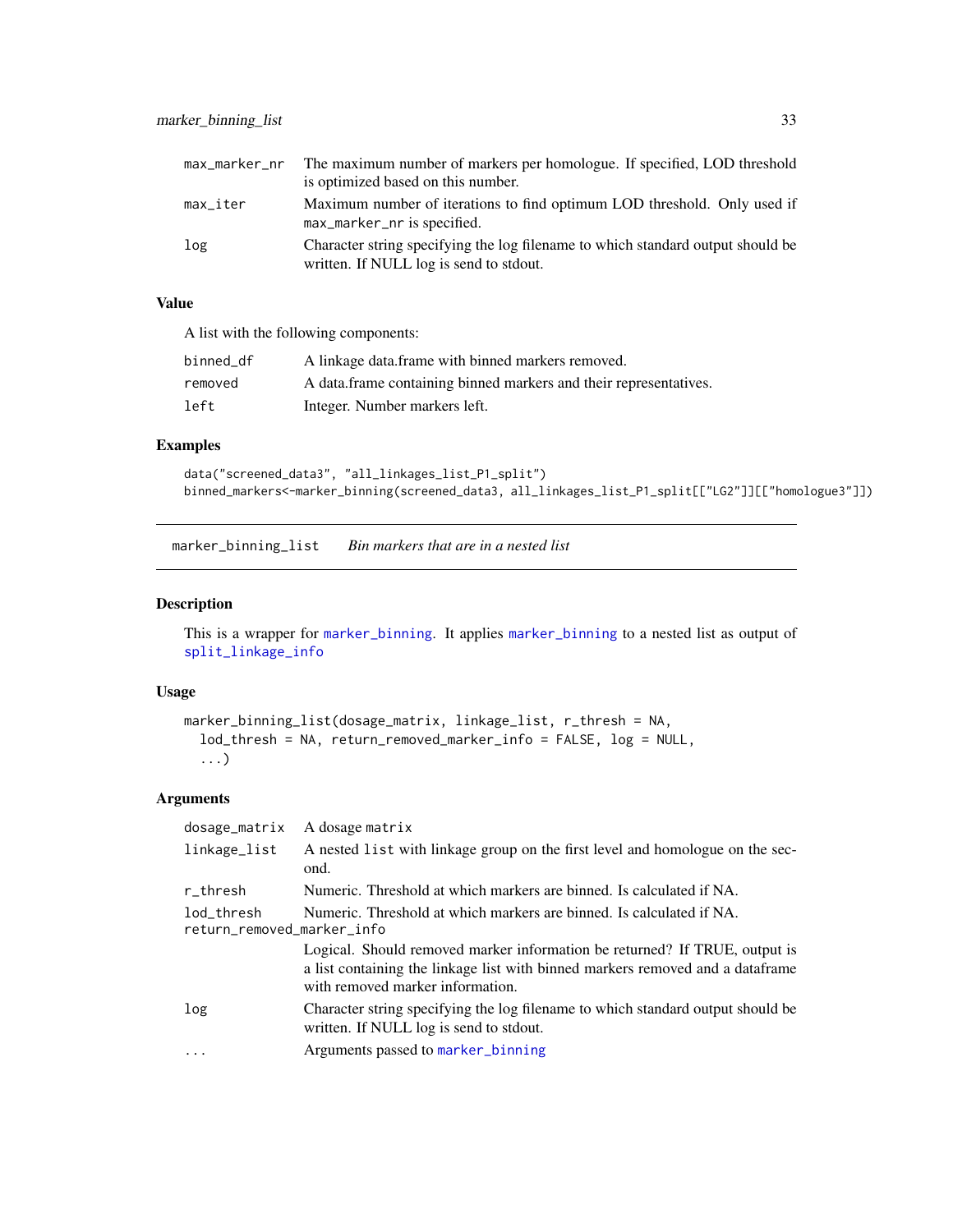<span id="page-33-0"></span>A list of linkage data.frames with binned markers removed. If return\_removed\_marker\_info = TRUE, a list containing the above linkage dataframes (linkage\_list) and a dataframe with removed marker information, called removed\_markers.

#### Examples

```
data("screened_data3", "all_linkages_list_P1_split")
mb<-marker_binning_list(screened_data3,
                    all_linkages_list_P1_split,
                    target_parent="P1",
                    other_parent="P2")
```
marker\_data\_summary *Summarize marker data*

#### Description

Gives a frequency table of different markertypes, relative frequency per markertype of incompatible offspring and the names of incompatible progeny.

#### Usage

```
marker_data_summary(dosage_matrix, ploidy = 4, pairing = c("random",
  "preferential"), parent1 = "P1", parent2 = "P2",
 progeny_incompat_cutoff = 0.1, verbose = TRUE, log = NULL)
```

| dosage_matrix           | An integer matrix with markers in rows and individuals in columns.                                                                                                                                                                                                                      |
|-------------------------|-----------------------------------------------------------------------------------------------------------------------------------------------------------------------------------------------------------------------------------------------------------------------------------------|
| ploidy                  | Integer. Ploidy of plant species.                                                                                                                                                                                                                                                       |
| pairing                 | Type of pairing. "random" or "preferential".                                                                                                                                                                                                                                            |
| parent1                 | Name of first parent. Usually maternal parent.                                                                                                                                                                                                                                          |
| parent2                 | Name of second parent. Usually paternal parent.                                                                                                                                                                                                                                         |
| progeny_incompat_cutoff |                                                                                                                                                                                                                                                                                         |
|                         | The relative number of incompatible dosages per genotype that results in re-<br>porting this genotype as incompatible. Incompatible dosages are greater than<br>maximum number of alleles than can be inherited or smaller than the minimum<br>number of alleles that can be inherited. |
| verbose                 | Logical, by default TRUE - should intermediate messages be written to stout?                                                                                                                                                                                                            |
| log                     | Character string specifying the log filename to which standard output should be<br>written. If NULL log is send to stdout.                                                                                                                                                              |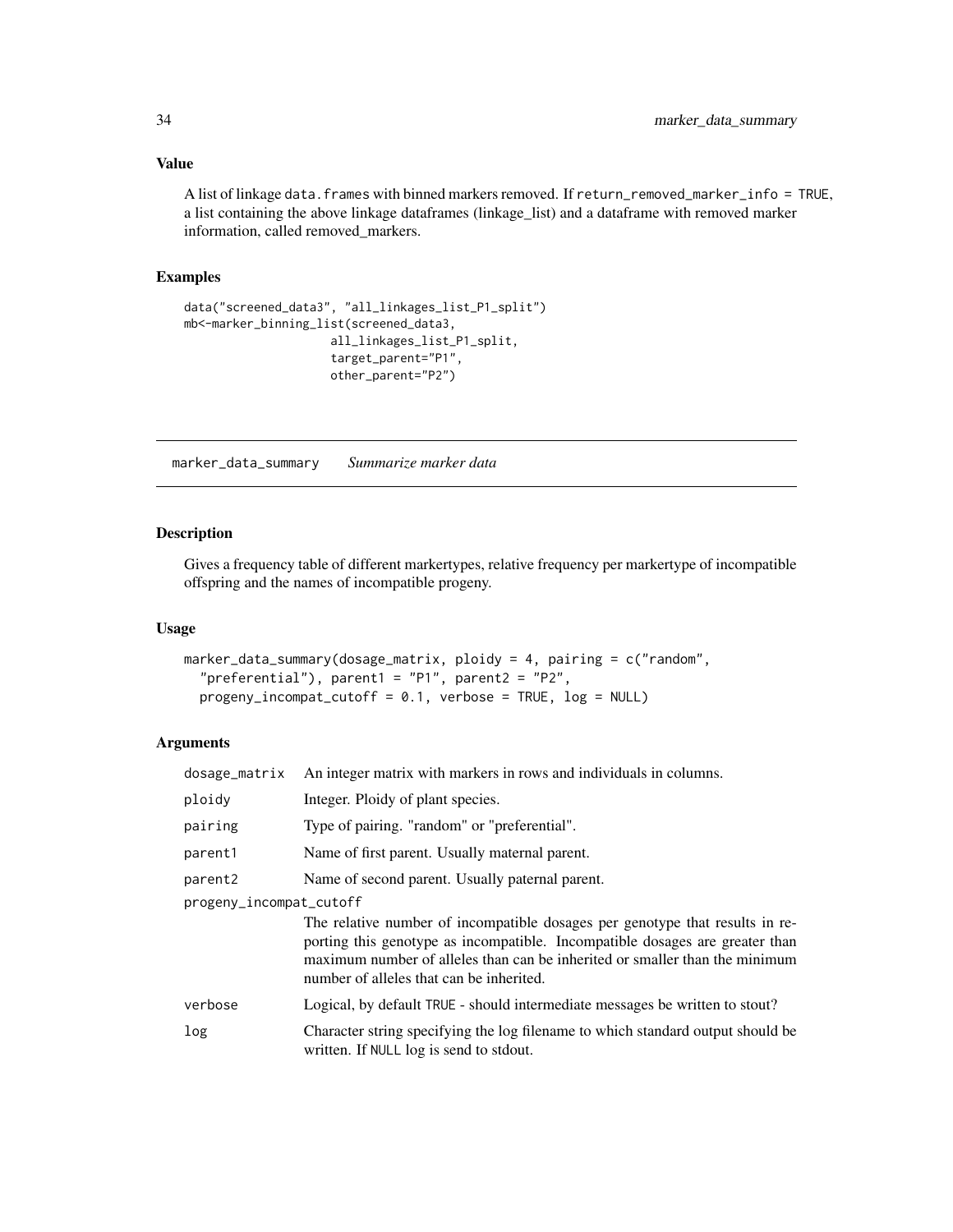<span id="page-34-0"></span>Returns a list containing the following components:

| parental_info          | frequency table of different markertypes. Names start with parent names, and                      |
|------------------------|---------------------------------------------------------------------------------------------------|
|                        | behind that the dosage score.                                                                     |
| offspring_incompatible |                                                                                                   |
|                        | relative frequency of incompatible offspring with same layout as parental info.                   |
| progeny_incompatible   |                                                                                                   |
|                        | progeny names having incompatible dosage scores higher than threshold at progeny_incompat_cutoff. |

# Examples

```
data("ALL_dosages")
summary_list<-marker_data_summary(dosage_matrix = ALL_dosages)
```
<span id="page-34-1"></span>

| MDSMap_from_list | Wrapper function for MDSMap to generate linkage maps from list of |
|------------------|-------------------------------------------------------------------|
|                  | pairwise linkage estimates                                        |

# Description

Create multidimensional scaling maps from a list of linkages

# Usage

```
MDSMap_from_list(linkage_list, write_to_file = FALSE,
 mapdir = "mapping_files_MDSMap", plot_prefix = "", log = NULL, ...)
```

| linkage_list  | A named list with r and LOD of markers within linkage groups.                                                                                                                                                                                                                                                                                                                                                                                                            |
|---------------|--------------------------------------------------------------------------------------------------------------------------------------------------------------------------------------------------------------------------------------------------------------------------------------------------------------------------------------------------------------------------------------------------------------------------------------------------------------------------|
| write_to_file | Should output be written to a file? By default FALSE, if TRUE then output, includ-<br>ing plots from MDSMap are saved in the same directory as the one used for input<br>files. These plots are currently saved as pnf images. If a different plot format is<br>required (e.g. for publications), then run the MDSMap function estimate. map (or<br>similar) directly and save the output with a different plotting function as wrapper<br>around the map function call. |
| mapdir        | Directory to which map input files are initially written. Also used for output if<br>write_to_file=TRUE                                                                                                                                                                                                                                                                                                                                                                  |
| plot_prefix   | prefix for the filenames of output plots.                                                                                                                                                                                                                                                                                                                                                                                                                                |
| log           | Character string specifying the log filename to which standard output should be<br>written. If NULL log is send to stdout.                                                                                                                                                                                                                                                                                                                                               |
| $\ddotsc$     | Arguments passed to estimate.map.                                                                                                                                                                                                                                                                                                                                                                                                                                        |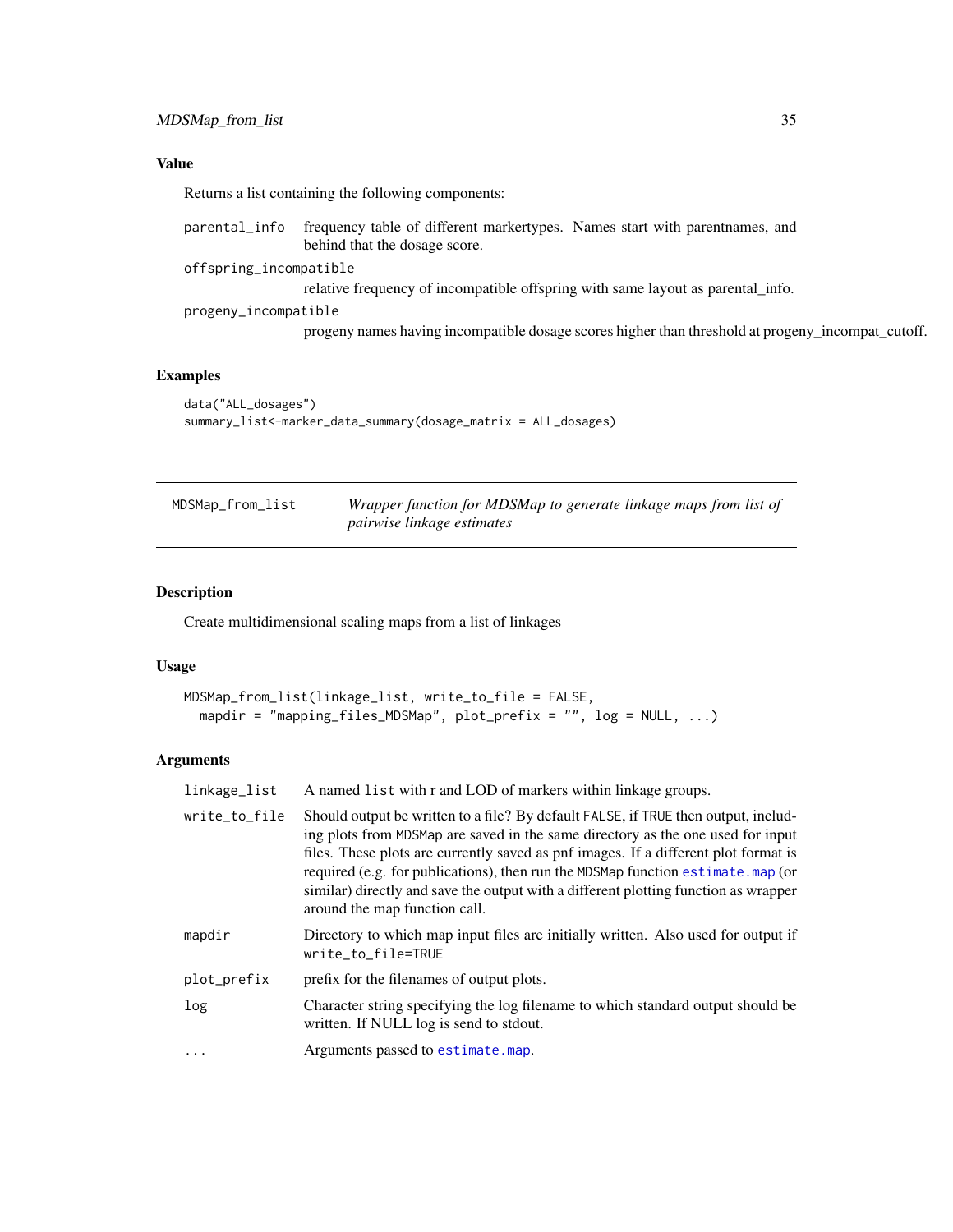# Examples

```
## Not run:
data("all_linkages_list_P1")
maplist_P1 <- MDSMap_from_list(all_linkages_list_P1[1])
## End(Not run)
```
merge\_homologues *Merge homologues*

# Description

Based on additional information, homologue fragments, separated during clustered should be merged again. merge\_homologues allows to merge homologues per linkage group based on user input.

#### Usage

```
merge_homologues(LG_hom_stack, ploidy, linkage_group, mergeList = NULL,
 log = NULL)
```
# Arguments

| LG_hom_stack  | A data. frame with markernames, linkage group ("LG") and homologue ("homologue")                                               |
|---------------|--------------------------------------------------------------------------------------------------------------------------------|
| ploidy        | The ploidy level of the plant species.                                                                                         |
| linkage_group | The linkage group where the to be merged homologue fragments are in.                                                           |
| mergeList     | A list of vectors of length 2, specifying the numbers of the homologue fragments<br>to be merged. User input is asked if NULL. |
| log           | Character string specifying the log filename to which standard output should be<br>written. If NULL log is send to stdout.     |

#### Value

A modified LG\_hom\_stack

```
data("LGHomDf_P2_1")
merged<-merge_homologues(LGHomDf_P2_1, 4, 2, list(c(1,5)))
```
<span id="page-35-0"></span>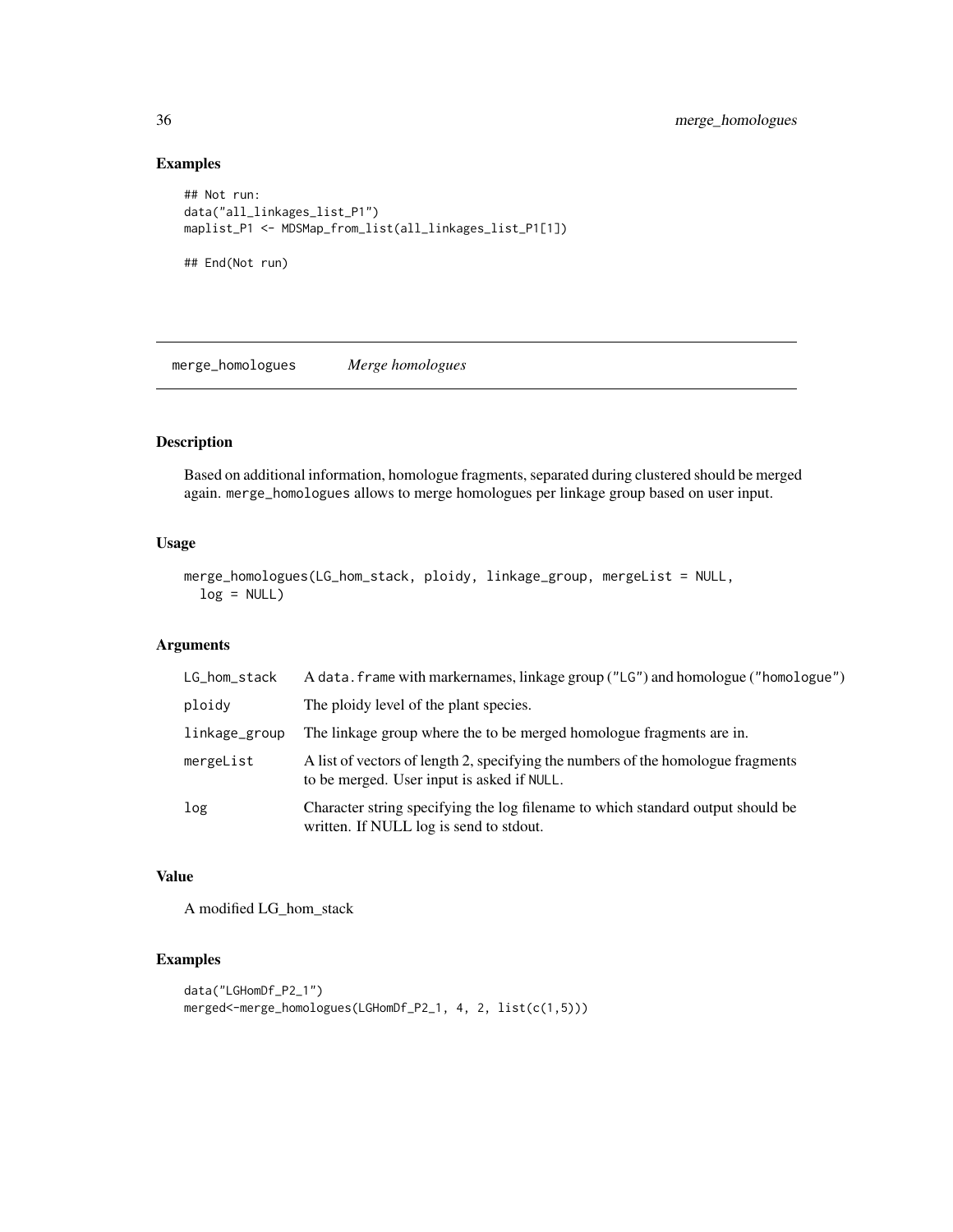<span id="page-36-0"></span>merge\_marker\_assignments

*Merge marker assignments*

# Description

merge\_marker\_assignments Merges 1.0 backbone object with marker assignment objects

#### Usage

```
merge_marker_assignments(dosage_matrix, target_parent = "P1",
  other_parent = "P2", LG_hom_stack, SN_linked_markers, ploidy,
 LG_number = 5, \log = \text{NULL})
```
# Arguments

| dosage_matrix     | A dosage matrix.                                                                                                           |
|-------------------|----------------------------------------------------------------------------------------------------------------------------|
| target_parent     | Character string specifying target parent.                                                                                 |
| other_parent      | Character string specifying other parent.                                                                                  |
| LG_hom_stack      | data.frame specifying 1.0 marker assignments to linkage groups and homo-<br>logues.                                        |
| SN_linked_markers |                                                                                                                            |
|                   | a list of marker assignment objects                                                                                        |
| ploidy            | Ploidy level of plant species.                                                                                             |
| LG_number         | Number of linkage groups (chromosomes).                                                                                    |
| log               | Character string specifying the log filename to which standard output should be<br>written. If NULL log is send to stdout. |

#### Value

Returns a matrix with marker assignments. Number of linkages of 1.0 markers are artificial.

```
data("screened_data3", "LGHomDf_P1_1", "P1_SxS_Assigned", "P1_DxN_Assigned")
merged_assignment<-merge_marker_assignments(screened_data3, target_parent="P1",
                        other_parent="P2",
                        LG_hom_stack=LGHomDf_P1_1,
                         SN_linked_markers=list(P1_SxS_Assigned, P1_DxN_Assigned),
                        ploidy=4,
                        LG_number=5)
```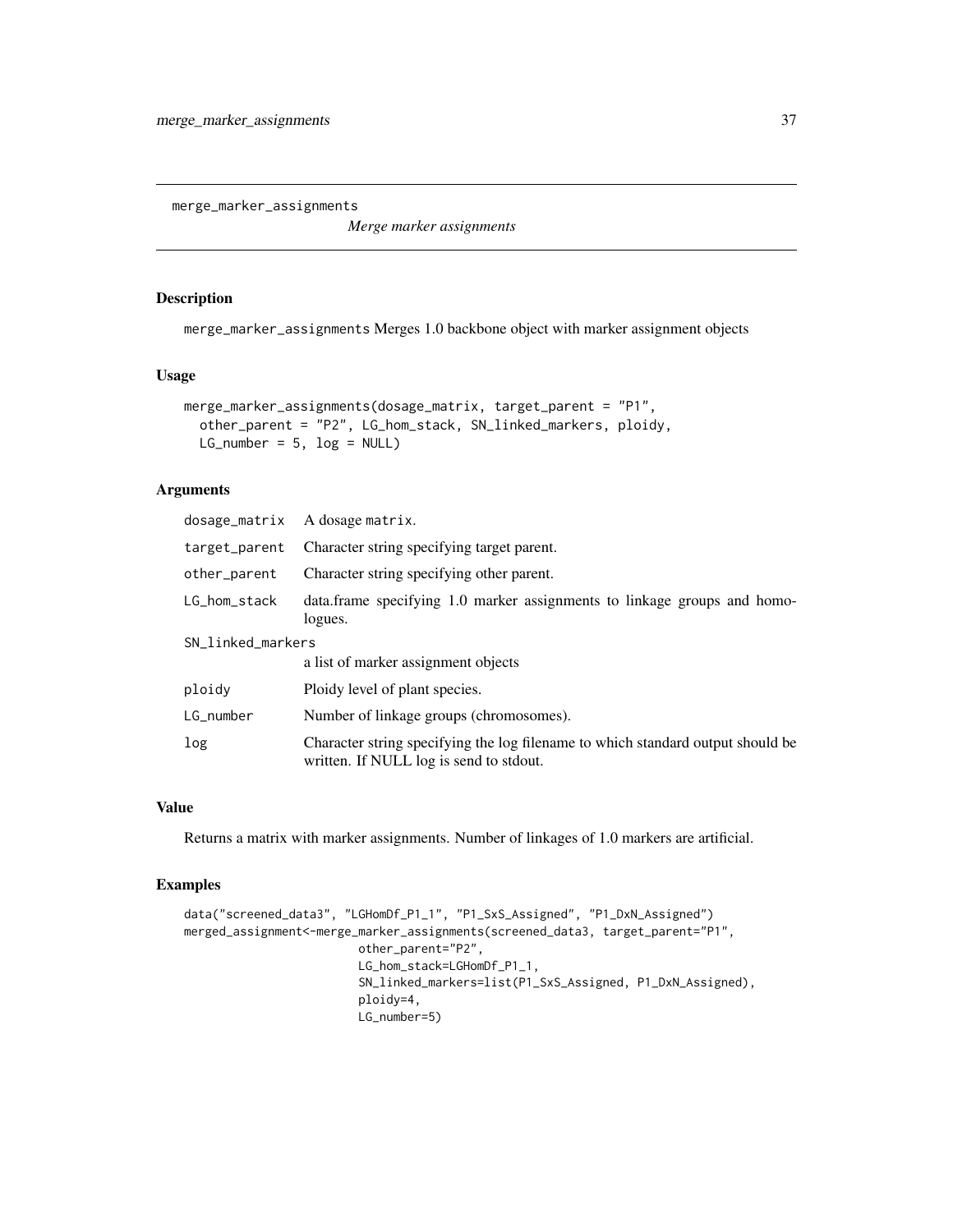<span id="page-37-0"></span>orient\_and\_merge\_maps *Align and integrate maps*

#### Description

Align homologues to the same orientation and integrates maps using LPmerge

#### Usage

```
orient_and_merge_maps(maplist_P1, maplist_P2, parent_ID_1 = "P1",
  parent_ID_2 = "P2", connection_threshold = 2, LPmerge_interval = 4,
  single_LPmerge = FALSE, plot_graph = FALSE, ploidy = 4,
  log = NULL)
```
#### Arguments

| maplist_P1, maplist_P2   |                                                                                                                                                                                                        |  |
|--------------------------|--------------------------------------------------------------------------------------------------------------------------------------------------------------------------------------------------------|--|
|                          | A list of length=ploidy, with data.frames containing markernames and position.                                                                                                                         |  |
| parent_ID_1, parent_ID_2 |                                                                                                                                                                                                        |  |
|                          | Character string with parent IDs                                                                                                                                                                       |  |
| connection_threshold     |                                                                                                                                                                                                        |  |
|                          | The number of markers two homologues should have in common to have a sig-<br>nificant connection                                                                                                       |  |
| LPmerge_interval         |                                                                                                                                                                                                        |  |
|                          | The max.interval value used for LPmerge                                                                                                                                                                |  |
|                          | single_LPmerge Logical, by default FALSE. If TRUE then only a single merge with max.interval<br>= LPmerge_interval will be run, otherwise all intervals up to LPmerge_interval<br>will also be tested. |  |
| plot_graph               | Should the connection network be drawn?                                                                                                                                                                |  |
| ploidy                   | The ploidy of the organism                                                                                                                                                                             |  |
| log                      | Character string specifying the log filename to which standard output should be<br>written. If NULL log is send to stdout.                                                                             |  |

#### Examples

```
data("maplist_P1_subset")
data("maplist_P2_subset")
## Not run:
## Example temporarily suspended (April 2018): LPmerge CRAN issues
integrated_map_LG2<-orient_and_merge_maps(maplist_P1=maplist_P1_subset[["LG4"]],
                                            maplist_P2=maplist_P2_subset[["LG4"]],
                                            plot_graph = TRUE)
```
## End(Not run)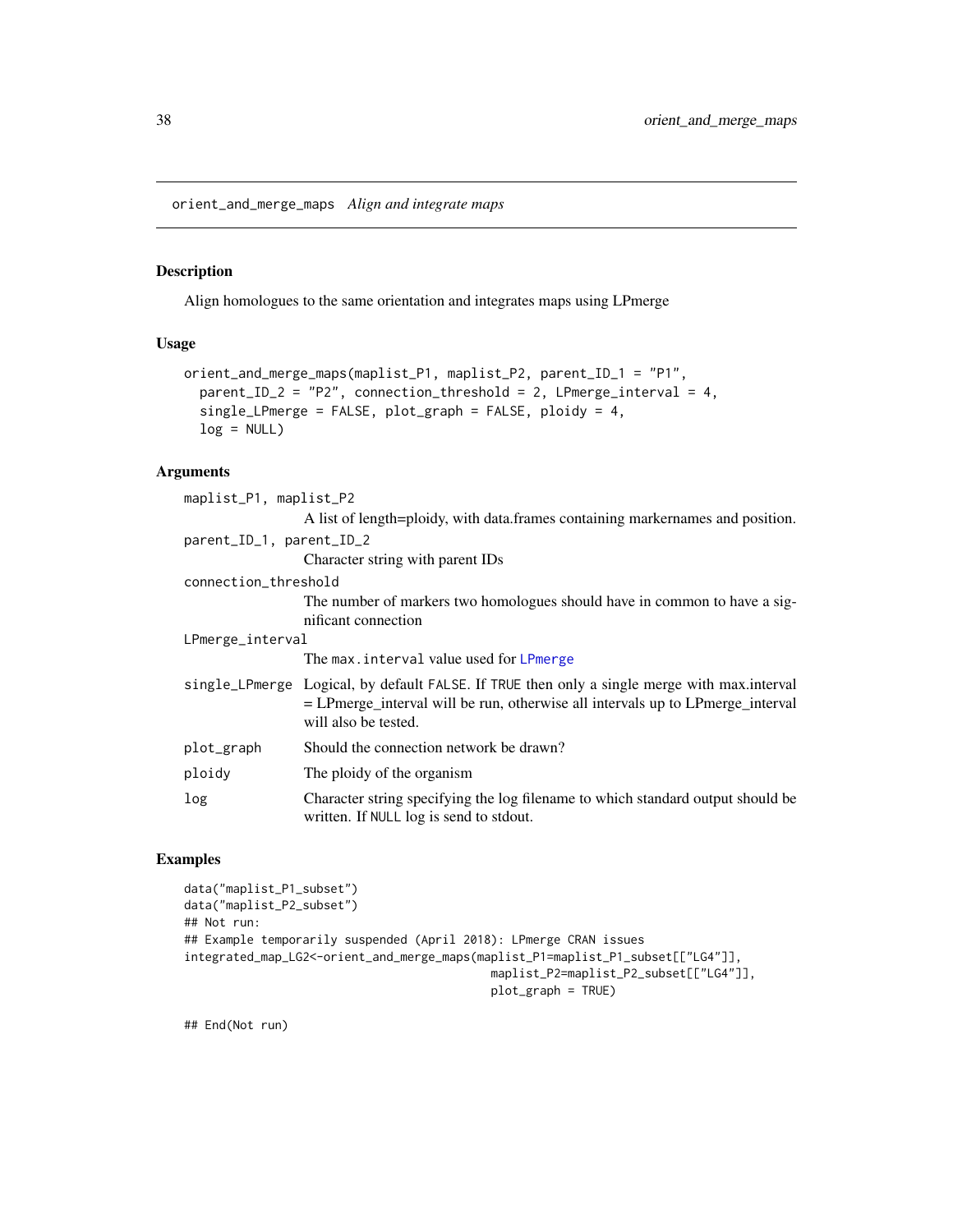<span id="page-38-0"></span>

# Description

overviewSNlinks is written to enable merging of homologue fractions. Fractions of homologues will have more markers in coupling than in repulsion, whereas separate homologues will only have markers in repulsion.

#### Usage

```
overviewSNlinks(linkage_df, LG_hom_stack, LG_number, LOD_threshold,
 ymax = NULL, log = NULL)
```
#### Arguments

| linkage_df    | A data.frame as output of linkage with arguments markertype $1 = c(1,0)$ and<br>markertype2=NULL.                                                       |
|---------------|---------------------------------------------------------------------------------------------------------------------------------------------------------|
| LG_hom_stack  | A data.frame with a column "SxN_Marker" specifying markernames, a column<br>"homologue" specifying homologue cluster and "LG" specifying linkage group. |
| LG_number     | Integer. Chromosome (linkage group) number.                                                                                                             |
| LOD_threshold | Numeric. LOD threshold of linkages which are plotted.                                                                                                   |
| ymax          | Maximum y-limit of the plots.                                                                                                                           |
| log           | Character string specifying the log filename to which standard output should be<br>written. If NULL log is send to stdout.                              |

#### Examples

```
data("SN_SN_P1", "LGHomDf_P1_1")
overviewSNlinks(linkage_df=SN_SN_P1,
               LG_hom_stack=LGHomDf_P1_1,
               LG_number=5,
               LOD_threshold=3)
```
P1\_homologues *A list of cluster stacks at different LOD scores*

#### Description

A list of cluster stacks at different LOD scores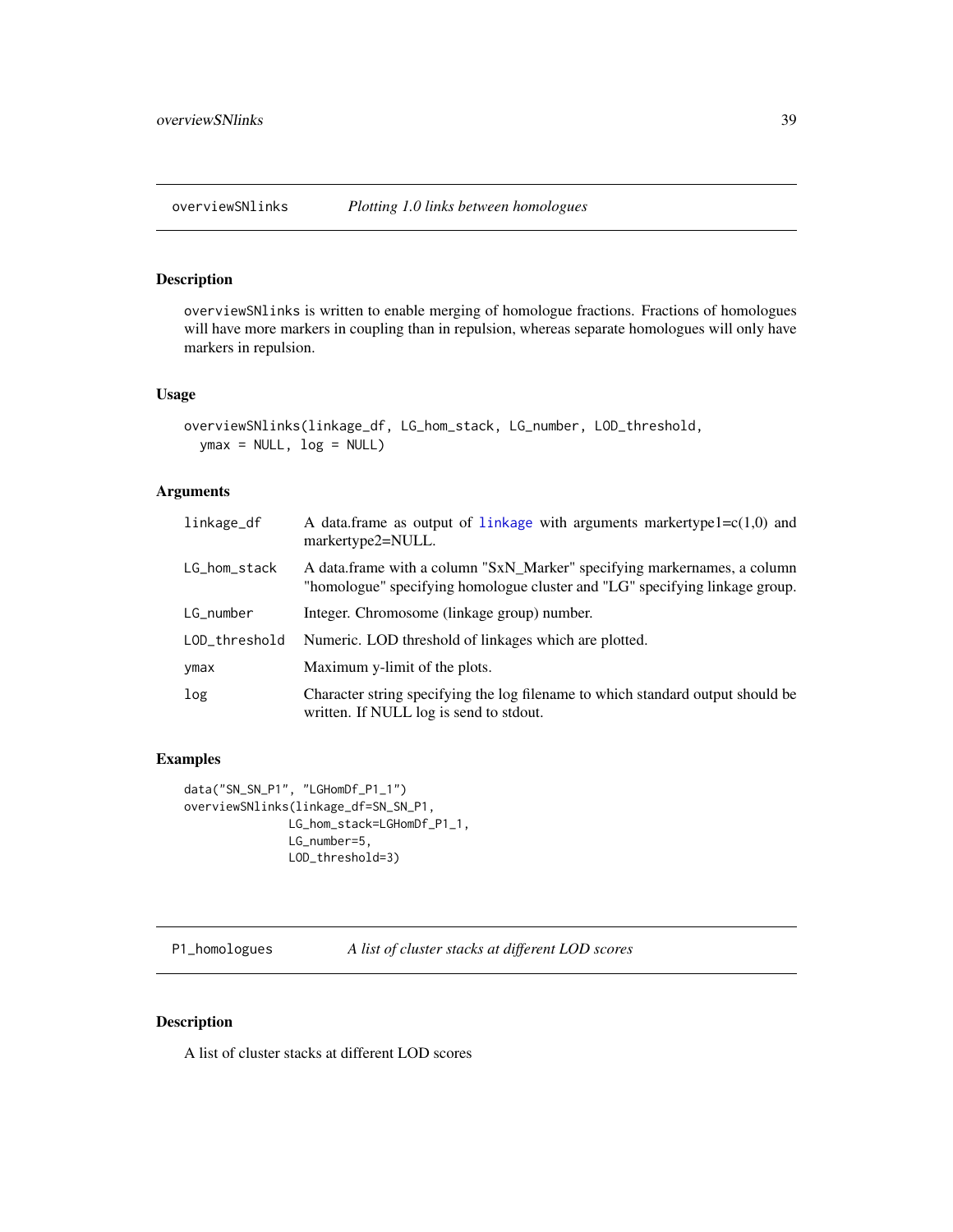#### Usage

P1\_homologues

P2\_homologues

P2\_homologues\_triploid

# Format

A list with with LOD thresholds as names. The list contains dataframes with the following format:

- marker. markername
- pseudohomologue. name of (pseudo)homologue

P1\_SxS\_Assigned *A* data.frame *with marker assignments*

# Description

A data.frame with marker assignments

#### Usage

P1\_SxS\_Assigned

P2\_SxS\_Assigned

P2\_SxS\_Assigned\_2

P1\_DxN\_Assigned

P2\_DxN\_Assigned

marker\_assignments\_P1

marker\_assignments\_P2

#### Format

A data.frame with at least the following columns:

- Assigned\_LG. The assigned linkage group
- Assigend\_hom1. The homologue with most linkages

The columns LG1 - LGn and Hom1 - Homn give the number of hits per marker for that linkage group/homologue. Assigned\_hom2 .. gives the nth homologue with most linkages.

<span id="page-39-0"></span>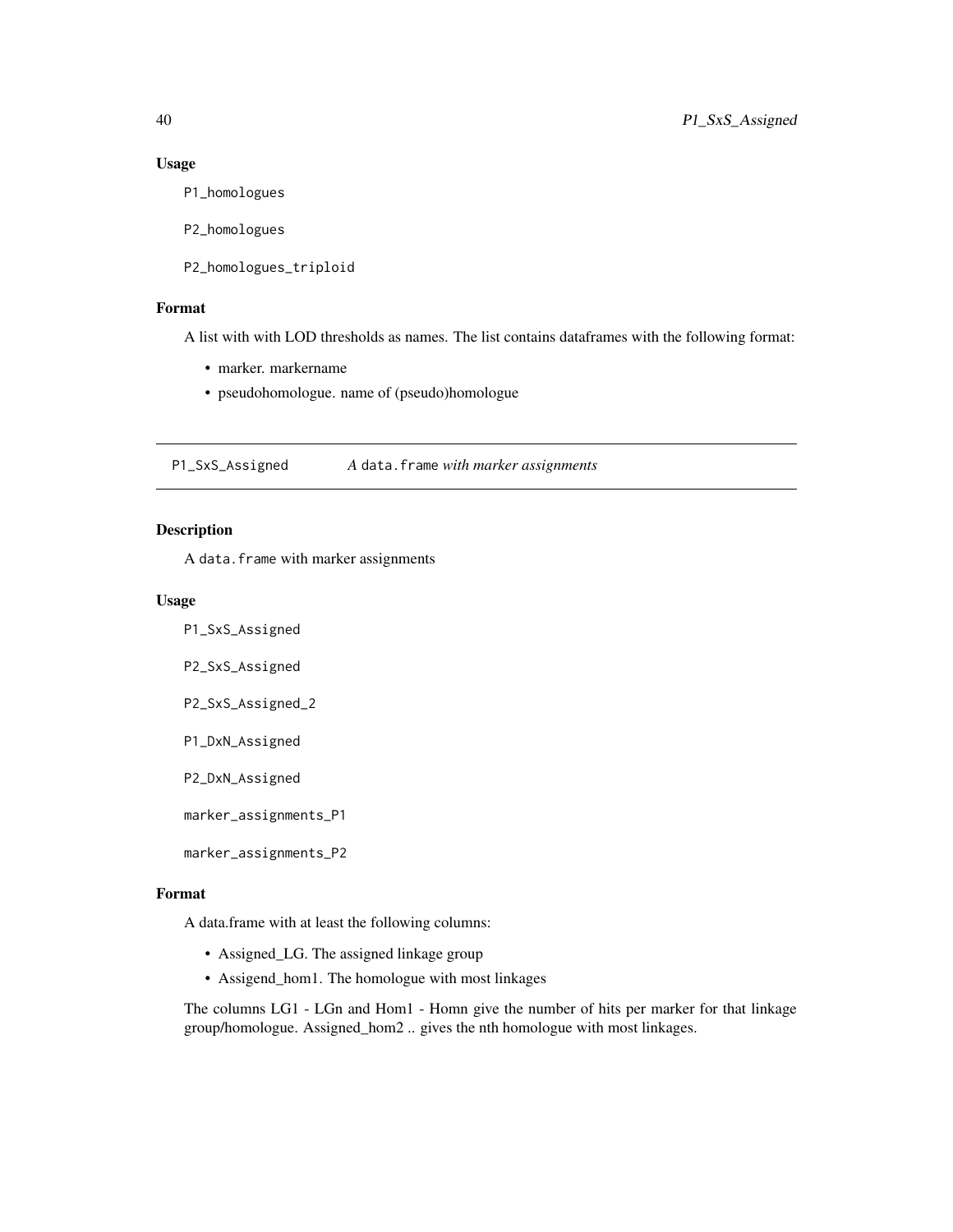<span id="page-40-0"></span>p4\_functions *Calculate recombination frequency, LOD and log-likelihood from frequency tables in a preferential pairing tetraploid*

# Description

This group of functions is called by [linkage](#page-29-1).

#### Arguments

| $\mathsf{x}$   | A frequency table of the different classes of dosages in the progeny. The column<br>names start with "n_". Followed by the dosage of the first marker and then of<br>the second. |
|----------------|----------------------------------------------------------------------------------------------------------------------------------------------------------------------------------|
| p1             | Preferential pairing parameter for parent 1, numeric value in range $0 \leq p1 \leq$<br>2/3                                                                                      |
| p <sub>2</sub> | Preferential pairing parameter for parent 2, numeric value in range $0 \le p2$<br>2/3                                                                                            |
| ncores         | Number of cores to use for parallel processing (deprecated).                                                                                                                     |

#### Value

A list with the following items:

| r_mat            | A matrix with recombination frequencies for the different phases                                                                     |  |
|------------------|--------------------------------------------------------------------------------------------------------------------------------------|--|
| LOD_mat          | A matrix with LOD scores for the different phases                                                                                    |  |
| logL_mat         | A matrix with log likelihood ratios for the different phases                                                                         |  |
| phasing_strategy |                                                                                                                                      |  |
|                  | A character string specifying the phasing strategy. "MLL" for maximum likeli-<br>hood en "MINR" for minimum recombination frequency. |  |
| possible_phases  |                                                                                                                                      |  |
|                  | The phases between markers that are possible. Same order and length as column<br>names of output matrices.                           |  |

parental\_quantities *Calculate frequency of each markertype.*

# Description

Plots and returns frequency information for each markertype.

#### Usage

```
parental_quantities(dosage_matrix, parent1 = "P1", parent2 = "P2",
  log = NULL, ...
```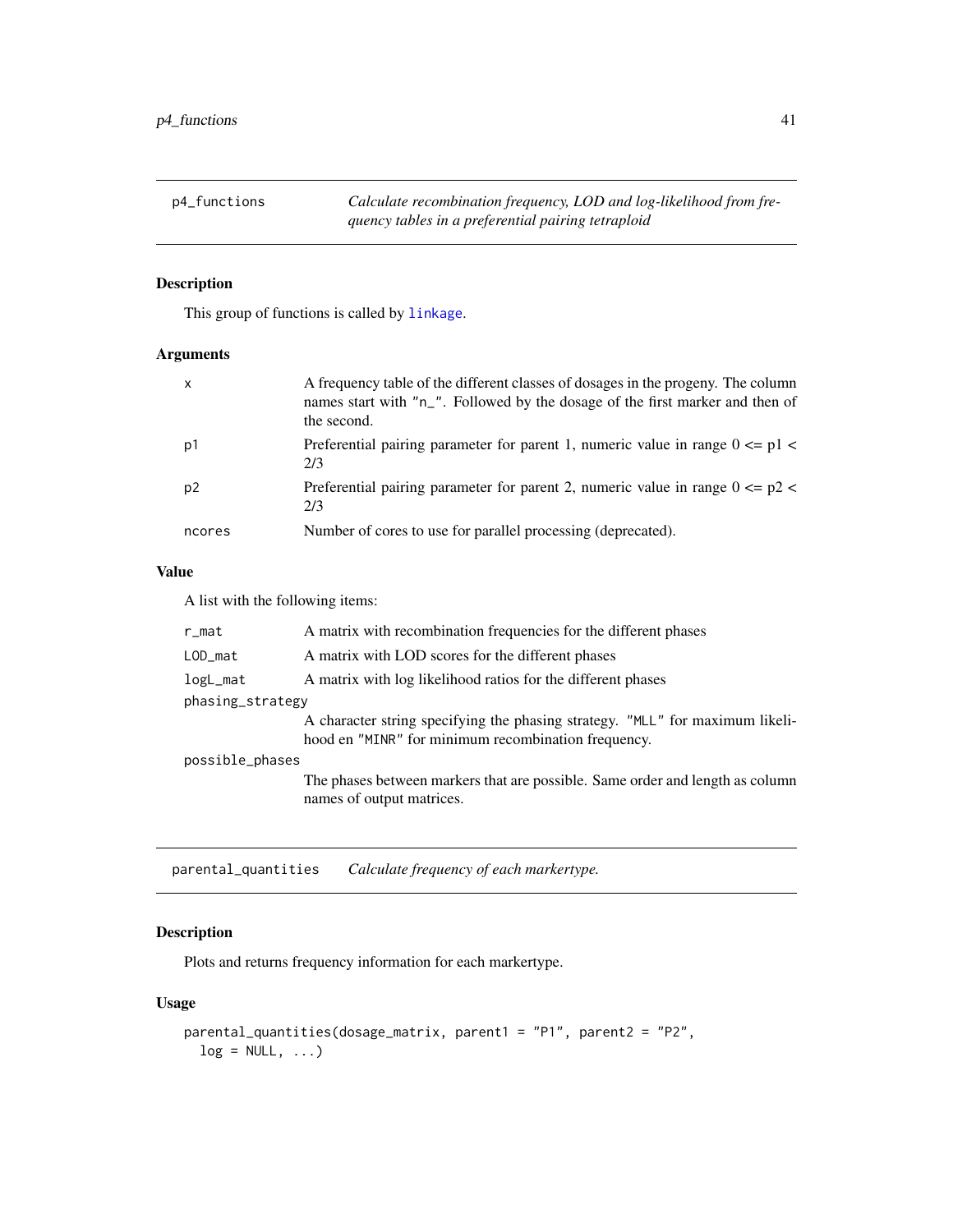# <span id="page-41-0"></span>Arguments

| dosage_matrix | An integer matrix with markers in rows and individuals in columns.                                                         |
|---------------|----------------------------------------------------------------------------------------------------------------------------|
| parent1       | Character string specifying the first (usually maternal) parent name.                                                      |
| parent2       | Character string specifying the second (usually paternal) parent name.                                                     |
| log           | Character string specifying the log filename to which standard output should be<br>written. If NULL log is send to stdout. |
| $\ddots$      | Arguments passed to barplot                                                                                                |

# Value

A named vector containing the frequency of each markertype in the dataset.

#### Examples

```
data("ALL_dosages")
data("screened_data")
parental_quantities(dosage_matrix=ALL_dosages)
parental_quantities(dosage_matrix=screened_data)
```

| PCA_progeny |
|-------------|
|             |

Perform a PCA on progeny

#### Description

Principal component analysis in order to identify individuals that deviate from the population.

#### Usage

```
PCA_progeny(dosage_matrix, highlight = NULL, colors = NULL,
  log = NULL)
```
# Arguments

|           | dosage_matrix An integer matrix with markers in rows and individuals in columns.                                           |
|-----------|----------------------------------------------------------------------------------------------------------------------------|
| highlight | A list of character vectors specifying individual names that should be high-                                               |
|           | lighted                                                                                                                    |
| colors    | Highlight colors. Vector of the same length as highlight.                                                                  |
| log       | Character string specifying the log filename to which standard output should be<br>written. If NULL log is send to stdout. |

#### Details

Missing values are imputed by taking the mean of marker dosages per marker.

```
data("ALL_dosages")
PCA_progeny(dosage_matrix=ALL_dosages, highlight=list(c("P1", "P2")), colors="red")
```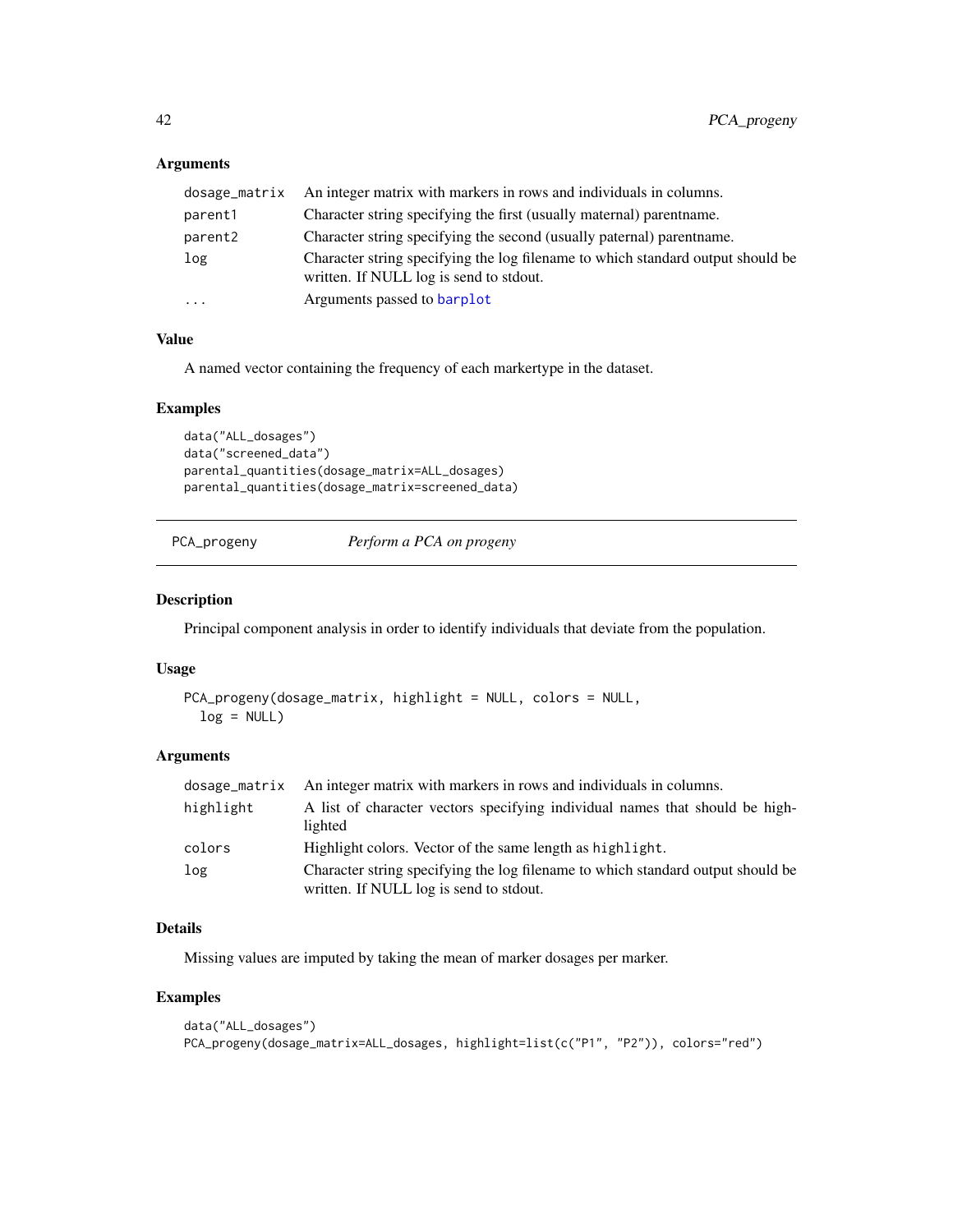<span id="page-42-0"></span>phased.maplist *A list of phased maps*

# Description

A list of phased maps

#### Usage

phased.maplist

# Format

An object of class list of length 5.

phase\_SN\_diploid *Phase 1.0 markers at the diploid level*

# Description

phase\_SN\_diploid phases simplex x nulliplex markers for a diploid parent.

#### Usage

```
phase_SN_diploid(linkage_df, cluster_list, LOD_chm = 3.5,
 LG_number = 3, independence_LOD = FALSE, log = NULL)
```
# Arguments

| linkage_df       | A linkage data.frame as output of linkage calculating linkage between 1.0<br>markers.                                                |  |
|------------------|--------------------------------------------------------------------------------------------------------------------------------------|--|
| cluster_list     | A list of cluster_stacks, the output of cluster_SN_markers.                                                                          |  |
| $LOD_{c}$ chm    | Integer. The LOD threshold specifying at which LOD score the markers divide<br>into chromosomal groups                               |  |
| LG_number        | Expected number of chromosomes (linkage groups)                                                                                      |  |
| independence_LOD |                                                                                                                                      |  |
|                  | Logical. Should the LOD of independence be used for clustering? (by default,<br>FALSE.)                                              |  |
| log              | Character string specifying the log filename to which standard output should be<br>written. If NULL log is send to stdout (console). |  |

# Value

A data.frame with markers classified by homologue and linkage group.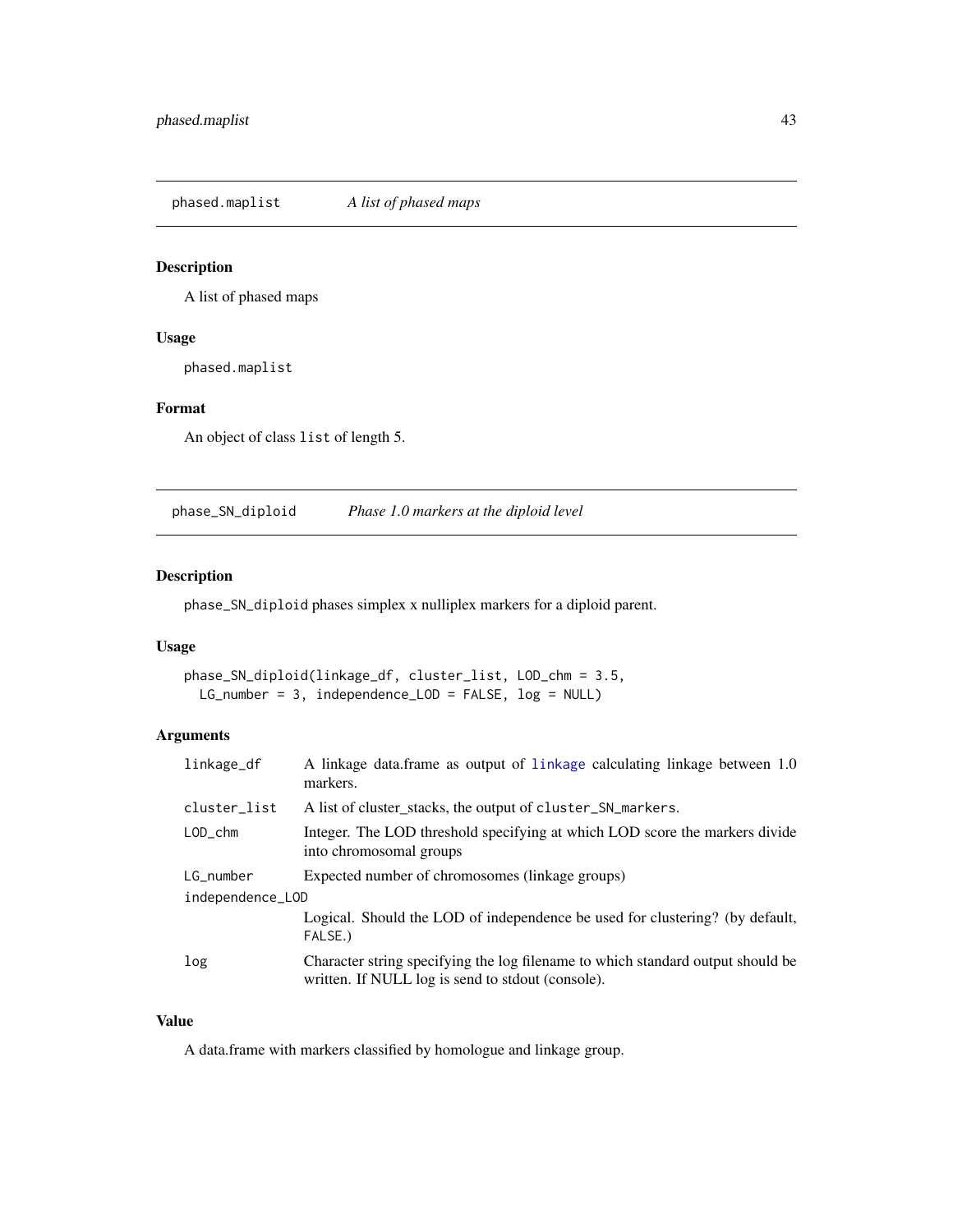#### <span id="page-43-0"></span>Examples

```
data("SN_SN_P2_triploid","P2_homologues_triploid")
cluster_list2<-phase_SN_diploid(SN_SN_P2_triploid,P2_homologues_triploid,LOD_chm=5)
```
plot\_hom\_vs\_LG *Plot homologue position versus integrated positions*

#### Description

Plot homologue position versus integrated positions

#### Usage

plot\_hom\_vs\_LG(map\_df, maplist\_homologue)

#### Arguments

map\_df A dataframe of a map that defines a linkage group. maplist\_homologue

A list of maps were each item represents a homoloogue.

#### Examples

```
data("integrated.maplist", "maplist_P1_subset")
colnames(integrated.maplist[["LG2"]]) <- c("marker", "position", "QTL_LOD")
plot_hom_vs_LG(map_df = integrated.maplist[["LG2"]],
              maplist_homologue = maplist_P1_subset[["LG2"]])
```
plot\_linkage\_df *Plot r versus LOD grouped by phase*

#### Description

plot\_linkage\_df plots r versus LOD, colour separated for different phases.

# Usage

plot\_linkage\_df(linkage\_df, r\_max = 0.5, ...)

| linkage_df              | A linkage data.frame as output of linkage. |
|-------------------------|--------------------------------------------|
| r max                   | Maximum r value to plot                    |
| $\cdot$ $\cdot$ $\cdot$ | Arguments passed to base plot function     |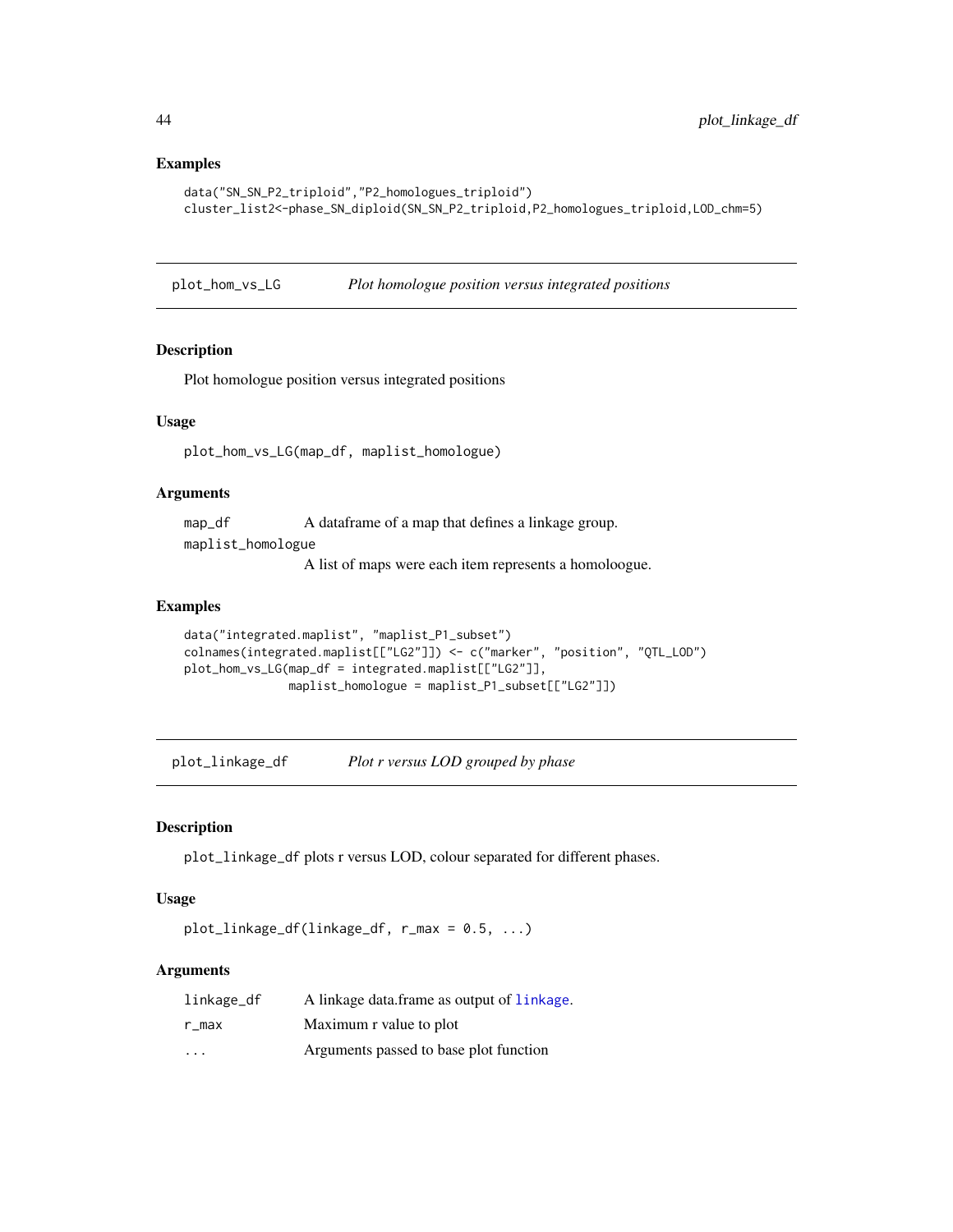#### <span id="page-44-0"></span>plot\_map 45

# Examples

```
data("SN_SN_P1")
plot_linkage_df(SN_SN_P1)
```
<span id="page-44-1"></span>plot\_map *Plot linkage maps*

#### Description

Makes a simple plot of a list of generated linkage maps

#### Usage

```
plot_map(maplist, highlight = NULL, bg_col = "grey",
 highlight_col = "yellow", colname_in_mark = NULL,
 colname_beside_mark = NULL,
 palette_in_mark = colorRampPalette(c("white", "purple")),
 palette_beside_mark = colorRampPalette(c("white", "green")),
  color_by_type = FALSE, dosage_matrix = NULL, parent1 = "P1",
 parent2 = "P2", legend = FALSE, legend.x = 1, legend.y = 120,
  ...)
```

| maplist                              | A list of maps. In the first column marker names and in the second their position.                                                                                |
|--------------------------------------|-------------------------------------------------------------------------------------------------------------------------------------------------------------------|
| highlight                            | A list of the same length of maplist with vectors of length 2 that specifies the<br>limits in cM from and to which the plotted chromosomes should be highlighted. |
| bg_col                               | The background colour of the map.                                                                                                                                 |
| highlight_col                        | The color of the highlight. Only used if highlight is specified.                                                                                                  |
| colname_in_mark                      |                                                                                                                                                                   |
|                                      | Optional. The column name of the value to be plotted as marker color.                                                                                             |
| colname_beside_mark                  |                                                                                                                                                                   |
|                                      | Optional. The column name of the value to be plotted beside the markers.                                                                                          |
| palette_in_mark, palette_beside_mark |                                                                                                                                                                   |
|                                      | Color palette used to plot values. Only used if colnames of the values are speci-<br>fied.                                                                        |
| color_by_type                        | Logical. Should the markers be coloured by type? If TRUE, dosage_matrix<br>should be specified.                                                                   |
| dosage_matrix                        | Optional (by default NULL). Dosage matrix of marker genotypes, input of linkage                                                                                   |
| parent1                              | Character string specifying the first (usually maternal) parentname.                                                                                              |
| parent2                              | Character string specifying the second (usually paternal) parentname.                                                                                             |
| legend                               | Logical. Should a legend be drawn?                                                                                                                                |
| legend.x                             | Optional. The x value of the coordinates of the legend.                                                                                                           |
| legend.y                             | Optional. The y value of the coordinates of the legend.                                                                                                           |
| $\cdots$                             | Arguments passed to plot                                                                                                                                          |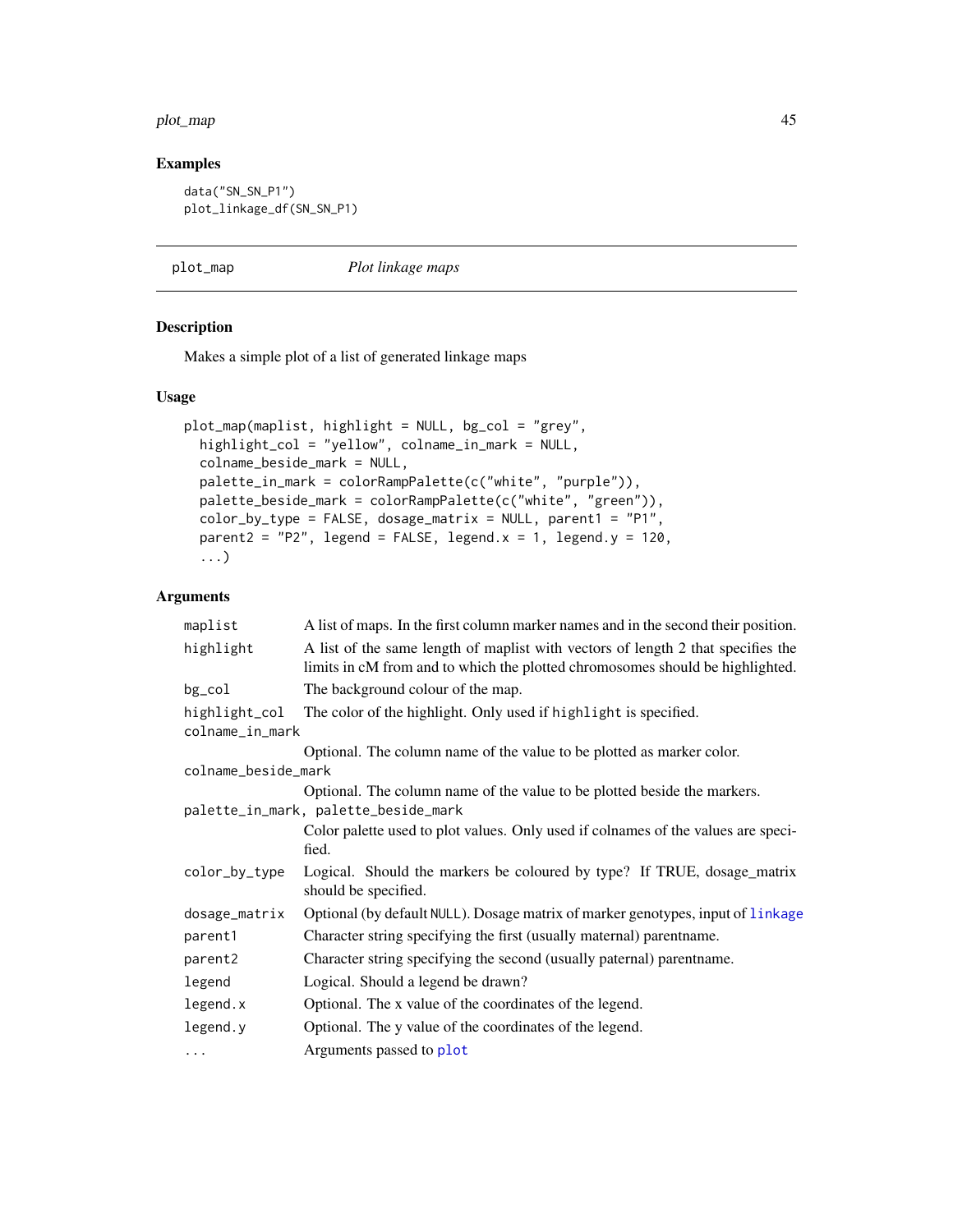# Examples

```
data("maplist_P1")
plot_map(maplist = maplist_P1, colname_in_mark = "nnfit", bg_col = "white",
         palette_in_mark = colorRampPalette(c("blue", "purple", "red")),
        highlight = list(c(20, 60)),
        c(60,80),
        c(20,30),
        c(40,70),
         c(60,80)))
```
plot\_phased\_maplist *Visualise the phased homologue maplist*

#### Description

plot\_phased\_maplist is a function for visualising a phased maplist, the output of [create\\_phased\\_maplist](#page-22-1)

### Usage

```
plot_phased_maplist(phased.maplist, ploidy = 4, ploidy2 = NULL,
  cols = c("black", "darkred", "navyblue"), width = 0.2,mapTitles = NULL)
```
#### Arguments

|           | phased maplist A list of phased linkage maps, the output of create_phased_maplist                                 |
|-----------|-------------------------------------------------------------------------------------------------------------------|
| ploidy    | Integer. Ploidy of the organism.                                                                                  |
| ploidy2   | Optional integer, by default NULL. Ploidy of parent 2, if different from parent 1.                                |
| cols      | Vector of colours for the integrated, parent and parent 2 maps, respectively.                                     |
| width     | Width of the linkage maps, by default 0.2                                                                         |
| mapTitles | Optional vector of titles for maps, by default names of maplist, or titles LG1,<br>LG <sub>2</sub> etc. are used. |

#### Examples

data("phased.maplist") plot\_phased\_maplist(phased.maplist)

polymapR *Linkage analysis in polyploids*

#### Description

This package uses dosage-scored SNP markers from an F1 cross to perform linkage analysis in polyploids

<span id="page-45-0"></span>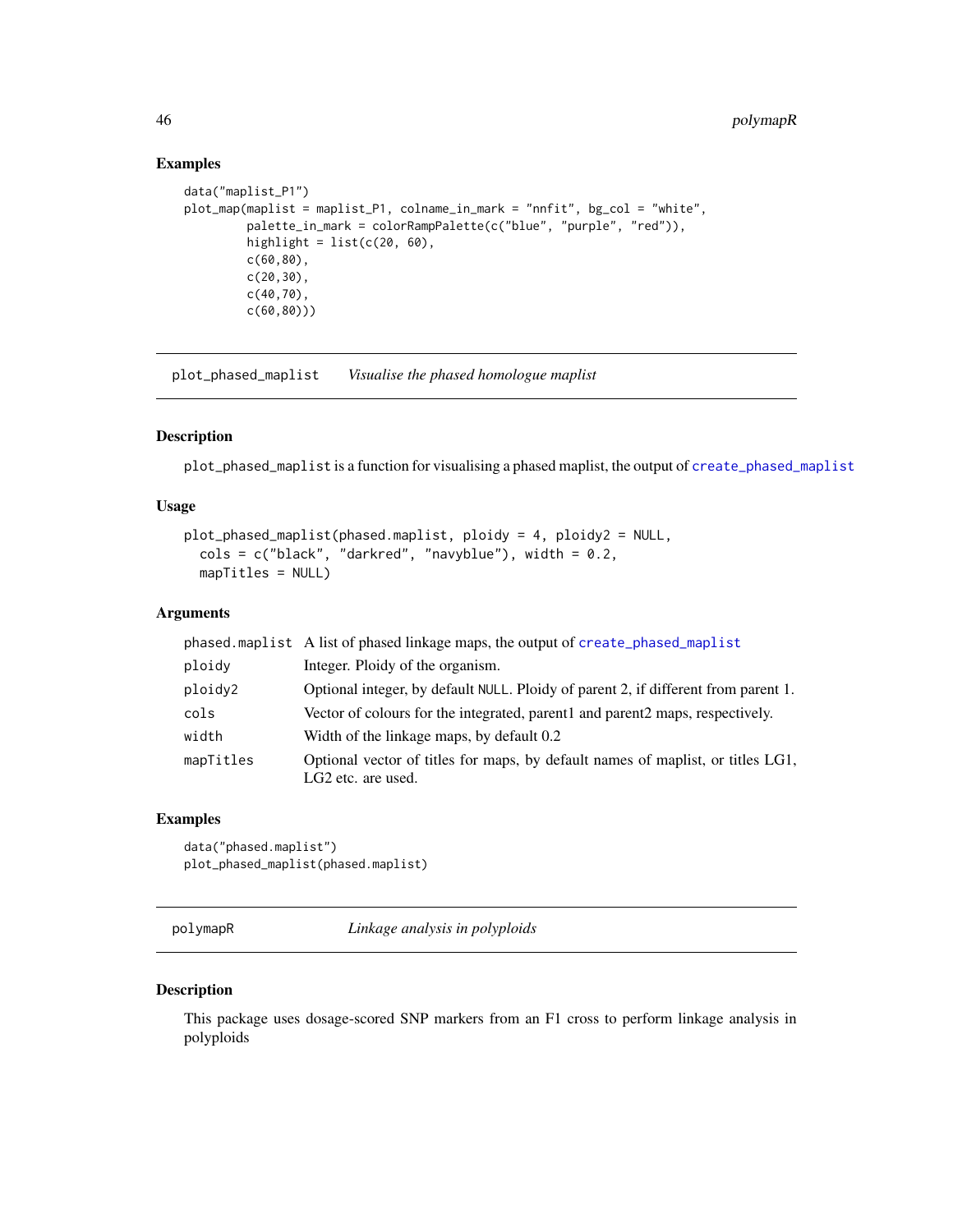<span id="page-46-0"></span>r2\_functions *Calculate recombination frequency, LOD and log-likelihood from frequency tables in a random pairing diploid cross.*

# Description

This group of functions is called by [linkage](#page-29-1).

# Usage

 $r2_1.0_1.0(x,$  ncores = 1) r2\_1.0\_1.1(x, ncores = 1)  $r2_1.1_1.1(x,$  ncores = 1)

# Arguments

| $\mathsf{x}$ | A frequency table of the different classes of dosages in the progeny. The column<br>names start with "n_". Followed by the dosage of the first marker and then of<br>the second. |
|--------------|----------------------------------------------------------------------------------------------------------------------------------------------------------------------------------|
| ncores       | Number of cores to use for parallel processing (deprecated).                                                                                                                     |

# Value

A list with the following items:

| r_mat            | A matrix with recombination frequencies for the different phases                                                                     |  |
|------------------|--------------------------------------------------------------------------------------------------------------------------------------|--|
| LOD_mat          | A matrix with LOD scores for the different phases                                                                                    |  |
| logL_mat         | A matrix with log likelihood ratios for the different phases                                                                         |  |
| phasing_strategy |                                                                                                                                      |  |
|                  | A character string specifying the phasing strategy. "MLL" for maximum likeli-<br>hood en "MINR" for minimum recombination frequency. |  |
| possible_phases  |                                                                                                                                      |  |
|                  | The phases between markers that are possible. Same order and length as column<br>names of output matrices.                           |  |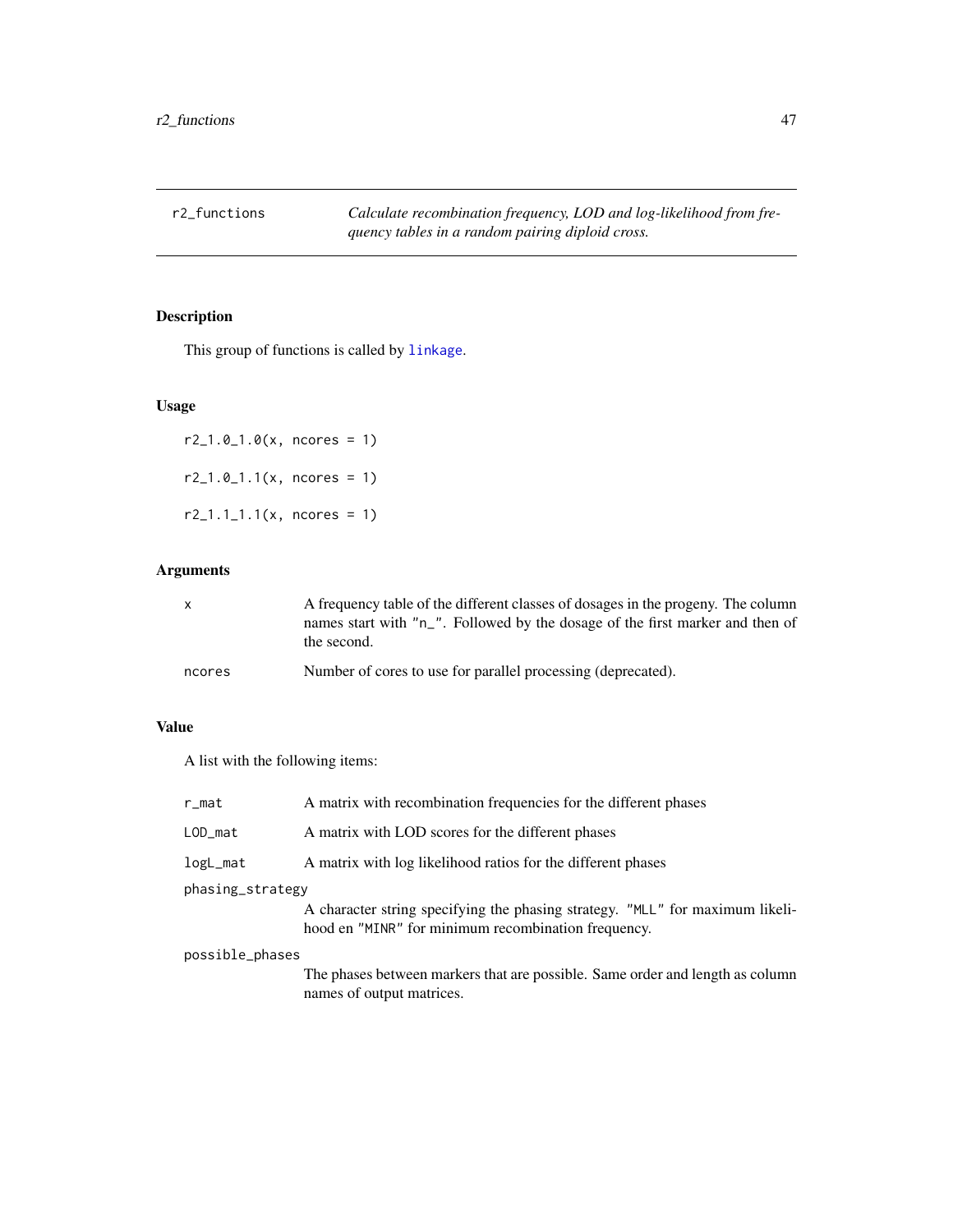<span id="page-47-0"></span>r3\_functions *Calculate recombination frequency, LOD and log-likelihood from frequency tables in a random pairing triploid from a tetraploid x diploid cross.*

# Description

This group of functions is called by [linkage](#page-29-1).

#### Usage

```
r3_0.1_0.1(x, ncores = 1)
r3_0.1_1.1(x, ncores = 1)
r3_0.1_2.1(x, ncores = 1)
r3_2.1_2.1(x, ncores = 1)
```
# Arguments

| $\mathsf{x}$ | A frequency table of the different classes of dosages in the progeny. The column<br>names start with "n_". Followed by the dosage of the first marker and then of<br>the second. |
|--------------|----------------------------------------------------------------------------------------------------------------------------------------------------------------------------------|
| ncores       | Number of cores to use for parallel processing (deprecated).                                                                                                                     |

# Value

A list with the following items:

| r_mat            | A matrix with recombination frequencies for the different phases                                                                     |
|------------------|--------------------------------------------------------------------------------------------------------------------------------------|
| LOD_mat          | A matrix with LOD scores for the different phases                                                                                    |
| logL_mat         | A matrix with log likelihood ratios for the different phases                                                                         |
| phasing_strategy |                                                                                                                                      |
|                  | A character string specifying the phasing strategy. "MLL" for maximum likeli-<br>hood en "MINR" for minimum recombination frequency. |
| possible_phases  |                                                                                                                                      |

The phases between markers that are possible. Same order and length as column names of output matrices.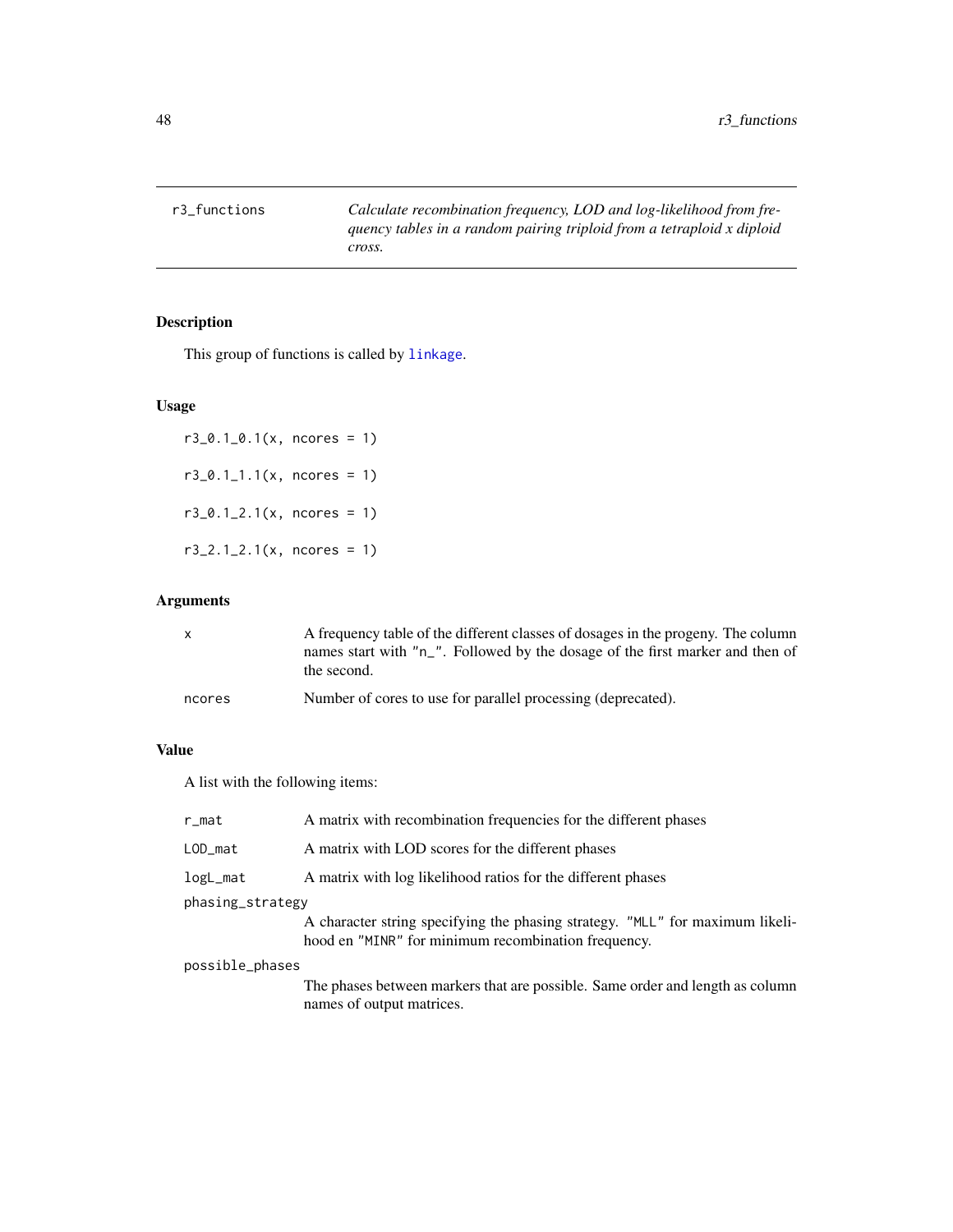<span id="page-48-0"></span>r4\_functions *Calculate recombination frequency, LOD and log-likelihood from frequency tables in a random pairing tetraploid*

#### Description

This group of functions is called by [linkage](#page-29-1).

# Arguments

| $\mathbf{x}$ | A frequency table of the different classes of dosages in the progeny. The column<br>names start with "n_". Followed by the dosage of the first marker and then of<br>the second. |
|--------------|----------------------------------------------------------------------------------------------------------------------------------------------------------------------------------|
| ncores       | Number of cores to use for parallel processing (deprecated).                                                                                                                     |

#### Value

A list with the following items:

| r_mat            | A matrix with recombination frequencies for the different phases                                                                     |
|------------------|--------------------------------------------------------------------------------------------------------------------------------------|
| $LOD_mat$        | A matrix with LOD scores for the different phases                                                                                    |
| logL_mat         | A matrix with log likelihood ratios for the different phases                                                                         |
| phasing_strategy |                                                                                                                                      |
|                  | A character string specifying the phasing strategy. "MLL" for maximum likeli-<br>hood en "MINR" for minimum recombination frequency. |
| possible_phases  |                                                                                                                                      |
|                  | The phases between markers that are possible. Same order and length as column<br>names of output matrices.                           |
|                  |                                                                                                                                      |
|                  |                                                                                                                                      |

| r6 functions | Calculate recombination frequency, LOD and log-likelihood from fre- |
|--------------|---------------------------------------------------------------------|
|              | quency tables in a random pairing hexaploid                         |

# Description

This group of functions is called by [linkage](#page-29-1).

# Arguments

x A frequency table of the different classes of dosages in the progeny. The column names start with "n\_". Followed by the dosage of the first marker and then of the second.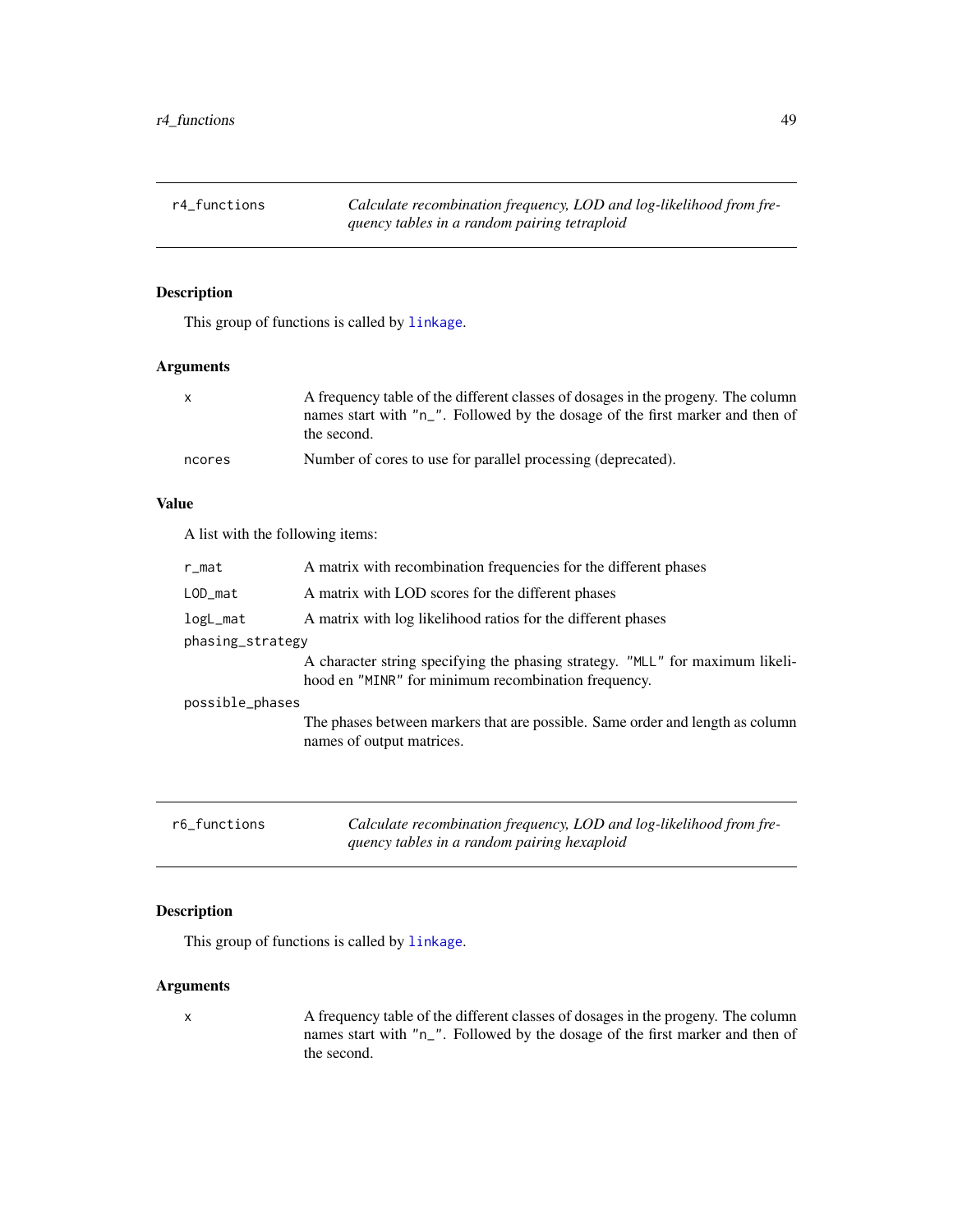<span id="page-49-0"></span>A list with the following items:

| r_mat            | A matrix with recombination frequencies for the different phases                                                                     |  |
|------------------|--------------------------------------------------------------------------------------------------------------------------------------|--|
| $LOD_m$ at       | A matrix with LOD scores for the different phases                                                                                    |  |
| logL_mat         | A matrix with log likelihood ratios for the different phases                                                                         |  |
| phasing_strategy |                                                                                                                                      |  |
|                  | A character string specifying the phasing strategy. "MLL" for maximum likeli-<br>hood en "MINR" for minimum recombination frequency. |  |
| possible_phases  |                                                                                                                                      |  |
|                  | The phases between markers that are possible. Same order and length as column<br>names of output matrices.                           |  |

r\_LOD\_plot *Plot r versus LOD*

# Description

r\_LOD\_plot plots r versus LOD, colour separated for different phases.

# Usage

```
r\text{\_LOD}\text{\_plot}(\text{linkage\_df}, \text{plot\_main} = "", \text{chn} = \text{NA}, \text{r\_max} = 0.5)
```
# Arguments

| linkage_df | A linkage data frame as output of linkage.   |
|------------|----------------------------------------------|
| plot_main  | A character string specifying the main title |
| chm        | Integer specifying chromosome                |
| r_max      | Maximum r value to plot                      |

# Examples

data("SN\_SN\_P1") r\_LOD\_plot(SN\_SN\_P1)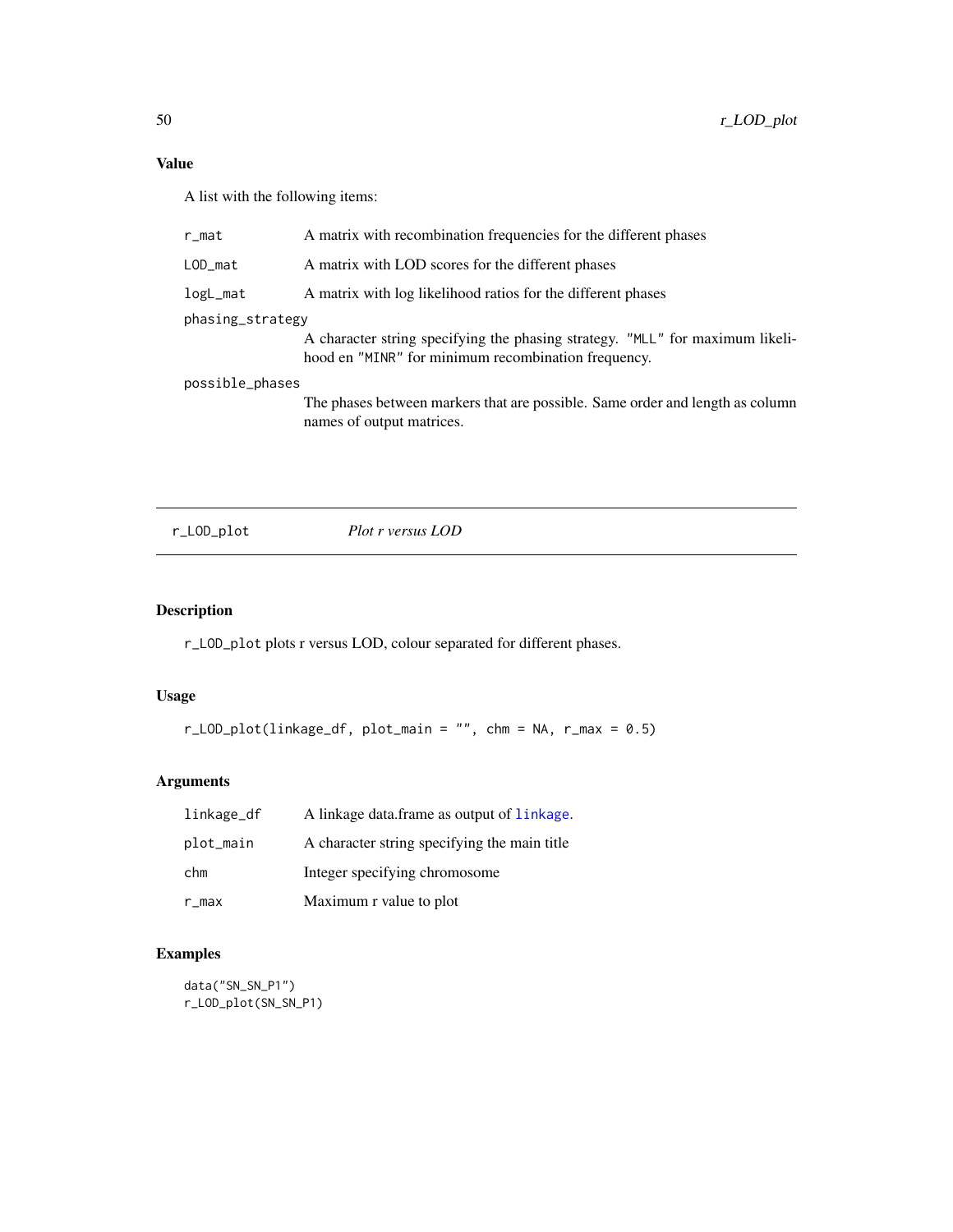# <span id="page-50-0"></span>Description

screen\_for\_duplicate\_individuals identifies and merges duplicate individuals.

#### Usage

```
screen_for_duplicate_individuals(dosage_matrix, cutoff = NULL,
 plot\_cor = T, log = NULL
```
# Arguments

|          | dosage_matrix An integer matrix with markers in rows and individuals in columns.                                                              |
|----------|-----------------------------------------------------------------------------------------------------------------------------------------------|
| cutoff   | Correlation coefficient cut off. At this correlation coefficient, individuals are<br>merged. If NULL user input will be asked after plotting. |
| plot_cor | Logical. Should correlation coefficients be plotted? Can be memory/CPU in-<br>tensive with high number of individuals.                        |
| log      | Character string specifying the log filename to which standard output should be<br>written. If NULL log is send to stdout.                    |

# Value

A matrix similar to dosage\_matrix, with merged duplicate individuals.

#### Examples

```
data("segregating_data")
dupscreened<-screen_for_duplicate_individuals(dosage_matrix=segregating_data,
                                               cutoff=0.9,
                                               plot_cor=TRUE)
## Not run:
#user input:
data("segregating_data")
screen_for_duplicate_individuals(dosage_matrix=segregating_data, plot_cor=TRUE)
```
## End(Not run)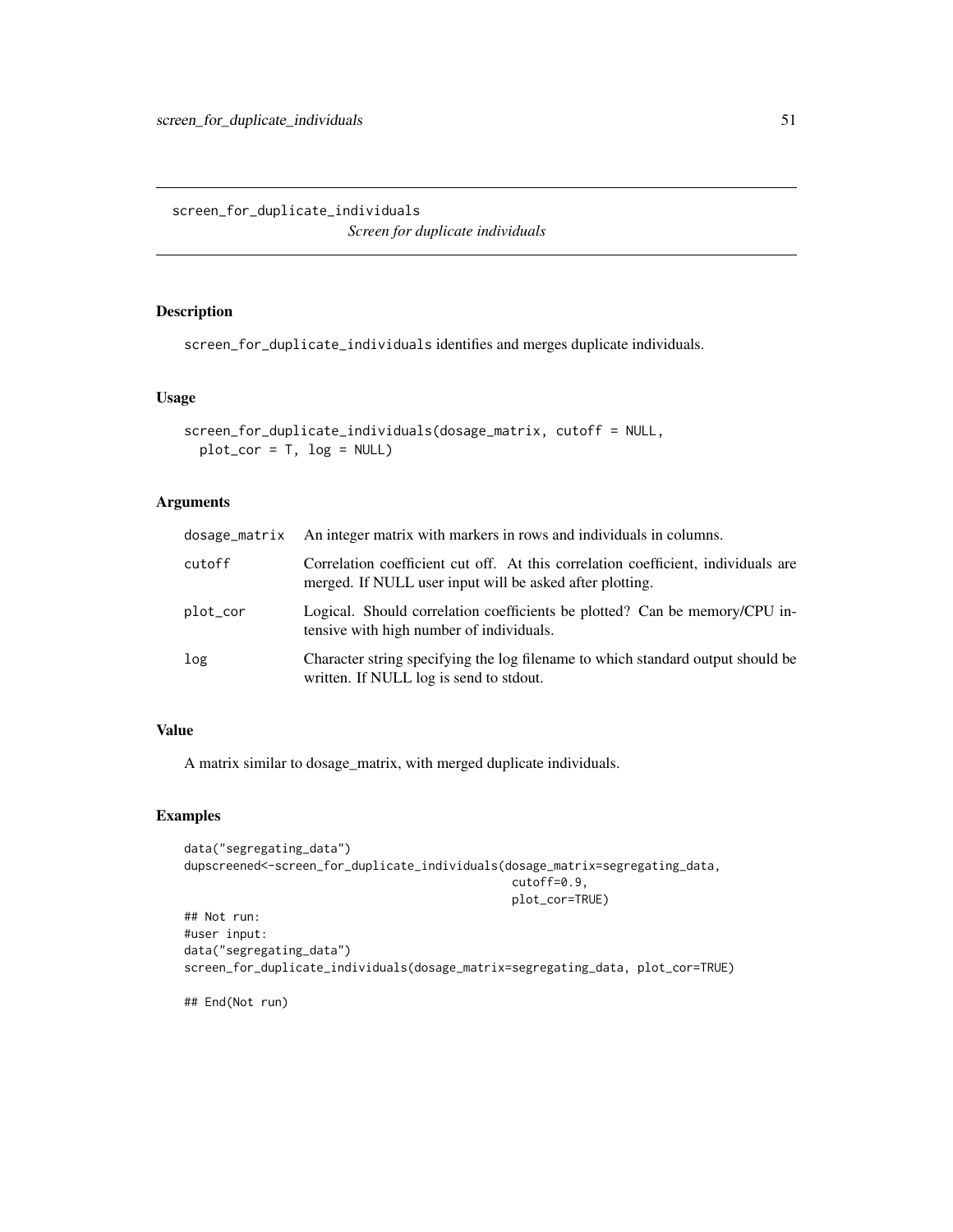```
screen_for_duplicate_markers
```
*Screen for and remove duplicated markers*

#### Description

screen\_for\_duplicate\_markers identifies and merges duplicate markers.

#### Usage

```
screen_for_duplicate_markers(dosage_matrix, merge_NA = TRUE,
 plot_cluster_size = TRUE, log = NULL)
```
# Arguments

| dosage_matrix     | An integer matrix with markers in rows and individuals in columns.                                                                                                                                 |  |
|-------------------|----------------------------------------------------------------------------------------------------------------------------------------------------------------------------------------------------|--|
| merge_NA          | Logical. Should missing values be imputed if non-NA in duplicated marker? By<br>default, TRUE. If FALSE the dosage scores of representing marker are represented<br>in the filtered_dosage_matrix. |  |
| plot_cluster_size |                                                                                                                                                                                                    |  |
|                   | Logical. Should an informative plot about duplicate cluster size be given? By<br>default, TRUE.                                                                                                    |  |
| log               | Character string specifying the log filename to which standard output should be<br>written. If NULL log is send to stdout.                                                                         |  |

# Value

A list containing:

- bin\_list list of binned markers. The list names are the representing markers. This information can later be used to enrich the map with binned markers.
- filtered\_dosage\_matrix dosage\_matrix with merged duplicated markers. The markers will be given the name of the marker with least missing values.

```
data("screened_data3")
dupmscreened <- screen_for_duplicate_markers(screened_data3)
```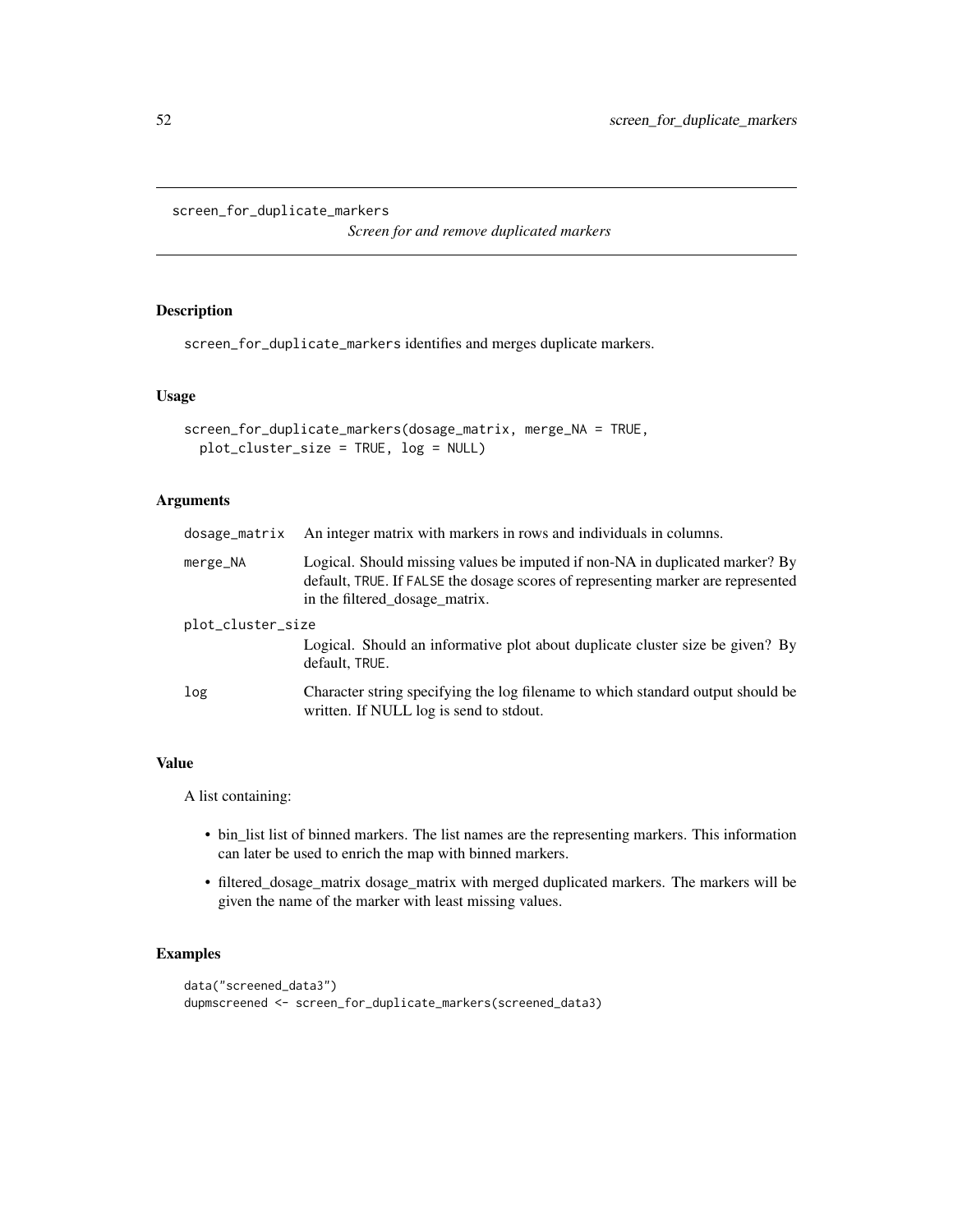<span id="page-52-0"></span>screen\_for\_NA\_values *Screen marker data for NA values*

#### Description

screen\_for\_NA\_values identifies and can remove rows or columns of a marker dataset based on the relative frequency of missing values.

#### Usage

```
screen_for_NA_values(dosage_matrix, margin = 1, cutoff = NULL,
 parentnames = c("P1", "P2"), plot_breakdown = FALSE, log = NULL,
 print.removed = TRUE)
```
#### Arguments

| dosage_matrix | An integer matrix with markers in rows and individuals in columns.                                                                                                                               |  |
|---------------|--------------------------------------------------------------------------------------------------------------------------------------------------------------------------------------------------|--|
| margin        | An integer at which margin the missing value frequency will be calculated. A<br>value of 1 means rows (markers), 2 means columns (individuals)                                                   |  |
| cutoff        | Missing value frequency cut off. At this frequency, rows or columns are re-<br>moved from the dataset. If NULL user input will be asked after plotting the<br>missing value frequency histogram. |  |
| parentnames   | A character vector of length 2, specifying the parent names.                                                                                                                                     |  |
|               | plot_breakdown Logical. Should the percentage of markers removed as breakdown per marker-<br>type be plotted? Can only be used if margin $= 1$ .                                                 |  |
| log           | Character string specifying the log filename to which standard output should be<br>written. If NULL log is send to stdout.                                                                       |  |
| print.removed | Logical. Should removed instances be printed?                                                                                                                                                    |  |

#### Value

A matrix similar to dosage\_matrix, with rows or columns removed that had a higher missing value frequency than specified.

# Examples

```
data("segregating_data")
data("screened_data")
screened_markers<-screen_for_NA_values(dosage_matrix=segregating_data, margin=1, cutoff=0.1)
screened_indiv<-screen_for_NA_values(dosage_matrix=screened_data, margin=2, cutoff=0.1)
## Not run:
#user input:
#screen_for_NA_values(dosage_matrix=segregating_data, margin=1, cutoff=NULL)
```
## End(Not run)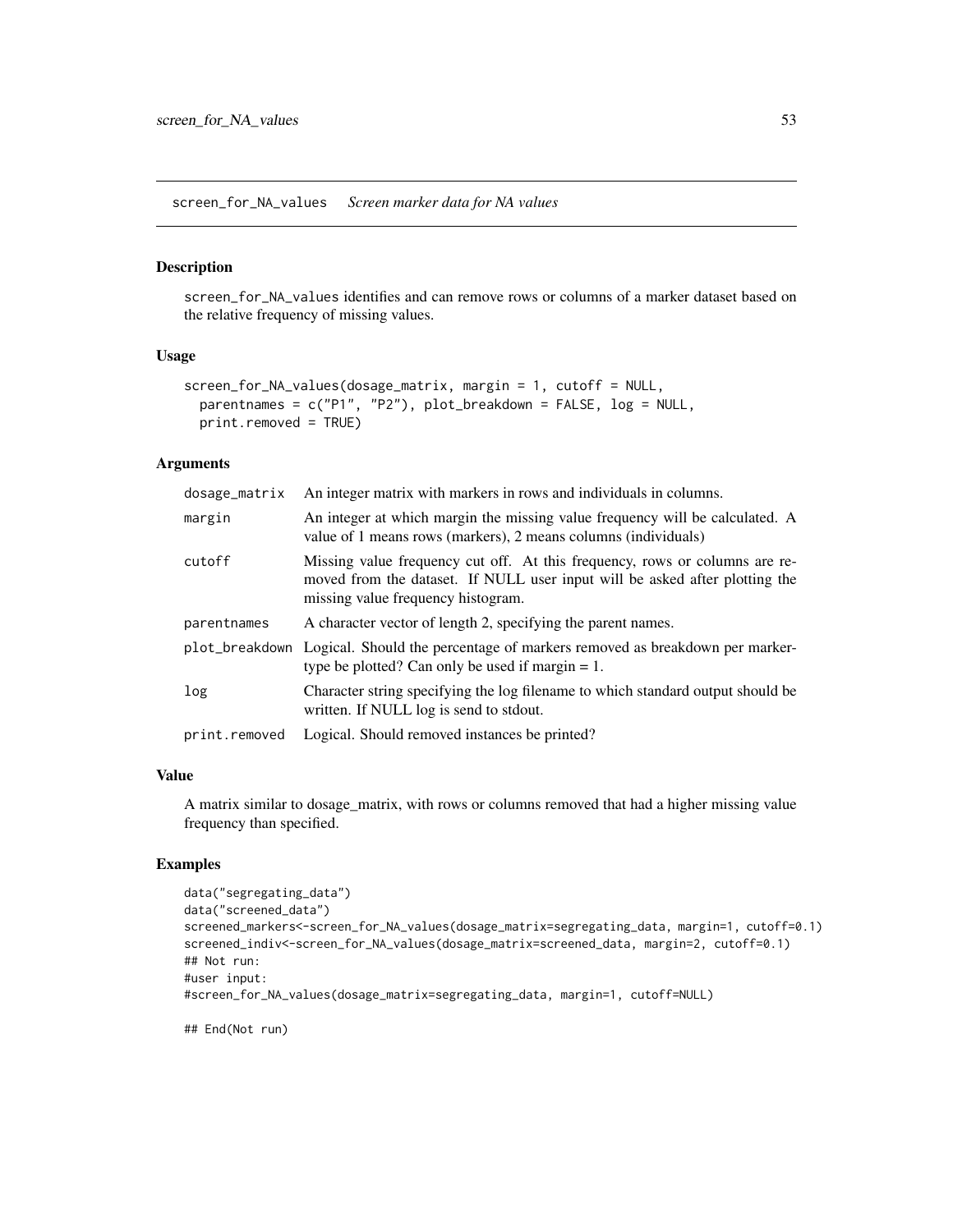<span id="page-53-0"></span>

# Description

SNSN\_LOD\_deviations checks whether the LOD scores obtained in the case of pairs of simplex x nulliple markers are compatible with expectation. This can help identify problematic linkage estimates which can adversely affect marker clustering.

#### Usage

```
SNSN_LOD_deviations(linkage_df, ploidy, N, plot_expected = TRUE,
  alpha = c(0.05, 0.2), phase = c("coupling", "repulsion"))
```
# Arguments

| linkage_df    | A linkage data frame as output of linkage.                                                             |
|---------------|--------------------------------------------------------------------------------------------------------|
| ploidy        | Integer. The ploidy level of the species.                                                              |
| N             | Numeric. The number of $F1$ individuals in the mapping population.                                     |
| plot_expected | Logical. Plot the observed and expected relationship between r and LOD.                                |
| alpha         | Numeric. Vector of upper and lower tolerances around expected line.                                    |
| phase         | Character string. Specify which phase to examine for deviations (usually this is<br>"coupling" phase). |

#### Value

A vector of deviations in LOD scores outside the range defined by tolerances input alpha

#### Examples

```
data("SN_SN_P1")
SNSN_LOD_deviations(SN_SN_P1,4,198)
```
SN\_SN\_P1 *A linkage* data.frame*.*

#### Description

A linkage data.frame.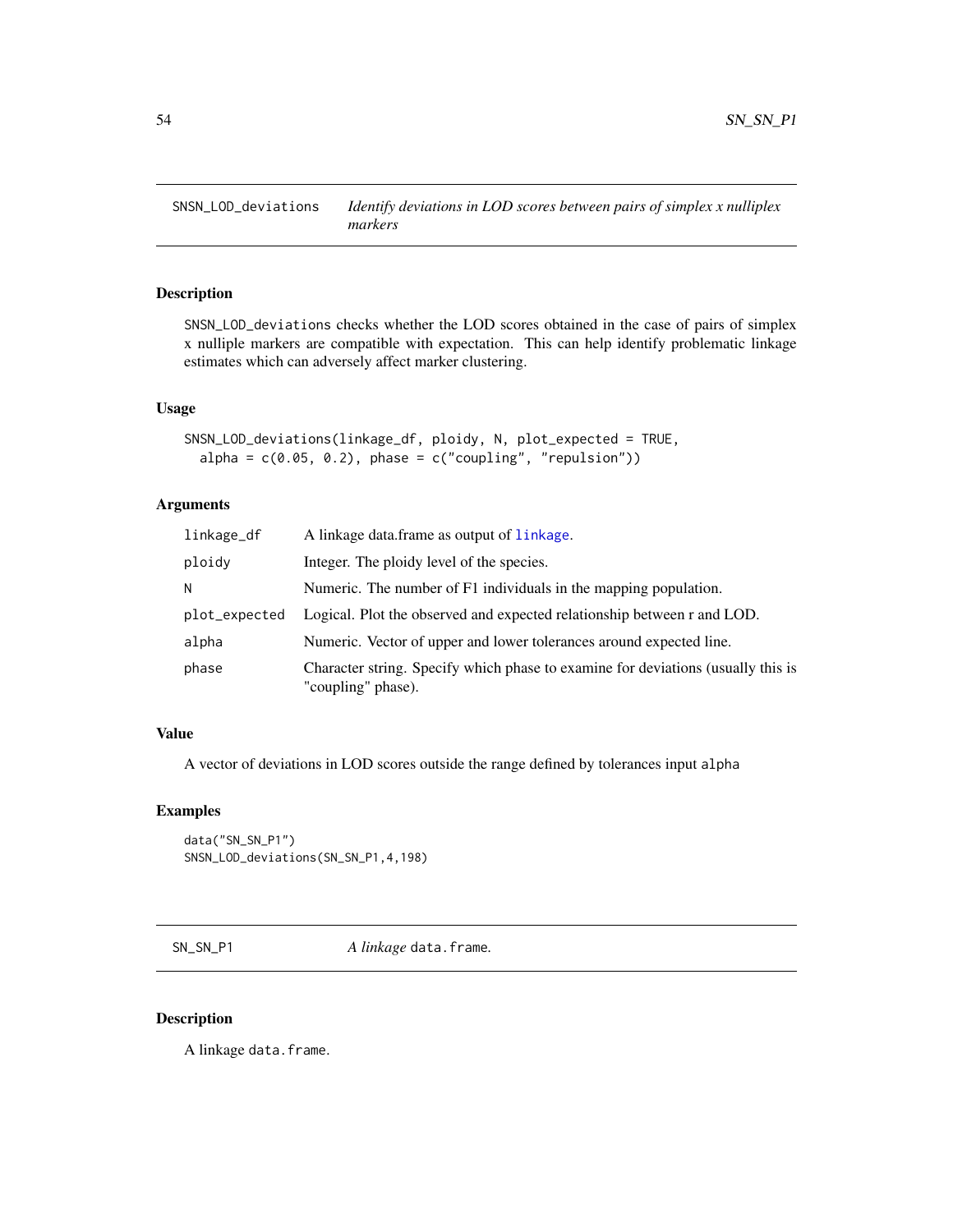<span id="page-54-0"></span>split\_linkage\_info 55

# Usage

SN\_SN\_P1 SN\_SN\_P2 SN\_SS\_P1 SN\_SS\_P2 SN\_DN\_P1 SN\_DN\_P2 SN\_SN\_P2\_triploid

#### Format

- marker\_a. First marker in comparison
- marker\_b. Second marker in comparison
- r. recombination frequency
- LOD. LOD score
- phase. The phase between markers

<span id="page-54-1"></span>split\_linkage\_info *Split linkage information into homologues*

# Description

After running [finish\\_linkage\\_analysis](#page-25-1) recombination frequency, LOD and phase are grouped by linkage group. This functions classifies them into homologue within the linkage group.

#### Usage

```
split_linkage_info(all_linkages, marker_assignment, ploidy, log = NULL)
```

| all_linkages      | A list of linkage information divided by linkage group as output of finish_linkage_analysis. |
|-------------------|----------------------------------------------------------------------------------------------|
| marker_assignment |                                                                                              |
|                   | A complete marker assignment data. frame containing all markers.                             |

- ploidy Integer. The ploidy level of the plant species.
- log Character string specifying the log filename to which standard output should be written. If NULL log is send to stdout.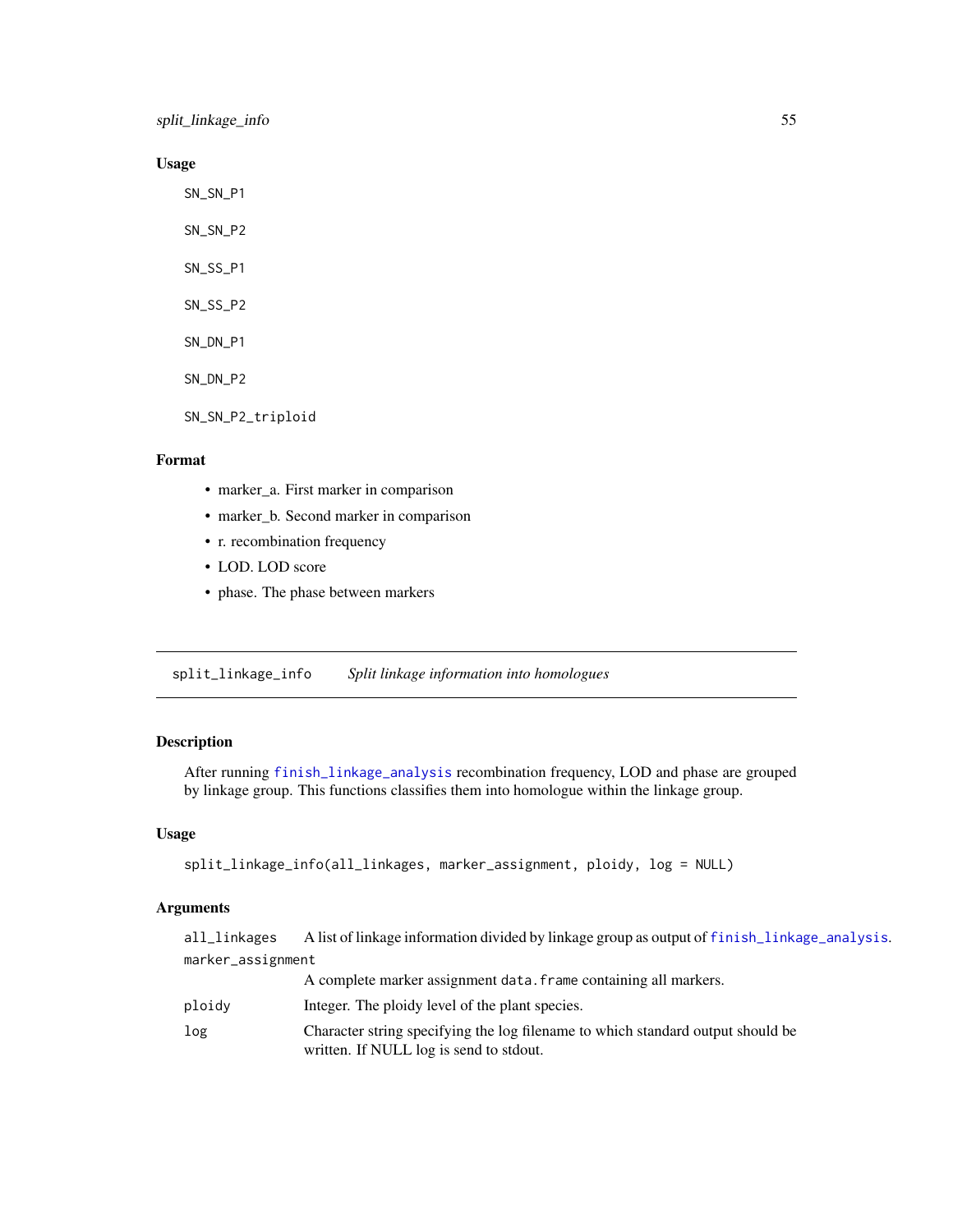<span id="page-55-0"></span>A nested list with linkage group on the first level and homologue on the second.

#### Examples

```
data("marker_assignments_P1", "all_linkages_list_P1")
splitted_list<-split_linkage_info(all_linkages_list_P1, marker_assignments_P1, 4)
```
<span id="page-55-1"></span>test\_prefpairing *Check for and estimate preferential pairing*

#### Description

Identify closely-mapped repulsion-phase simplex x nulliplex markers and test these for preferential pairing, including estimating a preferential pairing parameter.

#### Usage

```
test_prefpairing(dosage_matrix, maplist, LG_hom_stack,
 target_parent = "P1", other_parent = "P2", ploidy, min_cM = 0.5,
  adj.method = "fdr", verbose = TRUE)
```
# Arguments

| dosage_matrix | An integer matrix with markers in rows and individuals in columns.                                                                                                    |  |
|---------------|-----------------------------------------------------------------------------------------------------------------------------------------------------------------------|--|
| maplist       | A list of integrated chromosomal maps, as generated by e.g. MDSMap_from_list.<br>In the first column marker names and in the second their position.                   |  |
| LG_hom_stack  | A data. frame with markernames ("SxN_Marker"), linkage group ("LG") and<br>homologue ("homologue"), the output of define_LG_structure or bridgeHomologues<br>usually. |  |
| target_parent | Character string specifying the parent to be tested for preferential pairing as<br>provided in the columnnames of dosage_matrix, by default "P1".                     |  |
| other_parent  | The other parent, by default "P2"                                                                                                                                     |  |
| ploidy        | The ploidy level of the species, by default 4 (tetraploid) is assumed.                                                                                                |  |
| $min\_cM$     | The smallest distance to be considered a true distance on the linkage map, by<br>default distances less than 0.5 cM are considered essentially zero.                  |  |
| adj.method    | Method to correct p values of Binomial test for multiple testing, by default the<br>FDR correction is used, other options are available, inherited from p. adjust     |  |
| verbose       | Should messages be send to stdout? If NULL log is send to stdout.                                                                                                     |  |

```
data("ALL_dosages","integrated.maplist","LGHomDf_P1_1")
P1pp <- test_prefpairing(ALL_dosages,integrated.maplist,LGHomDf_P1_1,ploidy=4)
```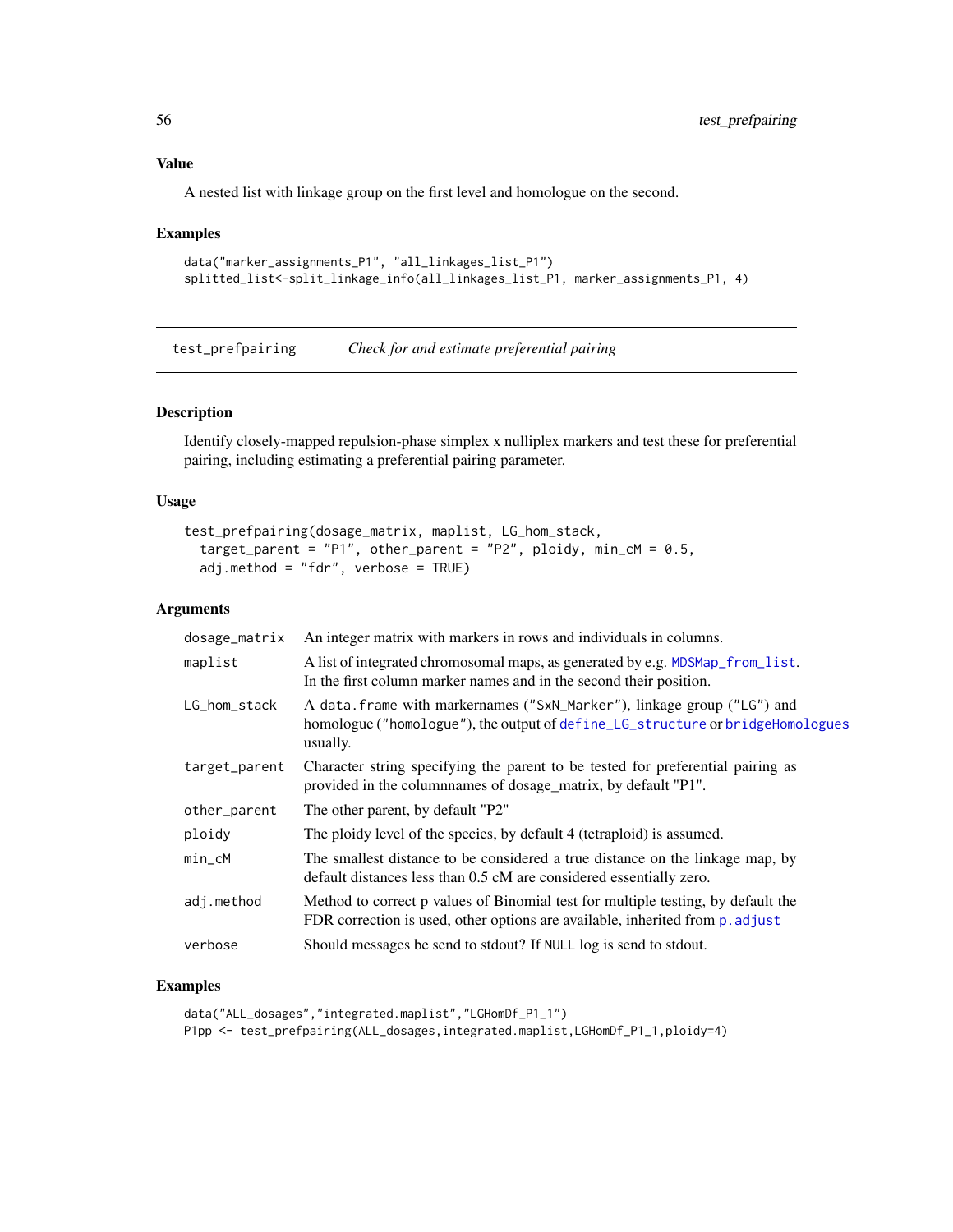<span id="page-56-0"></span>

# Description

Write a .mct file of a maplist for external plotting with MapChart software (Voorrips ).

#### Usage

```
write.mct(maplist, mapdir = "mapping_files_MDSMap",
  file_info = paste("; MapChart file created on", Sys.Date()),
  filename = "MapFile", precision = 2, showMarkerNames = FALSE)
```
#### Arguments

| maplist         | A list of maps. In the first column marker names and in the second their position.<br>All map data are compiled into a single MapChart file. |
|-----------------|----------------------------------------------------------------------------------------------------------------------------------------------|
| mapdir          | Directory to which met files are written, by default the same directory as for<br>MDSMap_from_list                                           |
| file_info       | A character string added to the first lines of the met file, by default a datestamp<br>is recorded.                                          |
| filename        | Character string of filename to write the .mct file to, by default "MapFile"                                                                 |
| precision       | To how many decimal places should marker positions be specified (default $= 2$ )?                                                            |
| showMarkerNames |                                                                                                                                              |
|                 | Logical, by default FALSE, if TRUE, the marker names will be diplayed in the<br>MapChart output as well.                                     |
|                 |                                                                                                                                              |

#### Examples

```
data("integrated.maplist")
write.mct(integrated.maplist)
```
<span id="page-56-1"></span>

| write.pwd | Write a JoinMap compatible .pwd file from linkage data.frame. |
|-----------|---------------------------------------------------------------|

# Description

Output of this function allows to use JoinMap to perform the marker ordering step.

#### Usage

```
write.pwd(linkage_df, pwd_file, file_info, log = NULL)
```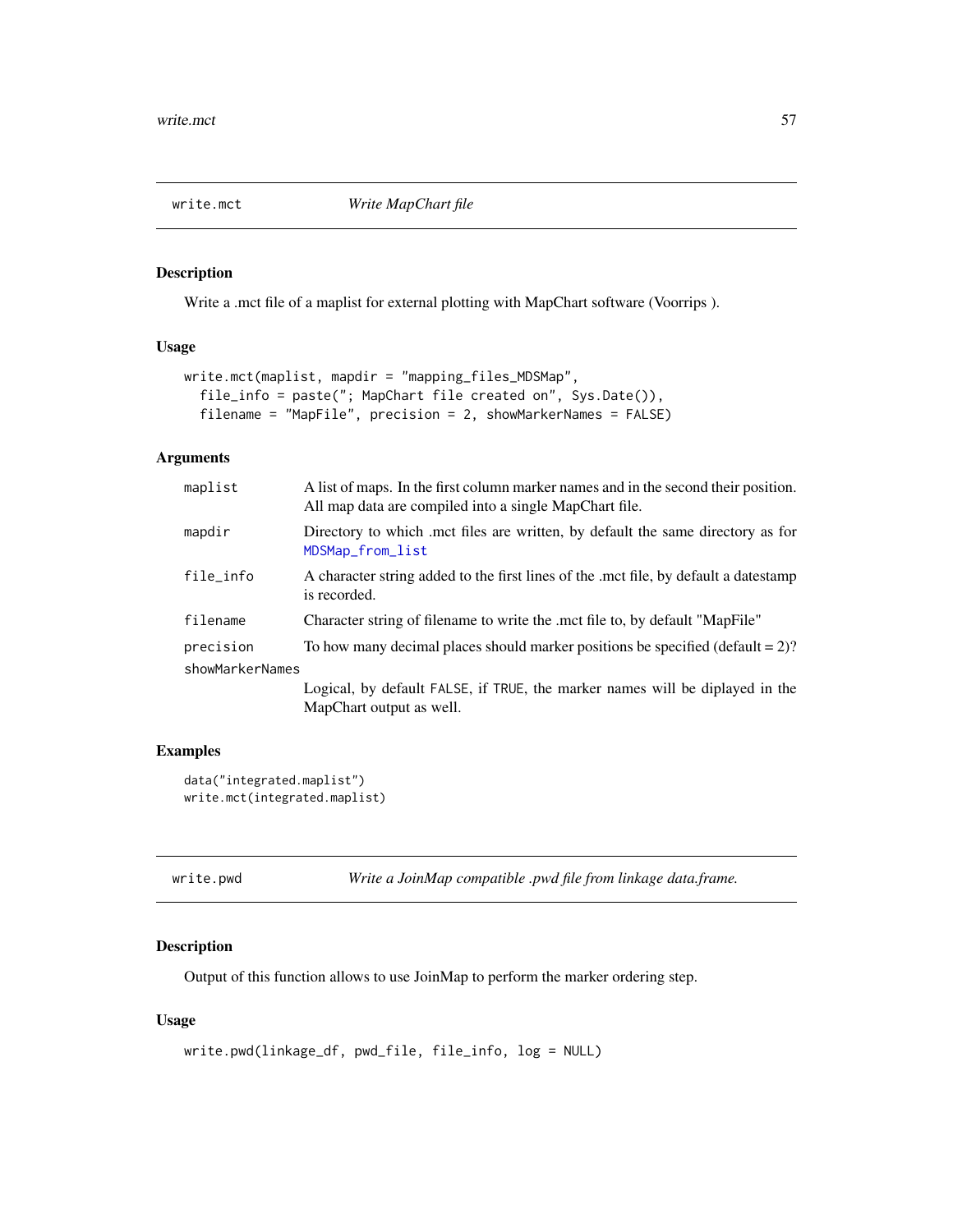#### <span id="page-57-0"></span>Arguments

| linkage_df | A linkage data.frame.                                                                                                      |
|------------|----------------------------------------------------------------------------------------------------------------------------|
| pwd_file   | A character string specifying a file open for writing.                                                                     |
| file_info  | A character string added to the first lines of the .pwd file.                                                              |
| log        | Character string specifying the log filename to which standard output should be<br>written. If NULL log is send to stdout. |

# Examples

```
data("all_linkages_list_P1_split")
write.pwd(all_linkages_list_P1_split[["LG3"]][["homologue1"]],
           "LG3_homologue1_P1.pwd",
           "Please feed me to JoinMap")
```
write.TSNPM *Write TetraploidSNPMap input file*

# Description

Output the phased linkage map files into format readable by TetraploidSNPMap (Hackett et al. 2017) to perform QTL analysis.

#### Usage

```
write.TSNPM(phased.maplist, outputdir = "TetraploidSNPMap_QTLfiles",
  filename = "TSNPM", ploidy, verbose = FALSE)
```
#### Arguments

|           | phased.maplist Phased maps in list format, the output of create_phased_maplist                                           |
|-----------|--------------------------------------------------------------------------------------------------------------------------|
| outputdir | Directory to which TetraploidSNPMap files are written, by default written to<br>"TetraploidSNPMap QTLfiles" folder       |
| filename  | Character string of filename stem to write the output files to, by default "TSNPM"<br>with linkage groups names appended |
| ploidy    | The ploidy of the species, currently only 4 is supported by TetraploidSNPMap                                             |
| verbose   | Should messages be send to stdout?                                                                                       |

#### Value

NULL

```
data("phased.maplist")
write.TSNPM(phased.maplist,ploidy=4)
```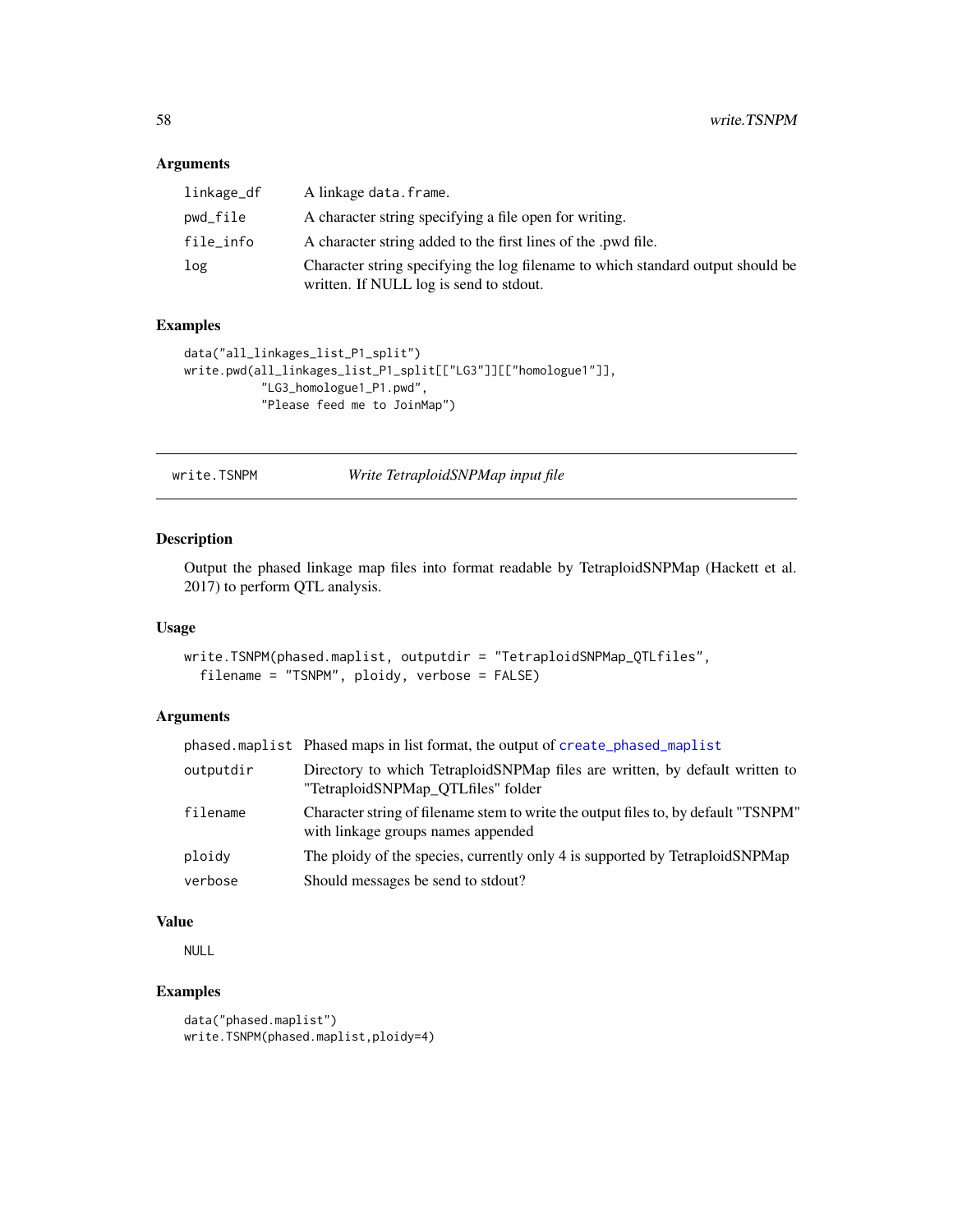# <span id="page-58-0"></span>Description

Write a nested list into a directory structure

#### Usage

```
write_nested_list(nested_list, directory, save_as_object = FALSE,
  object_prefix = directory, extension = if (save_as_object) ".Rdata"
  else ".txt", ...)
```
# Arguments

| nested_list | A nested list.                                                                   |
|-------------|----------------------------------------------------------------------------------|
| directory   | Character string. Directory name to which to write the structure.                |
|             | save_as_object Logical. Save as R object?                                        |
|             | object_prefix Character. Prefix of R object. Only used if save_as_object = TRUE. |
| extension   | Character. File extension. Default is ".txt".                                    |
| $\cdot$     | Arguments passed to write.table                                                  |

#### Examples

```
data("all_linkages_list_P1_subset")
write_nested_list(nested_list = all_linkages_list_P1_subset,
                  directory = "all_linkages_P1",
                  sep="\t")
```
write\_pwd\_list *Write pwd files from a nested list*

#### Description

A wrapper for [write.pwd](#page-56-1), which allows to write multiple pwd files with a directory structure according to the nested linkage list.

#### Usage

```
write_pwd_list(linkages_list, target_parent, binned = FALSE,
  dir = getwd(), log = NULL)
```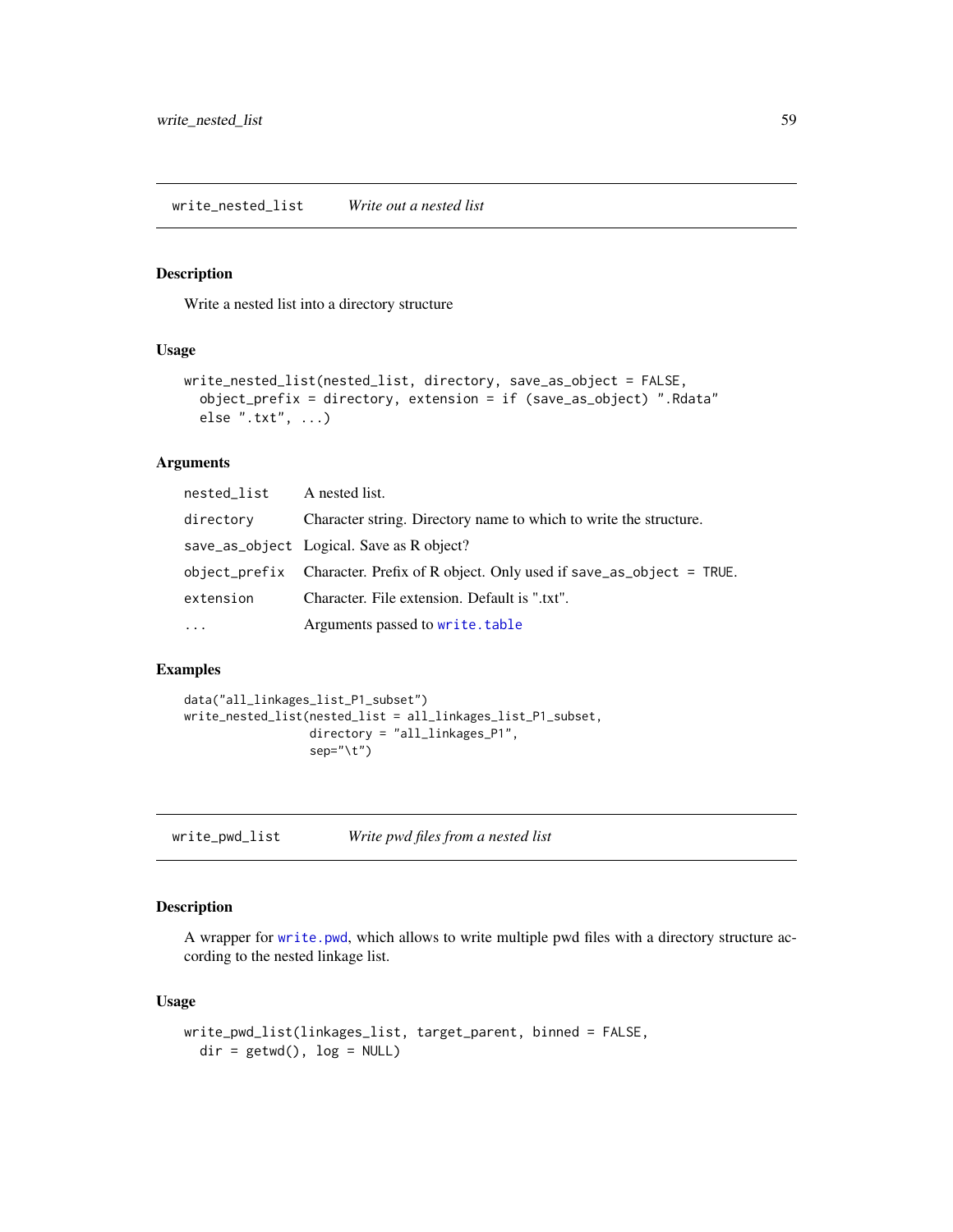# Arguments

| linkages_list | A nested list with linkage group on the first level and homologue on the sec-<br>ond.                                      |
|---------------|----------------------------------------------------------------------------------------------------------------------------|
| target_parent | A character string specifying the name of the target parent.                                                               |
| binned        | Logical. Are the markers binned? This information is used in the pwd header.                                               |
| dir           | A character string specifying the directory in which the files are written. De-<br>faults to working directory.            |
| log           | Character string specifying the log filename to which standard output should be<br>written. If NULL log is send to stdout. |

```
data("all_linkages_list_P1_split")
write_pwd_list(all_linkages_list_P1_split, target_parent="P1", binned=FALSE)
```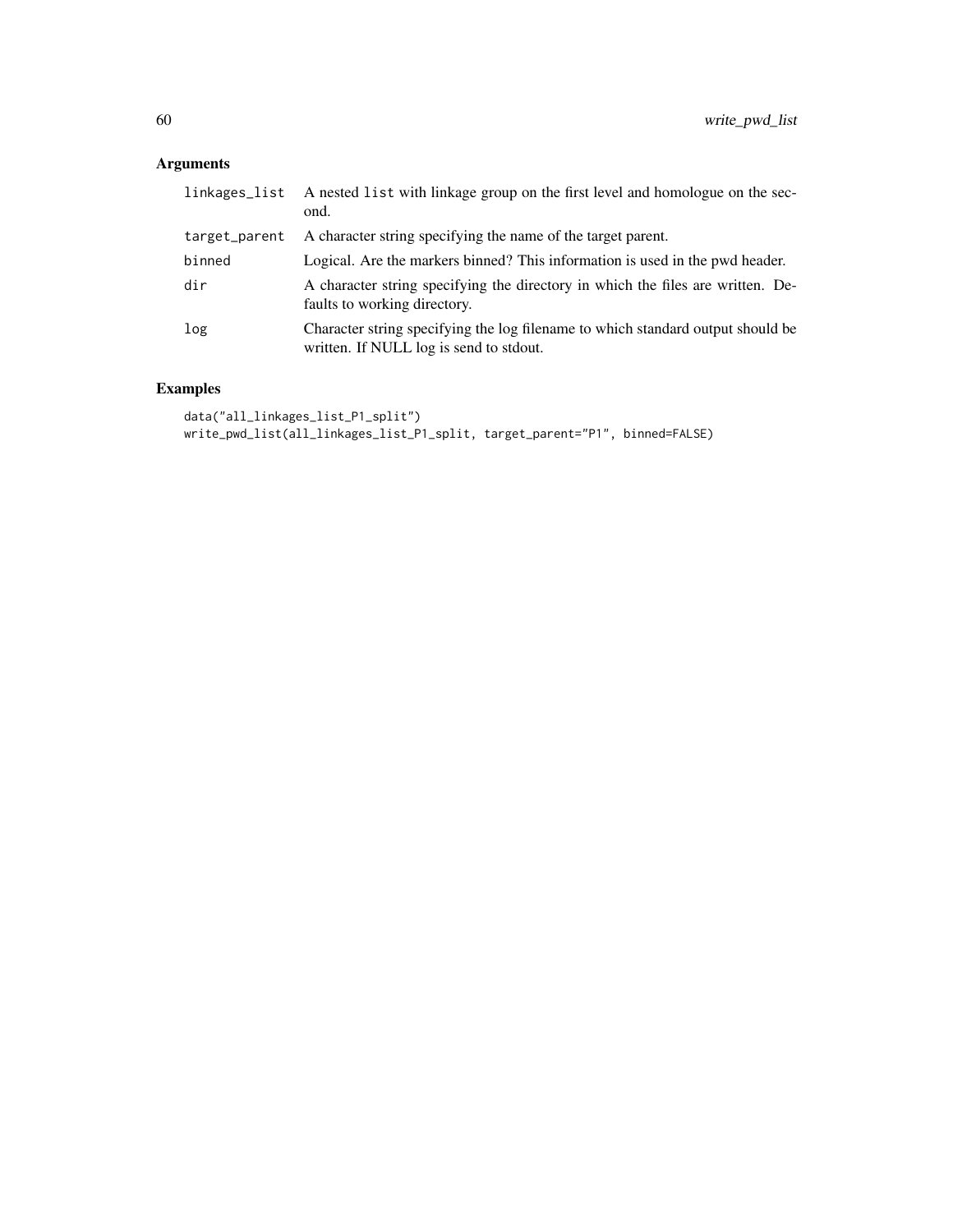# <span id="page-60-0"></span>**Index**

∗Topic datasets ALL\_dosages, [4](#page-3-0) all\_linkages\_list\_P1, [4](#page-3-0) integrated.maplist, [29](#page-28-0) LGHomDf\_P1\_1, [29](#page-28-0) maplist\_P1, [32](#page-31-0) P1\_homologues, [39](#page-38-0) P1\_SxS\_Assigned, [40](#page-39-0) phased.maplist, [43](#page-42-0) SN\_SN\_P1, [54](#page-53-0) add\_dup\_markers, [3](#page-2-0) ALL\_dosages, [4](#page-3-0) all\_linkages\_list\_P1, [4](#page-3-0) all\_linkages\_list\_P1\_split *(*all\_linkages\_list\_P1*)*, [4](#page-3-0) all\_linkages\_list\_P1\_subset *(*all\_linkages\_list\_P1*)*, [4](#page-3-0) assembleDuplexLinks *(*bridgeHomologues*)*, [7](#page-6-0) assign\_linkage\_group, [5,](#page-4-0) *[28](#page-27-0)* assign\_SN\_SN, [6](#page-5-0) barplot, *[42](#page-41-0)* bridgeHomologues, [7,](#page-6-0) *[56](#page-55-0)* calcSegtypeInfo, [8](#page-7-0) check\_map, [13](#page-12-0) check\_marker\_assignment, *[3](#page-2-0)*, [14](#page-13-0) checkF1, [10](#page-9-0) cluster\_per\_LG, [14](#page-13-0) cluster\_SN\_markers, [16](#page-15-0) consensus\_LG\_assignment, [17](#page-16-0) consensus\_LG\_names, [18](#page-17-0) convert\_marker\_dosages, [19,](#page-18-0) *[23,](#page-22-0) [24](#page-23-0)* correctDosages, [20](#page-19-0) create\_phased\_maplist, [23,](#page-22-0) *[46](#page-45-0)*, *[58](#page-57-0)* createMap, [21](#page-20-0) createTetraOriginInput, [22](#page-21-0)

define\_LG\_structure, [25,](#page-24-0) *[56](#page-55-0)*

estimate.map, *[35](#page-34-0)* finish\_linkage\_analysis, [26,](#page-25-0) *[55](#page-54-0)* get\_markertype\_combinations, [27](#page-26-0) homologue\_lg\_assignment, *[14](#page-13-0)*, *[24](#page-23-0)*, [28](#page-27-0) integrated.maplist, [29](#page-28-0) jpeg, *[15](#page-14-0)* LGHomDf\_P1\_1, [29](#page-28-0) LGHomDf\_P2\_1 *(*LGHomDf\_P1\_1*)*, [29](#page-28-0) LGHomDf\_P2\_2 *(*LGHomDf\_P1\_1*)*, [29](#page-28-0) linkage, *[5](#page-4-0)[–7](#page-6-0)*, *[15,](#page-14-0) [16](#page-15-0)*, *[26](#page-25-0)*, *[28,](#page-27-0) [29](#page-28-0)*, [30,](#page-29-0) *[39](#page-38-0)*, *[41](#page-40-0)*, *[43](#page-42-0)[–45](#page-44-0)*, *[47](#page-46-0)[–50](#page-49-0)*, *[54](#page-53-0)* LPmerge, *[38](#page-37-0)* maplist\_P1, [32](#page-31-0) maplist\_P1\_subset *(*maplist\_P1*)*, [32](#page-31-0) maplist\_P2\_subset *(*maplist\_P1*)*, [32](#page-31-0) marker\_assignments\_P1 *(*P1\_SxS\_Assigned*)*, [40](#page-39-0) marker\_assignments\_P2 *(*P1\_SxS\_Assigned*)*, [40](#page-39-0) marker\_binning, [32,](#page-31-0) *[33](#page-32-0)* marker\_binning\_list, [33](#page-32-0) marker\_data\_summary, [34](#page-33-0) MDSMap\_from\_list, [35,](#page-34-0) *[56,](#page-55-0) [57](#page-56-0)* merge\_homologues, [36](#page-35-0) merge\_marker\_assignments, [37](#page-36-0) orient\_and\_merge\_maps, [38](#page-37-0) overviewSNlinks, [39](#page-38-0) p.adjust, *[56](#page-55-0)* P1\_DxN\_Assigned *(*P1\_SxS\_Assigned*)*, [40](#page-39-0) P1\_homologues, [39](#page-38-0) P1\_SxS\_Assigned, [40](#page-39-0) P2\_DxN\_Assigned *(*P1\_SxS\_Assigned*)*, [40](#page-39-0)